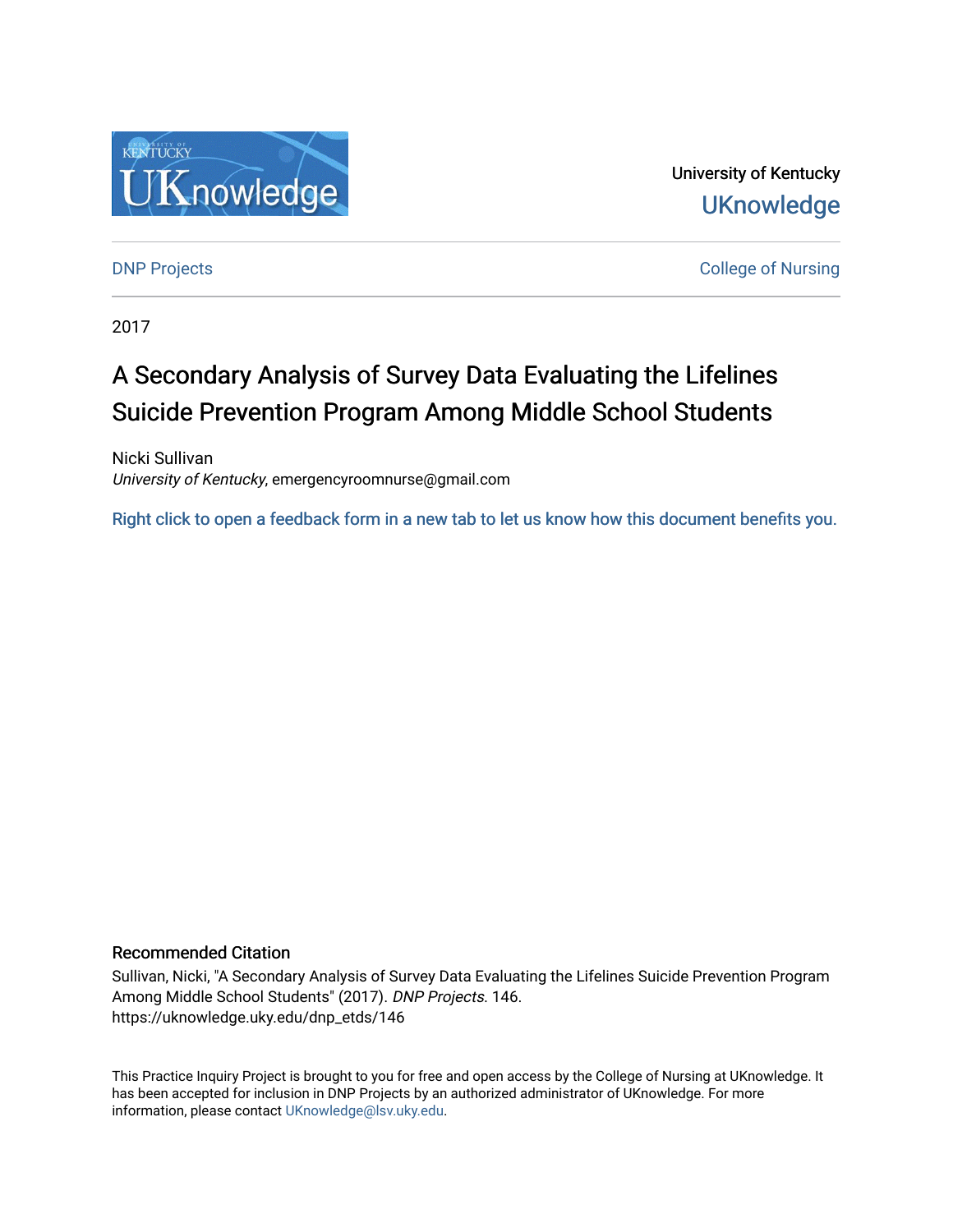## Running head: SECONDARY ANALYSIS OF LIFELINES

DNP Final Project Report

A Secondary Analysis of Survey Data Evaluating the Lifelines Suicide Prevention Program

## Among Middle School Students

Nicki Sullivan

University of Kentucky

College of Nursing

Spring, 2017

Jan Findlay, PhD, MSN, APRN -- Committee Chair

Chizimuzo Okoli PhD, MPH, MSN, RN -- CommitteeMember

Julie Cerel, PhD -- Committee Member/ClinicalMentor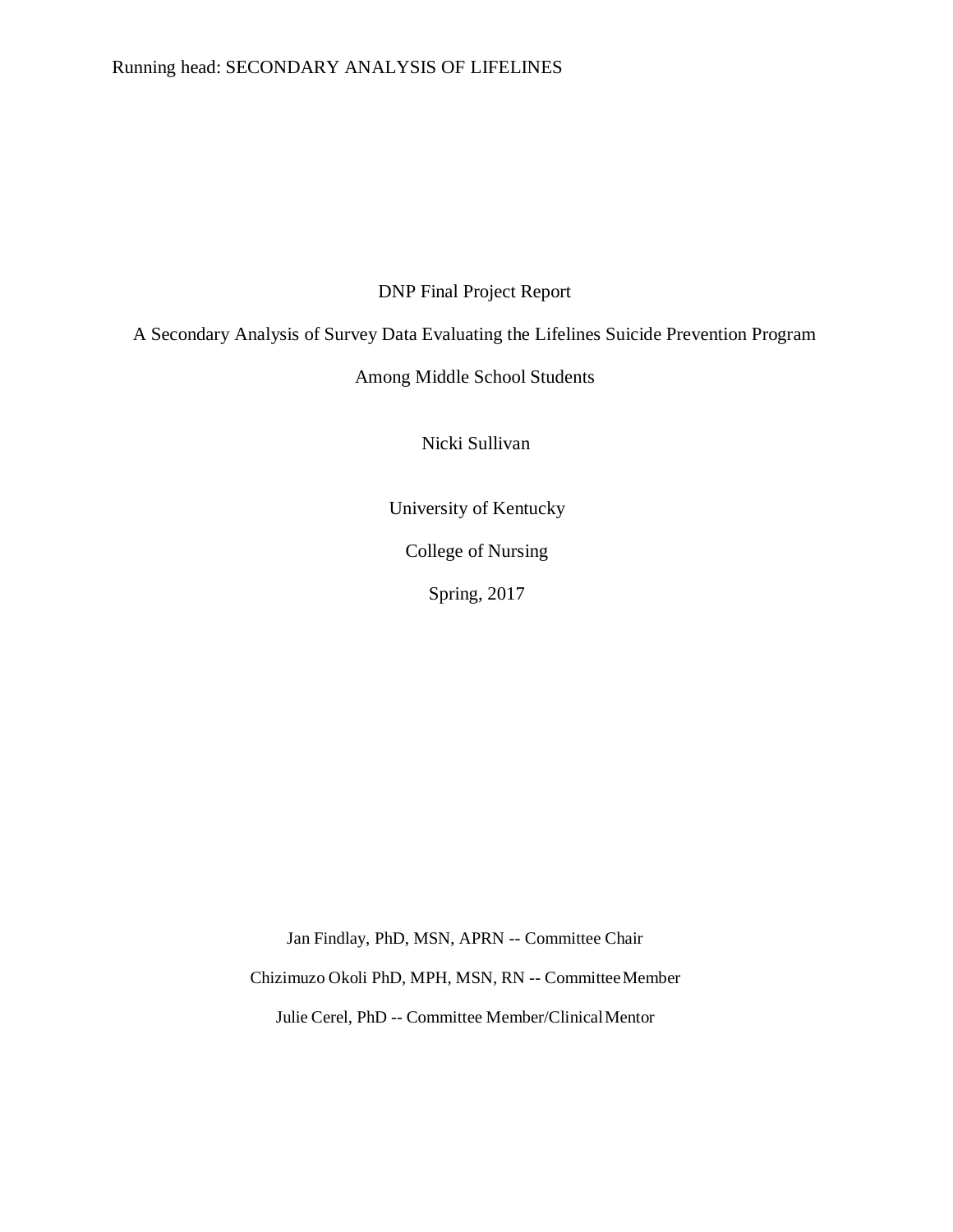## **Dedication**

This is dedicated to my daughters, Casey Belle and Cara, who remind me what real strength and true beauty are, and to my wife, who has picked me, dusted me off, and helped me start over again and again during the last three years. I also dedicate this to my son Chase. His memory has given me the courage the start this journey, the strength to continue it even when I didn't think I could, and the confidence to know that I will make a difference with every person I meet.

#DoItForChase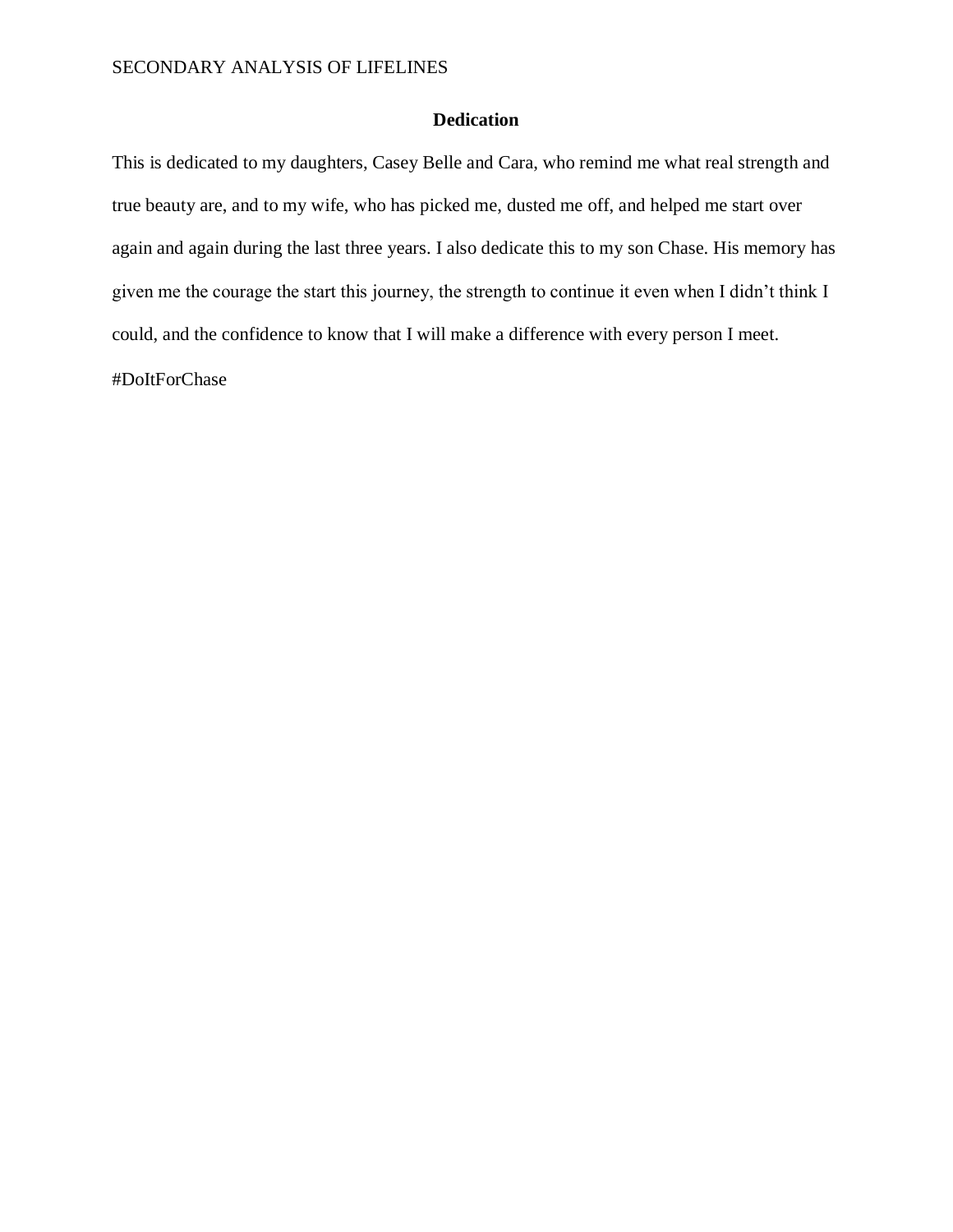## **Acknowledgements**

<span id="page-3-0"></span>I would like to thank Dr. Julie Cerel for cultivating the suicidologist in me. You brought me into your suicide research family, guiding me through meetings, posters, conferences and many introductions. I challenge myself to be as great at suicide research as you, and to be as successful at Twitter. I would like to thank Dr. Zim Okoli for his calm and unwavering support that kept me from quitting the program more than once. Your constant willingness to help with edits and revisions, offer examples, and provide feedback have made this project, and many others, possible. I strive to mentor others the way you have mentored me. Can I call you Zim now? I would like to thank my faculty advisor Dr. Jan Findlay for helping me find my focus and stay on focus, even when I didn't think I could continue. You were always available, day or night, to reassure me and to give me confidence in myself. I was able to complete my project because you helped me realize the need to narrow the scope of the study. I cannot express how thankful I am to you for your advice, your time, and most importantly, your friendship. It has been amazing to see you grow in your new role at UK and I hope to live up to your legacy one day. Thank you to Dr. Peggy El-Mallakh and Dr. Pat Howard for taking a chance on me.

I would like to acknowledge the hard work of Kathy Collins (aka the Wizard) and Kerry Powell. Also, thank you to Dr. Karen Butler and Sally Evans, my cheerleaders, Dr. Karen Stefaniak, my lit review muse, and Dr. Mary Kay Rayens, my statistician. I would also like to acknowledge Fayette County Public Schools and Jessie Clark Middle School for their cooperation and support for this project. Thank you to Gabe Brown for proactively collecting data on the Lifelines Suicide Prevention Program and for listening to and loving my children through the unthinkable. You make JCMS a better place. Finally, it has been an honor to learn from the students, faculty,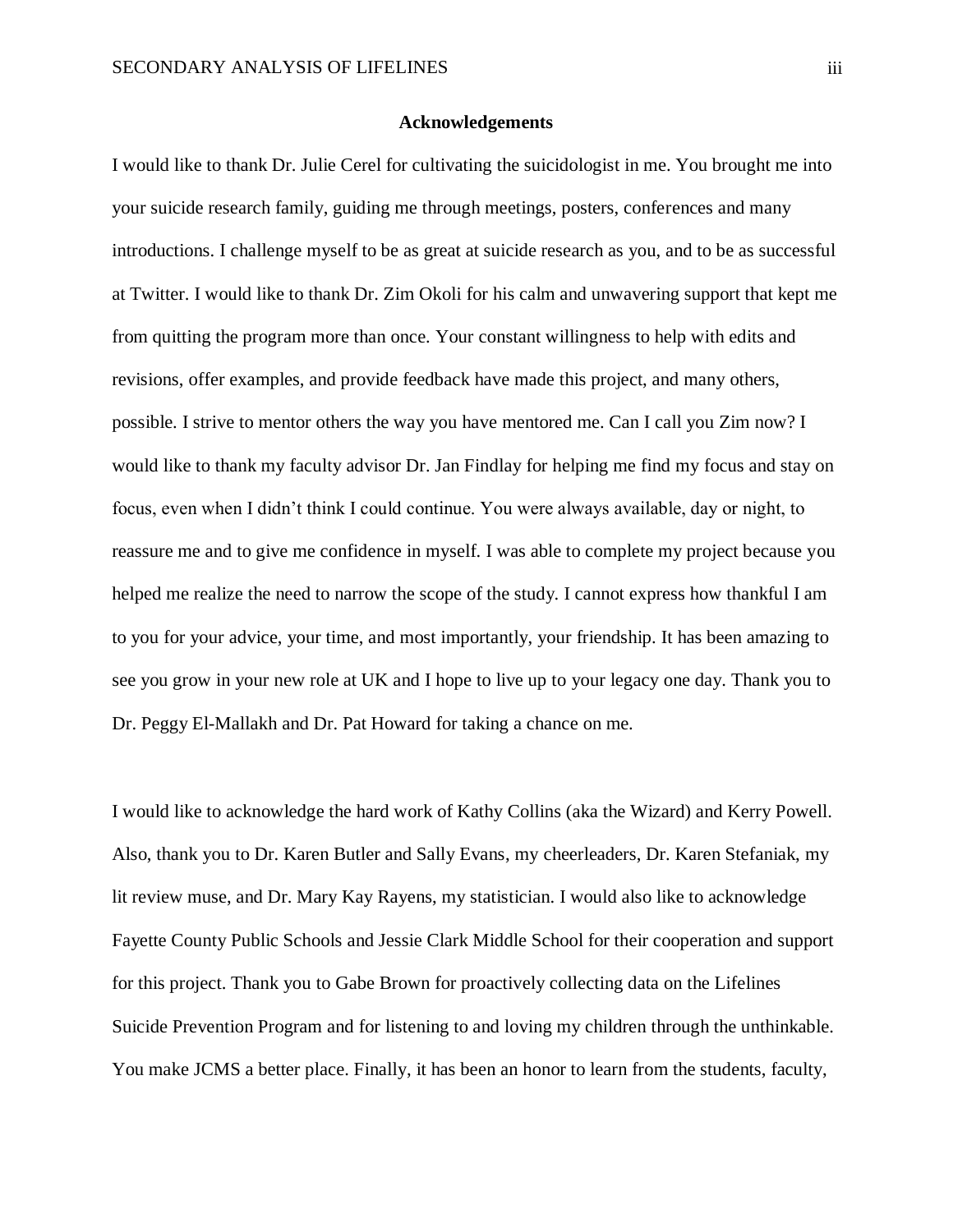## SECONDARY ANALYSIS OF LIFELINES iv

and staff at the University of Kentucky. For the last three years, the College of Nursing has been my home and I am grateful to everyone who has helped to make my journey a success. To Rose and Bernadette, who keep our CON floors and bathrooms clean, smile daily, and remind me to stay humble, and to all my peers who studied with me, laughed with me and cried with me, a special thank you.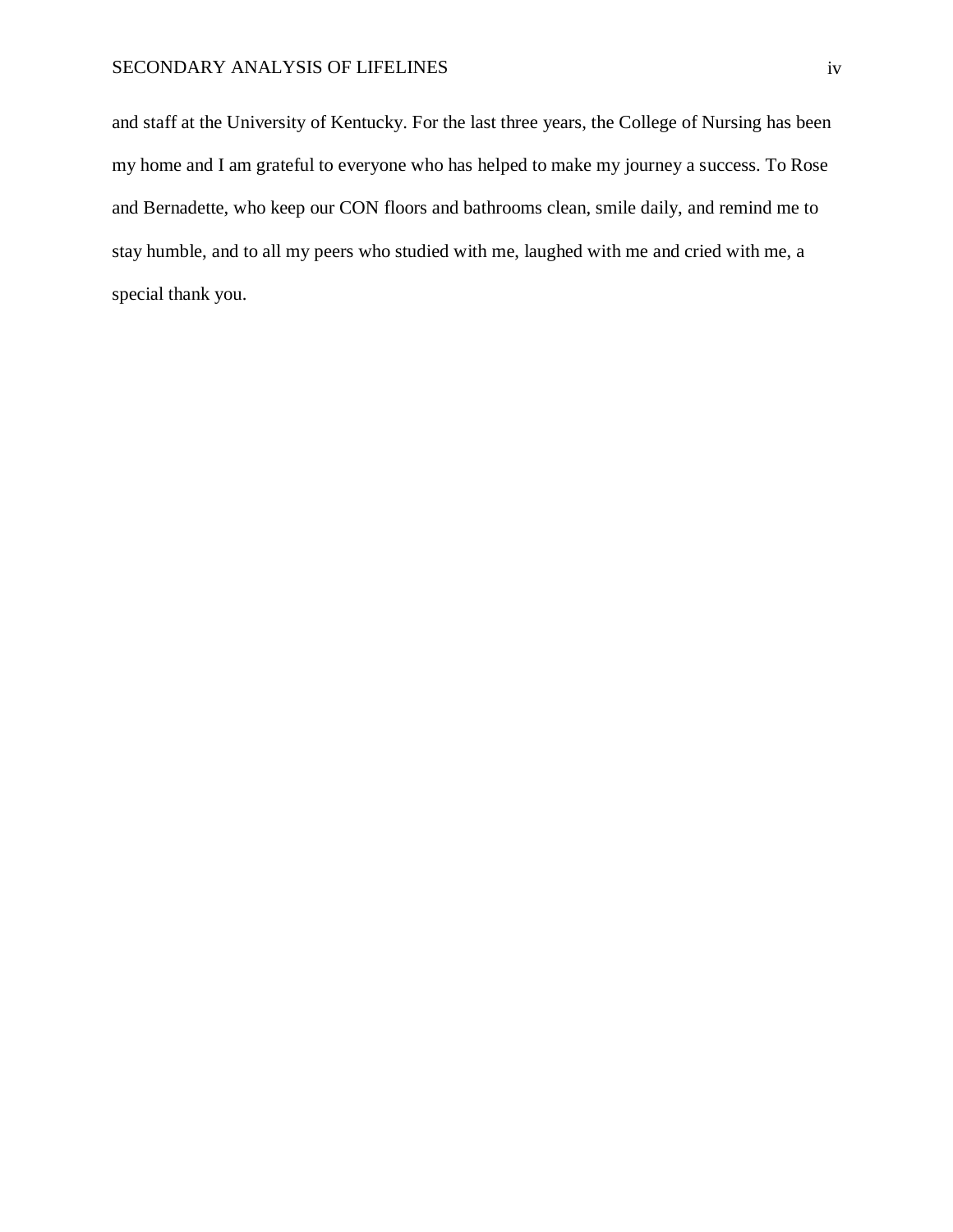## **Table of Contents**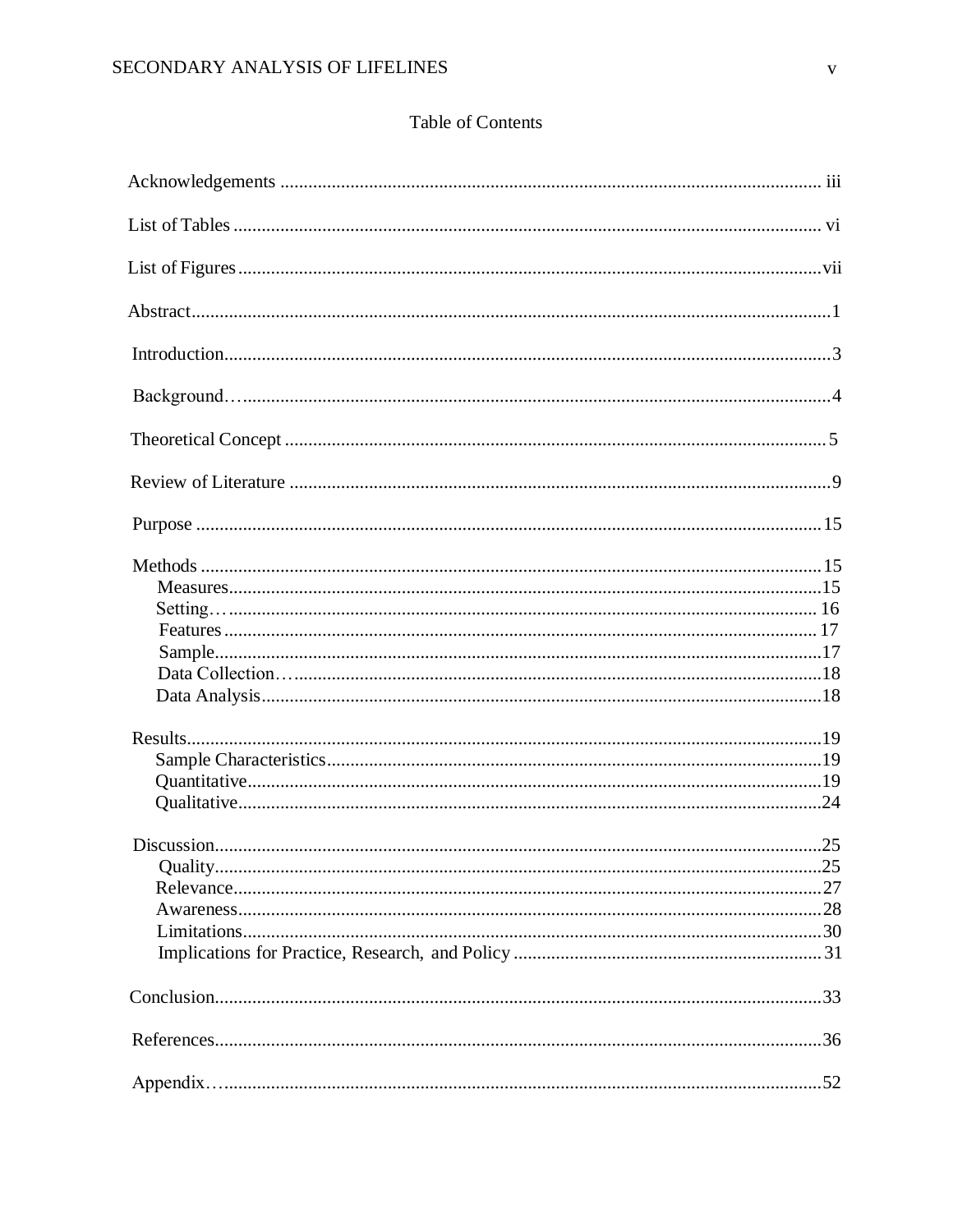## **List of Tables**

<span id="page-6-0"></span>

| Table 1. Application of Diffusion of Innovation Theory and Suicide Prevention Programs 46    |  |
|----------------------------------------------------------------------------------------------|--|
| Table 2. Differences in 'Student Feedback for JCMS Suicide Prevention 2015' Knowledge of     |  |
|                                                                                              |  |
| Table 3. Differences in 'Student Feedback for JCMS Suicide Prevention 2015' Attitudes Toward |  |
|                                                                                              |  |
| Table 4. Differences in 'Student Feedback for JCMS Suicide Prevention 2015' Intent to Seek   |  |
|                                                                                              |  |
| Table 5. Differences in 'Student Feedback for JCMS Suicide Prevention 2015' Program          |  |
|                                                                                              |  |
|                                                                                              |  |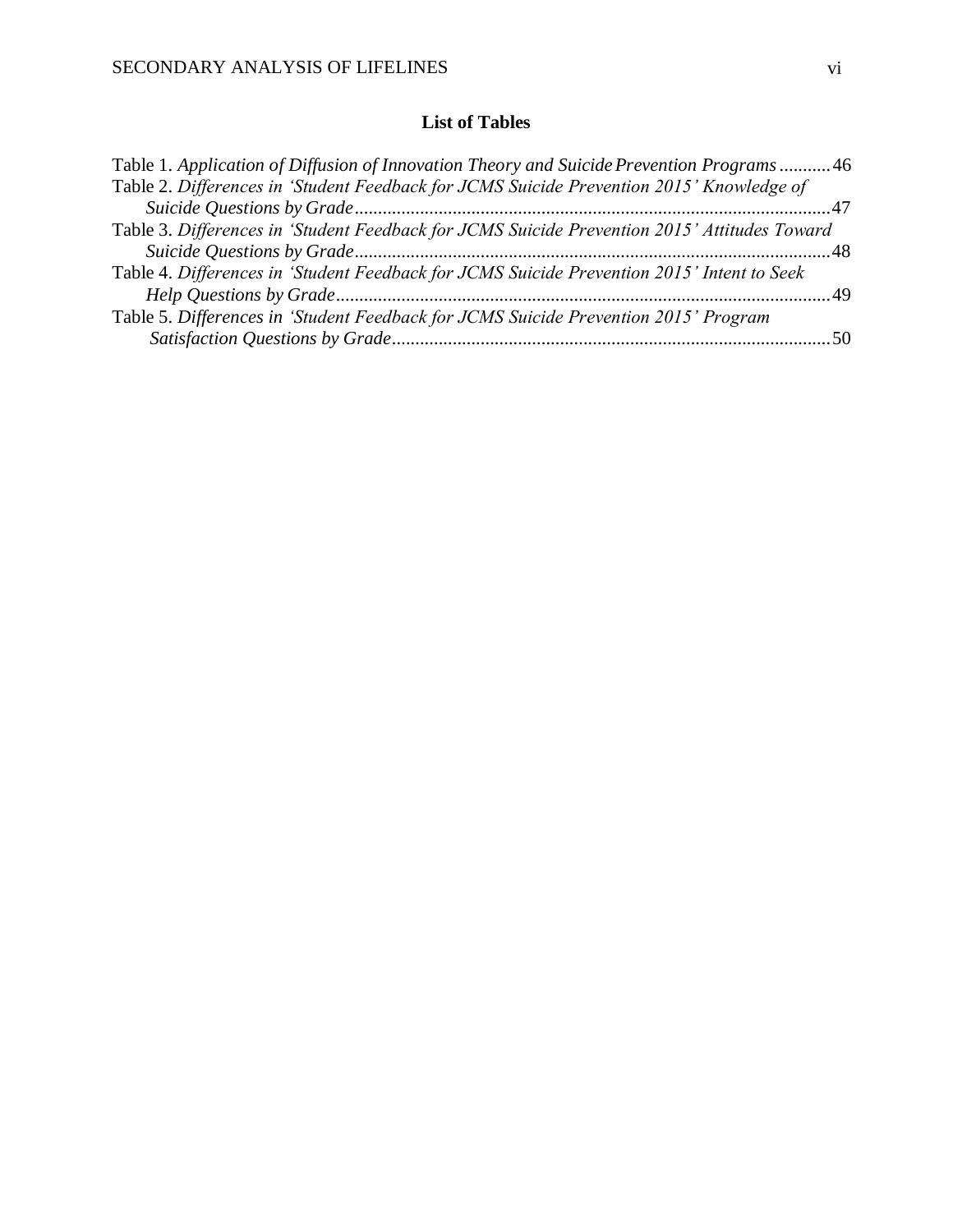## **List of Figures**

|--|--|--|--|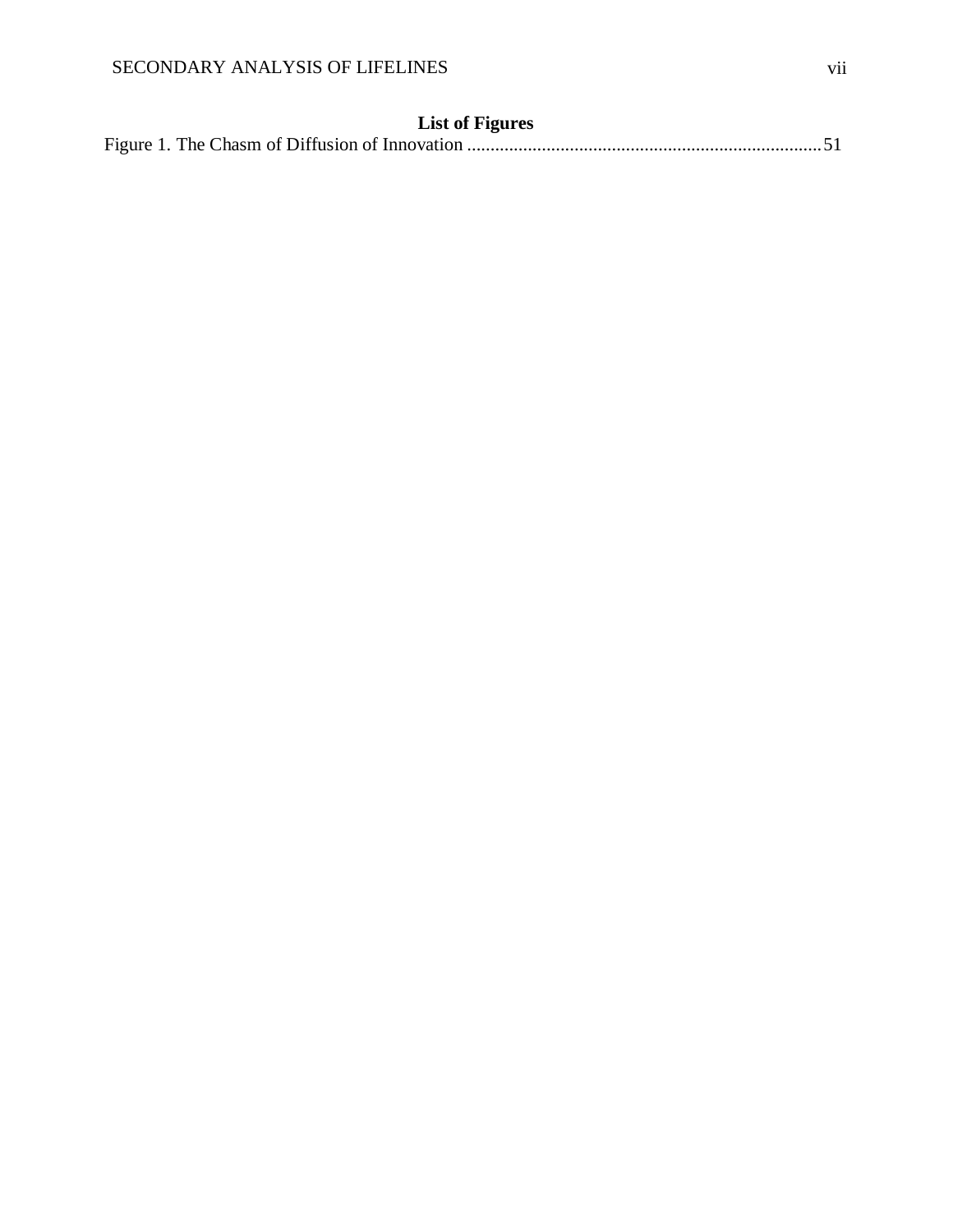### **Abstract**

<span id="page-8-0"></span>PURPOSE: The purpose of this study was to evaluate student feedback of the 2015 Lifelines Suicide Prevention Program at Jessie Clark Middle School. Student feedback was examined by assessing students' knowledge of suicide, attitudes toward suicide, knowledge of when and from whom to seek help if feeling suicidal or told by a friend that they are suicidal, and impressions of the educational presentation following participation in the Lifelines Suicide Prevention Program. METHODS: In this secondary analysis, anonymous student responses (N=269) from a 2015 middle school survey were examined by using a mixed methods design with the quantitative study measures being examined by summary scores. School grade and teams were determined using frequencies. Summary scores of each of the domains of the evaluation questions were computed and described using means with standard deviations and medians. Chi-square analyses were performed to determine differences in the individual item evaluation questions by school grade and team membership. Kruskal-Wallis test was used to determine differences in the summary scores of the evaluation questions by school grade and team membership. For the qualitative portion, transcripts of student comments were read and reviewed several times by the author, then narrative data were coded to identify themes related to participant perceptions about the program.

RESULTS: There were differences between grades in individual knowledge questions as well as the mean knowledge score. Eighth graders were significantly more likely to correctly answer questions about the relationship of depression and suicide ( $p=0.010$ ). However, 7<sup>th</sup> graders had significantly higher scores on use of the STOP sign logo ( $p=0.001$ ). There were differences in scores between grades in individual attitude questions but not in the mean attitude score. Eighth graders were significantly more likely to answer correctly the question about the importance of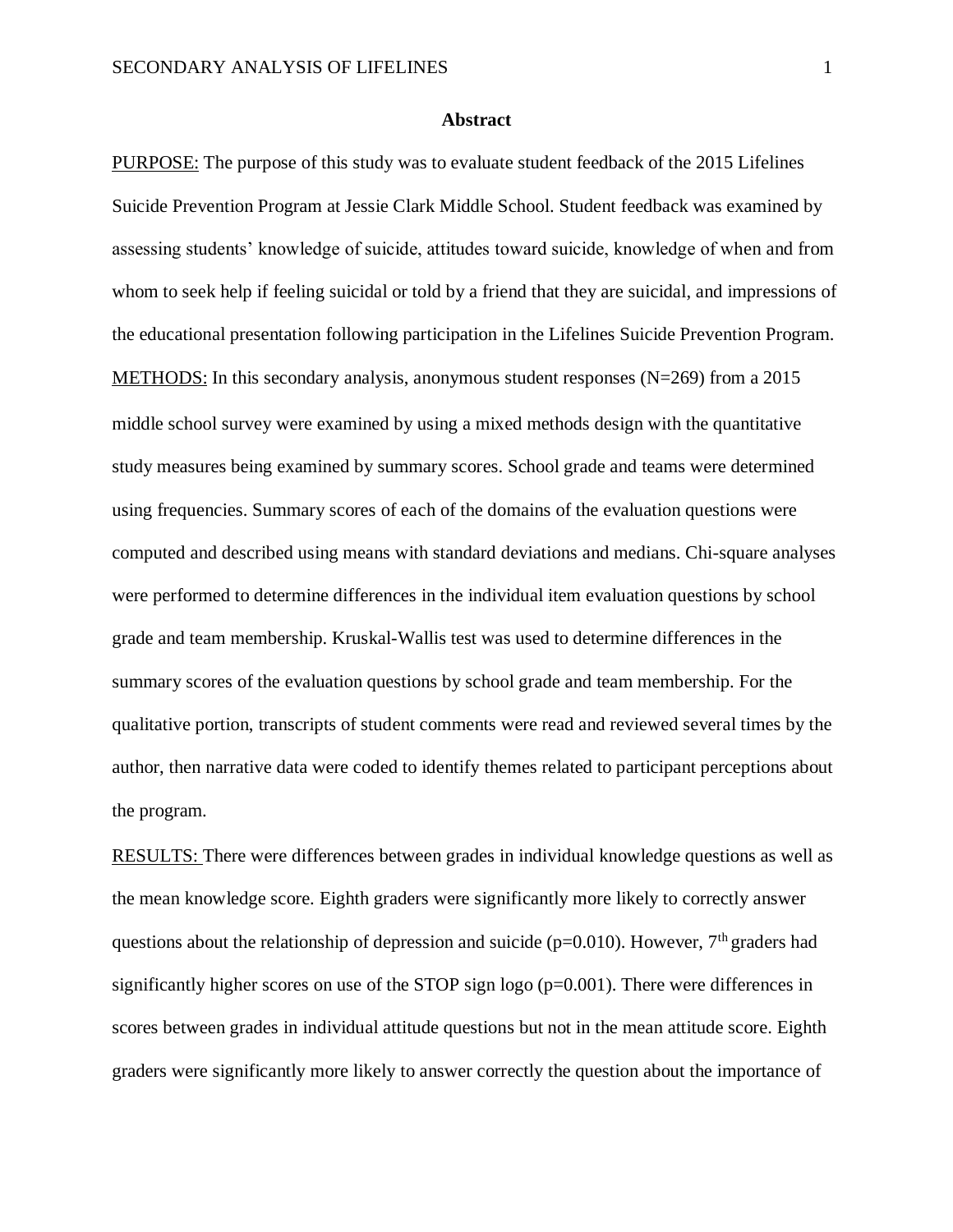yearly suicide prevention ( $p=0.007$ ). There were differences in scores between grades in individual intention questions but not in the mean intention score. Seventh graders' responses trended toward significance when endorsing having a trusted adult ( $p=0.053$ ). Overall satisfaction scores were high, however 6<sup>th</sup> graders found the Lifelines videos depicting different at-risk scenarios more difficult to watch.

CONCLUSION: Almost all (98.5%) students understood the seriousness of suicide and understood the risk factors of suicide (96.2%) following the Lifelines Suicide Prevention program. This study also found that as age increased, so did mental health literacy. Overall, students were satisfied with the presenter and the presentation of the program. Students perceived the Lifelines Suicide Prevention program to be relevant to themselves, their peers and to others in general. However, younger students may need adaptations to the program including a video that more closely reflects their developmental stage. An updated version of the videosmay also improve the relatability of the content. In addition, results suggested that emphasis on trustbuilding between staff and students is an important factor in facilitation of open communication, which can empower students and suicidal peers to seek assistance. Finally, it is important to incorporate anti-stigma interventions to reduce students' prejudices regarding mental illness and suicide, which may prevent them from seeking help for themselves or a peer.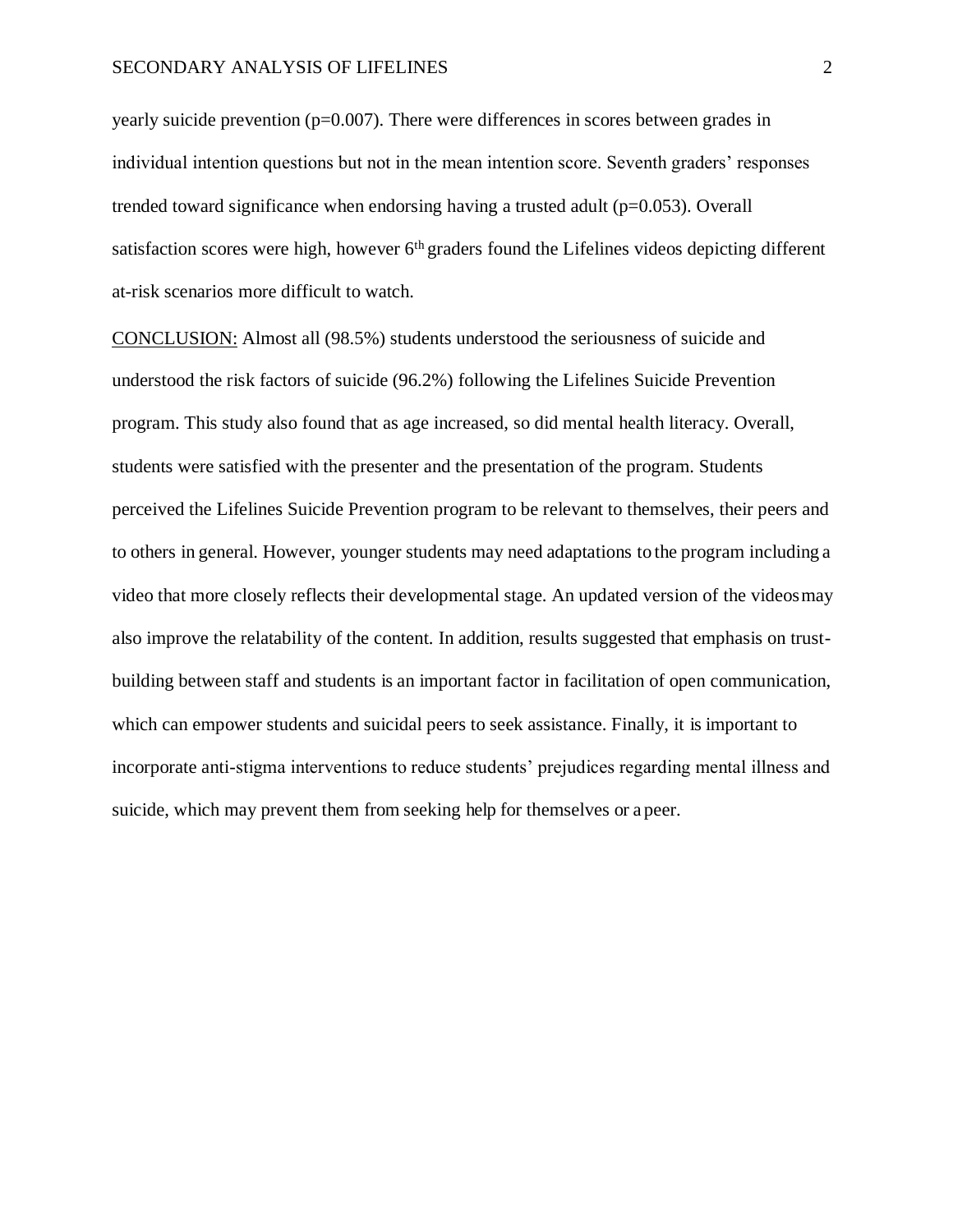A Secondary Analysis of Survey Data Evaluating the Lifelines Suicide Prevention Program Among Middle School Students

## **Introduction**

<span id="page-10-0"></span>Lifelines is a multidisciplinary suicide prevention program implemented in middle and high schools. The program incorporates staff training, and student and parent educational efforts aimed at identification and effective response to those identified as being at risk for suicide. Lifelines is listed on the Substance Abuse and Mental Health Services Administration's (SAMSHA) National Registry of Evidence-based Practice Programs (NREPP, n.d.). Suicide prevention programs are included on the registry through an extensive review of evidence and must meet SAMSHA's NREPP minimum qualifications for inclusion (SAMHSA, 2016). Eleven legacy programs have been reviewed and scored on reliability and validity of measures, intervention fidelity, missing data and attrition, potential confounding variables, and appropriateness of analysis prior to changes in the grading criteria in 2015 (Suicide Prevention Resource Center (SPRC), n.d.; SAMHSA, 2015). Four new programs were reviewed using the new NREPP scoring criteria that include rigor, effect size, program fidelity, and conceptual framework (SPRC, n.d.; SAMHSA, 2015).

Based on NREPP, Lifelines has demonstrated increases in knowledge of suicide, improvement in attitudes toward suicide, greater improvement in attitudes about seeking adult help following the intervention, and improvement in suicidal secret-keeping behaviors following the intervention, yet it has never been evaluated in the context of the middle school setting (Kalafat, Madden, Haley, & O'Halloran, 2007; NREPP, 2007). Most of the current research on suicide prevention programs has focused on high school populations, however research suggests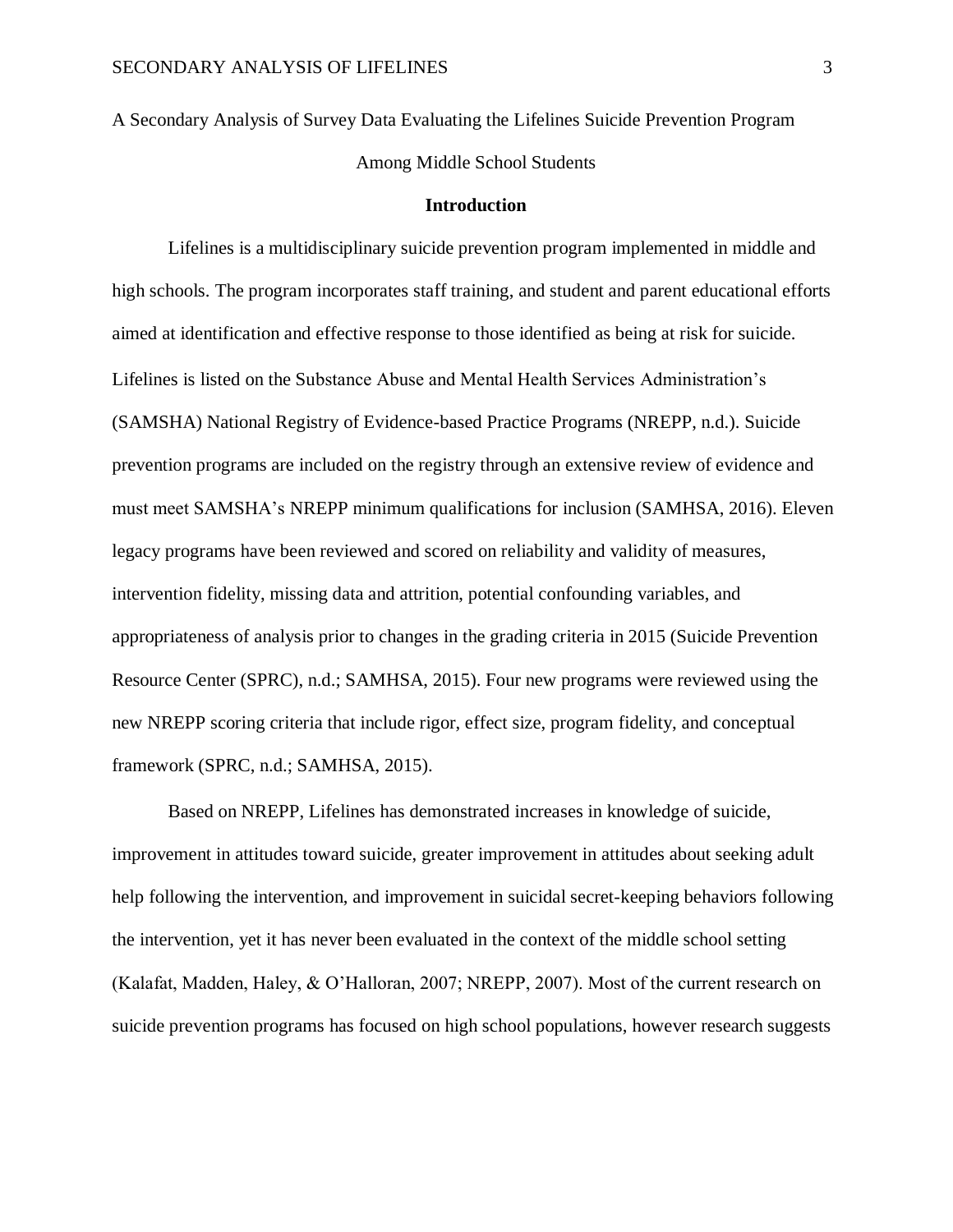that students are at the highest risk for suicide during seventh and eighth grade (Crepeau-Hobson, 2013).

Suicide prevention programs intuitively measure quantitative outcomes of data such as improvement in knowledge of suicide, attitudes toward suicide, and help-seeking behaviors. Very few suicide prevention programs measure qualitative outcomes such as likeability, relatability, and importance. Wilson and Deane (2001) examined high school students' opinions about barriers to help-seeking, however, no study has evaluated middle school students' qualitative perceptions of suicide prevention programs.

The purpose of this mixed methods study was to examine student feedback of the 2015 Lifelines Suicide Prevention Program at Jessie Clark Middle School to evaluate students' knowledge of suicide, attitudes toward suicide, knowledge of when and from whom to seek help if feeling suicidal or told by a friend that they are suicidal, and to evaluate program satisfaction. In addition, middle school students' perceptions of the Lifelines Suicide Prevention program were described.

#### **Background**

<span id="page-11-0"></span>Suicide prevention programs have been established in elementary, middle and high schools across the world to reduce the adolescent suicide rate (Wyman, 2014). Currently, suicide is the third leading cause of death among 10-14 year olds with approximately 2.0 per 100,000 or 409 children in 2015 completing suicide (Drapeau & McIntosh, 2016). Risk factors for suicide include feelings of hopelessness or talking about suicide, changes in behavior and mood, mental health illnesses including depression and anxiety, substance abuse, access to lethal means, history of previous attempts and being bullied (AmericanFoundation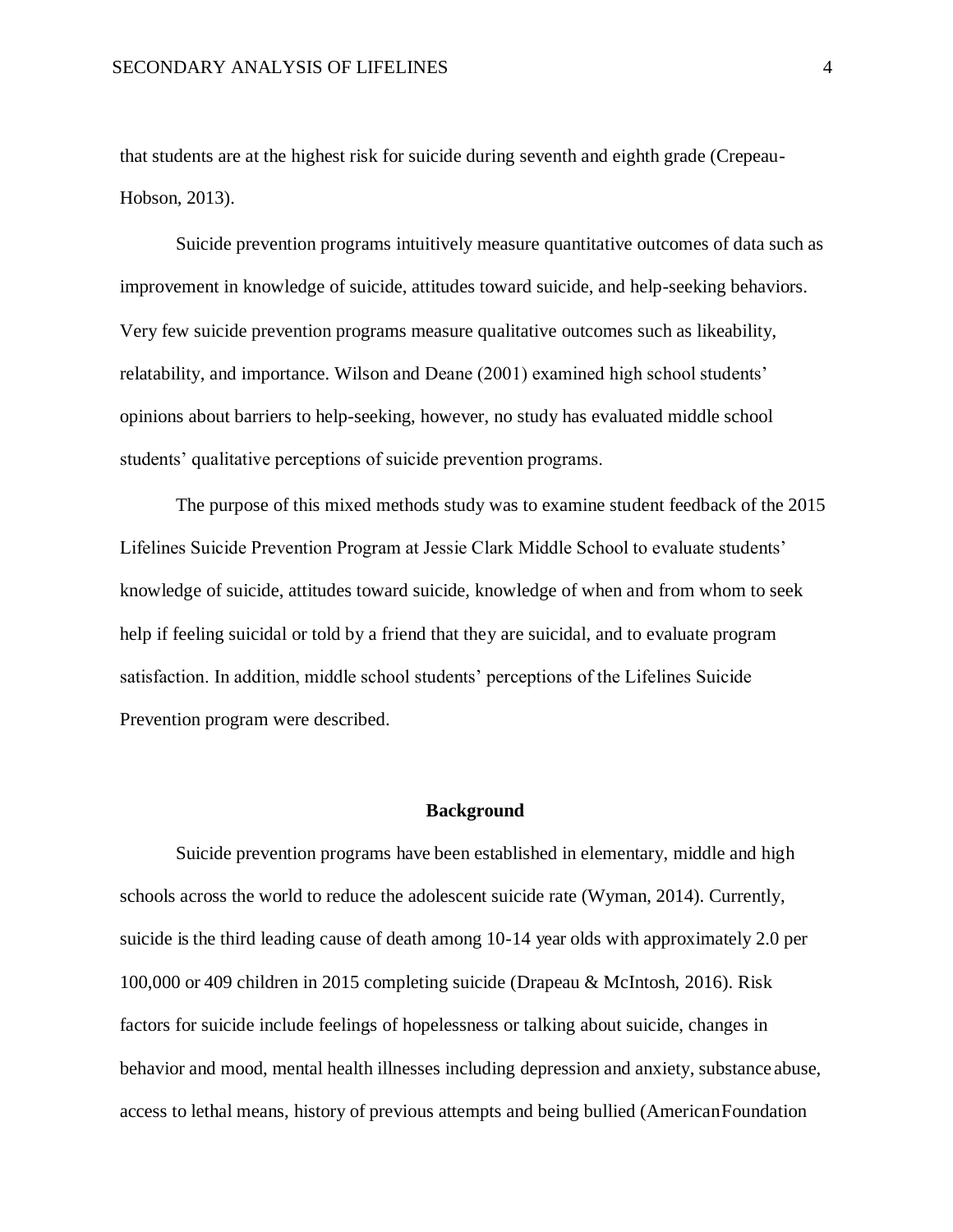for Suicide Prevention [AFSP], 2017). Among Kentucky middle school students, 45% of Youth Risk Behavioral Survey (YSRB) respondents reported bullying at school, while Cyberbullying, or bullying that takes place via social media or technology, was reported by 24% of respondents (CDC, 2015). Victims of bullying, or those affected by peer victimization, and those engaged in bullying behaviors such as Cyberbullying, social alienation, intimidation, physical contact and verbal harassment are at 2.4 times greater risk of suicidal ideation (SI) and 2.6 times greater risk for suicide attempts (Gini & Espelage, 2014; Lois, 2014). Therefore, when selecting a school-based suicide prevention program, Wyman (2014) recommends an integrative approach to prevent adolescent suicide that includes addressing bullying, not only in the school, but at home and in the community.

#### **Theoretical Concept**

<span id="page-12-0"></span>The theoretical frameworks noted from a review of the literature included Community-Based Participatory Research and upstream youth suicide prevention. The Diffusion of Innovation (DOI) Theory and other common behavioral theories and models like the Ecological Model, Social Learning Theory, and Health Belief Model are helpful to conceptualize suicide prevention, however, none of these are an exact fit. They do not account for "virtual peers" who are friends, acquaintances, and complete strangers, whose changing beliefs and attitudes are influenced by social media sites like Facebook, Twitter, and Instagram. The spread of ideas from peer to peer can be instantaneous, and can reflect the predominant norms. For example, the belief that all those who suffer from depression are suicidal is false. However, if this myth is perpetuated, it could lead to an incorrect association that suicidality is always equivalent to mental illness. For some, having a mental illness is negatively associated with avoidance, being treated differently, dangerousness, exclusion, and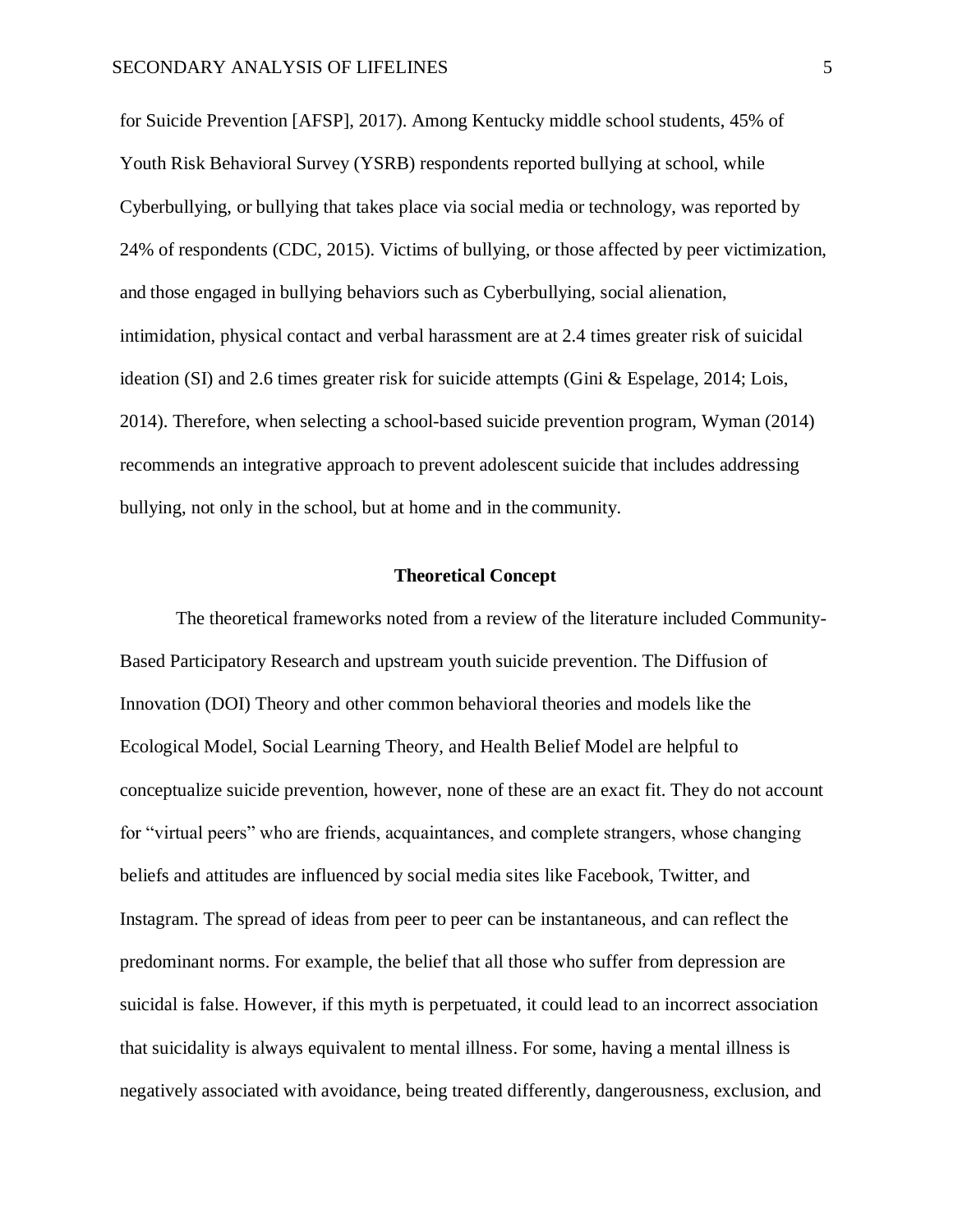fear (Wolff, Pathare, Craig, & Leff, 1996). These misconceptions can lead to negative helpseeking behaviors for the suicidal adolescent who may be improperly persuaded by peers. A new model should capture "virtual peer" persuasion in relation to adolescent suicidal helpseeking.

DOI Theory examines how new knowledge, attitudes, and behaviors can be spread by different people through different mediums across time (Rogers, 1962). A new behavior, or *innovation,* will be adopted if it is viewed as important. For example, teachers and students who believe that yearly suicide prevention is important will likely influence others with their opinion. These individuals are called opinion leaders. According to DOI theorist Everett Rogers (2003), adopters of *innovations* are classified into five categories, each making up a percentage of the population (see Table 1).

Rogers (2003) referred to *innovation* using five attributes: 1) relative advantage, 2) compatibility, 3) complexity, 4) trialbability, and 5) observability. Rogers developed these concepts related to technology, however, they can be applied to behavior as well. Relative advantage refers to the degree that the current innovation is better than what it is replacing (LaMorte, 2016; Kiminski, 2011; Rogers, 2003). Suicide prevention program selection would be a function of the innovator and be part of the relative advantage stage of innovation. Compatibility asks, "Does the innovation meet the needs of the adopters and align with their values?" Early adopters such as teachers and school counselors would want to make sure the suicide prevention program objectives were compatible with their teaching values for full "buyin" of their time, which could affect the quality of the material being taught/presented.

Complexity is the difficulty to understand or use the innovation (LaMorte, 2016; Kiminski, 2011; Rogers, 2003). Complexity affects how students perceive the information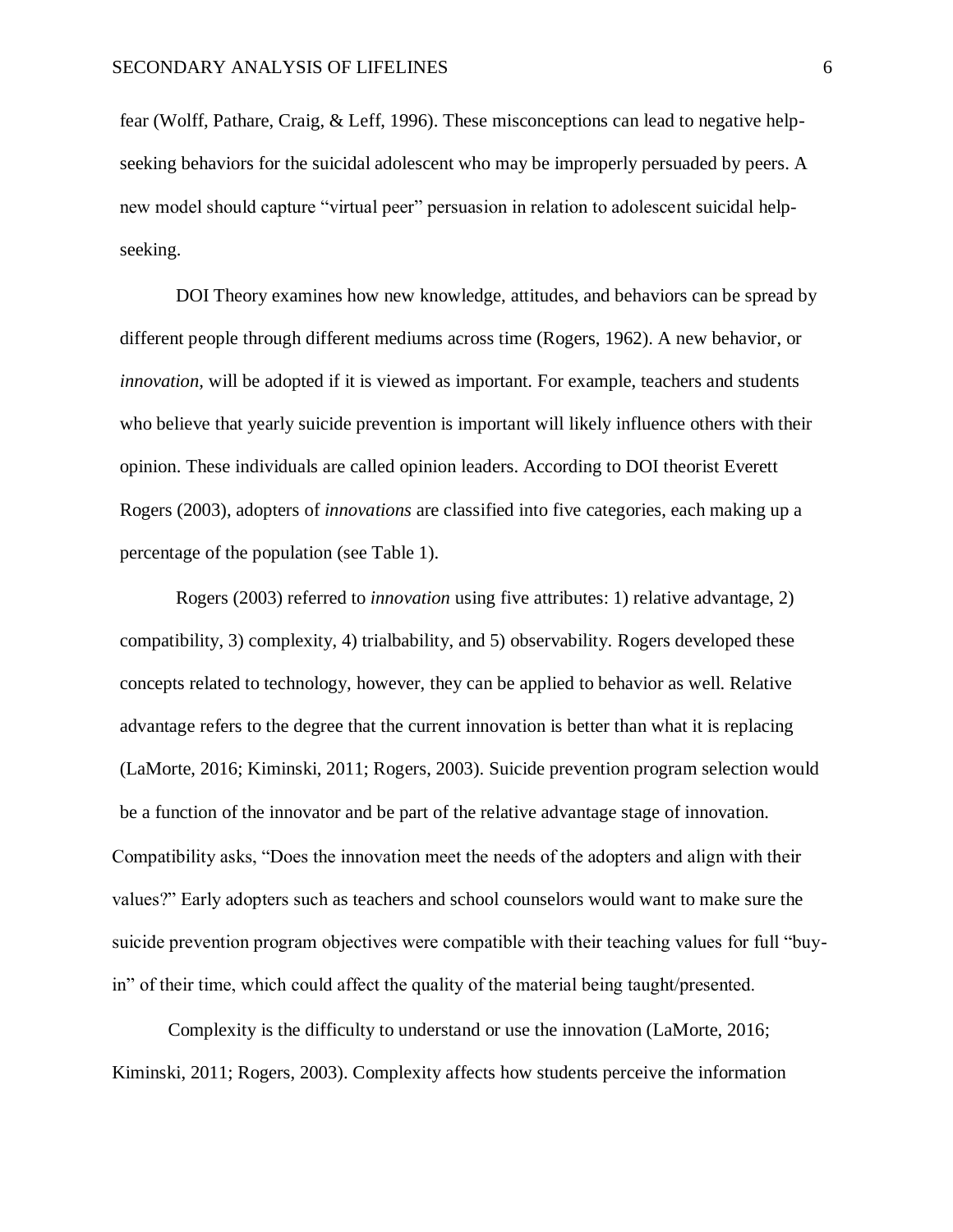provided in the suicide prevention program. The early majority will help disseminate information they learn to others. Trialability is the experimentation and testing of the innovation before committing to its adoption (LaMorte, 2016; Kiminski, 2011; Rogers, 2003). Students in the late majority who feel the effects of peer pressure may be reluctant to apply the knowledge learned from the suicide prevention program until it is personally relevant. This may also be caused by stigma and social media. Observability refers to the output of the innovation process to produce results (LaMorte, 2016; Rogers, 2003). Suicide prevention programs seek to prevent suicide through education, role modeling, and providing support. Students identified as being "laggards" who may fall into the at-risk category could be the target of these programs.

In the five-stage adoption process, Rogers (2003) stated the steps include:

- 1. Knowledge
- 2. Persuasion
- 3. Decision
- 4. Implementation
- 5. Confirmation

As students are exposed to the elements of the suicide prevention program, they gain knowledge and awareness. During the persuasion stage, students determine if the program is important and if they want to learn more. The decision stage is where students decide if what they have learned is relevant and applicable to their situation. During the implementation stage, students apply strategies they have learned from the suicide prevention program. Confirmation is the continued use of the newly acquired skills throughout the year.

Communication plays a large part in the DOI Theory including mass media and interpersonal channels (Rogers, 2003). According to LaMorte (2016), emerging norms can be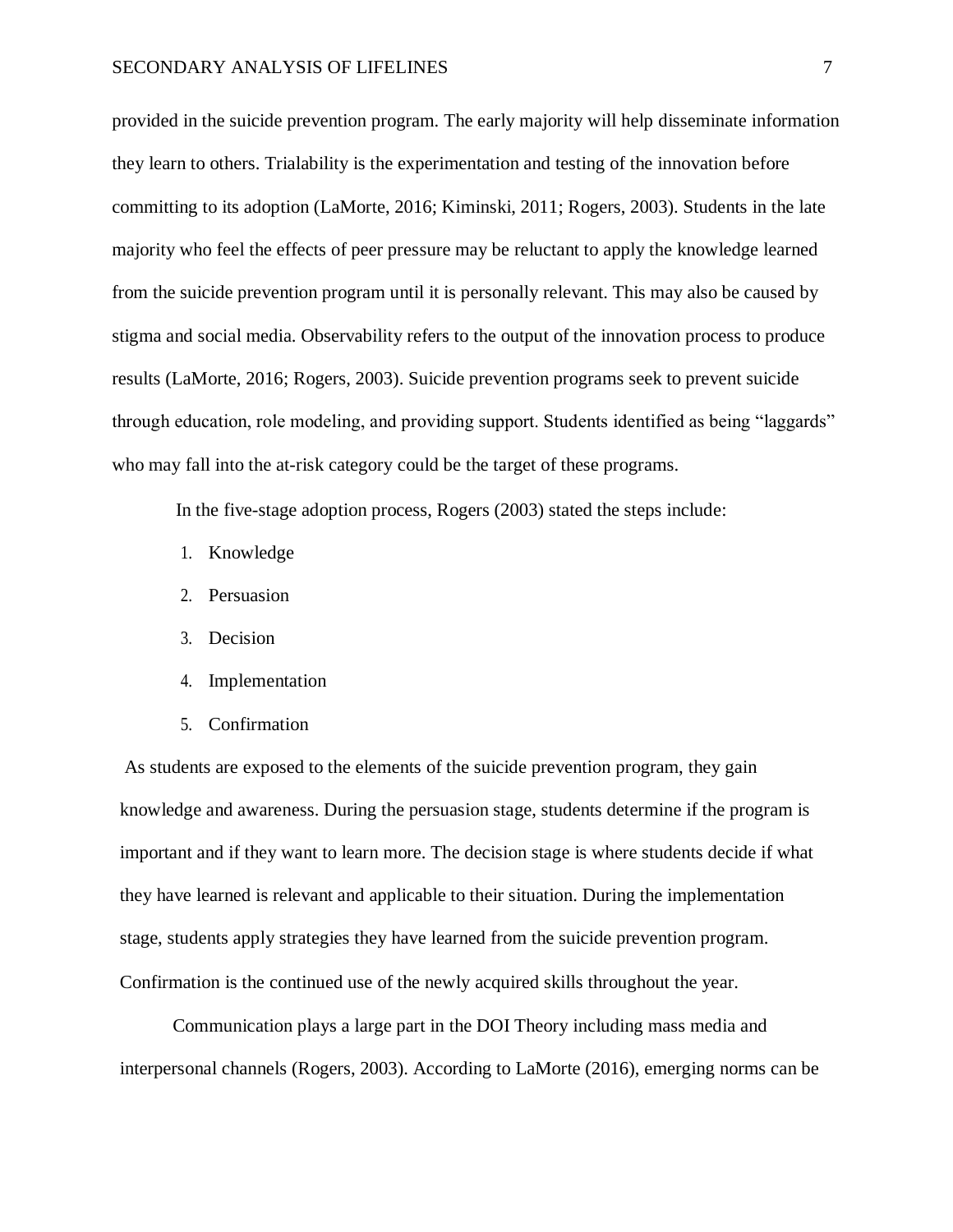shaped and changed by the rapid spread of *innovation* by mass media (i.e., social media). Attitudes toward suicide and coping, help-seeking, and trusted adults can be positive or negative. For example, Cyberbullying is linked to higher levels of depression, anxiety and suicidal ideation, and social media provides a conduit for suicidal adolescents who may read hurtful comments prior to a suicide attempt (Kowalski, 2013; Long & Gross, 2011). This attracts individuals in the late majority who are strongly influenced by negative peer pressure. Students identified as Laggards may seek out negative suicide websites such as lostallhope.com and suicide forums to cope with isolation.

Alternately, social media may also be a positive influence through suicide prevention websites such as the National Suicide Prevention Lifeline (suicideprevetionlifeline.org), which provides resources for suicidal individuals, and Facebook and Snapchat, which provide a sense of community, creating positive peer interactions (Ito, 2008; Carroll  $\&$ Kirkpatrick, 2011. Facebook, Twitter, and LinkdIn are currently using artificial intelligence to identify suicidal language in users' posts and can notify emergency responders if it is detected (Brandon, 2017; Honorof, 2013). Through the collection and sharing of big data to aid in suicide research efforts, as well as monitoring of Ecological Momentary Assessment (EMA), which is the real-time capture of physical and emotional symptoms directly through the electronic health record (EHR), technology can significantly aid in the prevention of suicide (de Beurs, Kirtley, Kerkhof, Portzky, & O'Connor, 2015). The role of social media in suicide prevention should be the spread of accurate information including warning signs of suicide, risk factors, protective factors, coping strategies, crisis intervention resources, and positive peersupport.

Rogers (2003) argued that interpersonal interactions by opinion leaders were more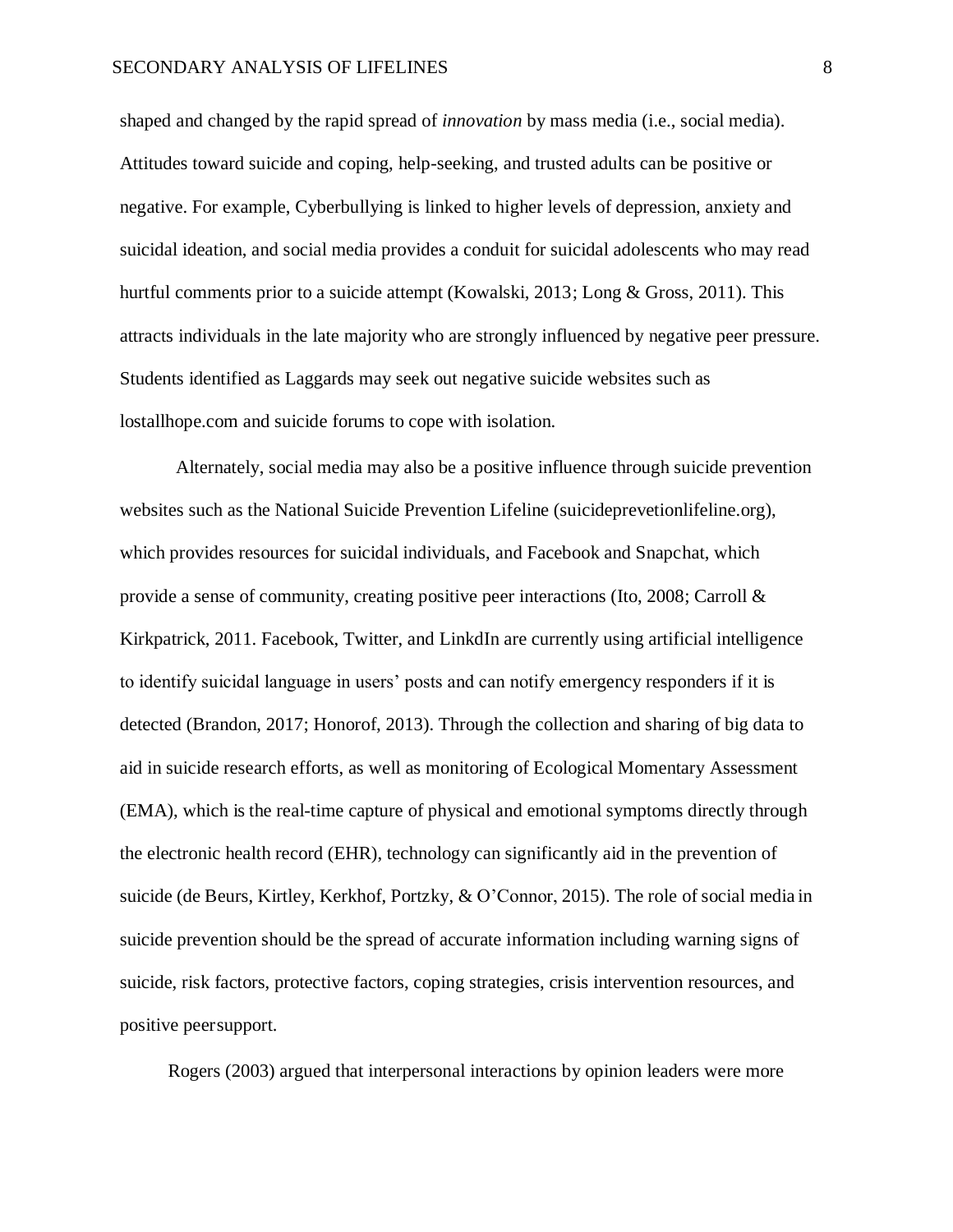influential than mass media. This can be seen among early adopters where teachers and counselors provide guidance and direction as trusted adults within the school, and peer leaders role model innovations that support the suicide prevention program and influence attitudes that may decrease stigma within peer adopters. The tipping point for any suicide prevention program is the chasm between early adopter and the early majority, where stigma related to mental illness and suicide reduces the ability for students to achieve the full benefits of the learning outcomes. Therefore, using DOI Theory, suicide prevention programs should focus on early adopters such as teacher and counselors, encouraging buy-in for the program, and identify individual trusted adult strengths so that each student has at least one trusted adult with whom they can relate. Peer leaders who are highly influential among their peers should be chosen so that their opinions and stories become relevant to others, helping to bridge the chasm and allowing the free flow of information between adopters. Strong emphasis on reducing stigma, aided by enhanced mental health literacy, may bridge this gap.

Diathesis-Stress Models of suicidal behavior focus on specific theories including sociobiology (De Catanzaro, 1980), cognitive psychology (Schotte & Clum, 1982), biocultural stress (Rubenstien, 1986), and neurobiology and psychopathology (Mann & Arango, 1992) among others (van Heerigen, 2012). Joiner's Interpersonal Theory of Suicide (2005)addresses thwarted belongingness, perceived burdensomeness, and capability for suicide. However, there are no current models that directly address social media and its influence on adolescents and suicide and suicide prevention.

## **Review of Literature**

<span id="page-16-0"></span>Similar studies have been conducted within the middle school populations using different suicide prevention programs such as Signs of Suicide (SOS) a universal suicide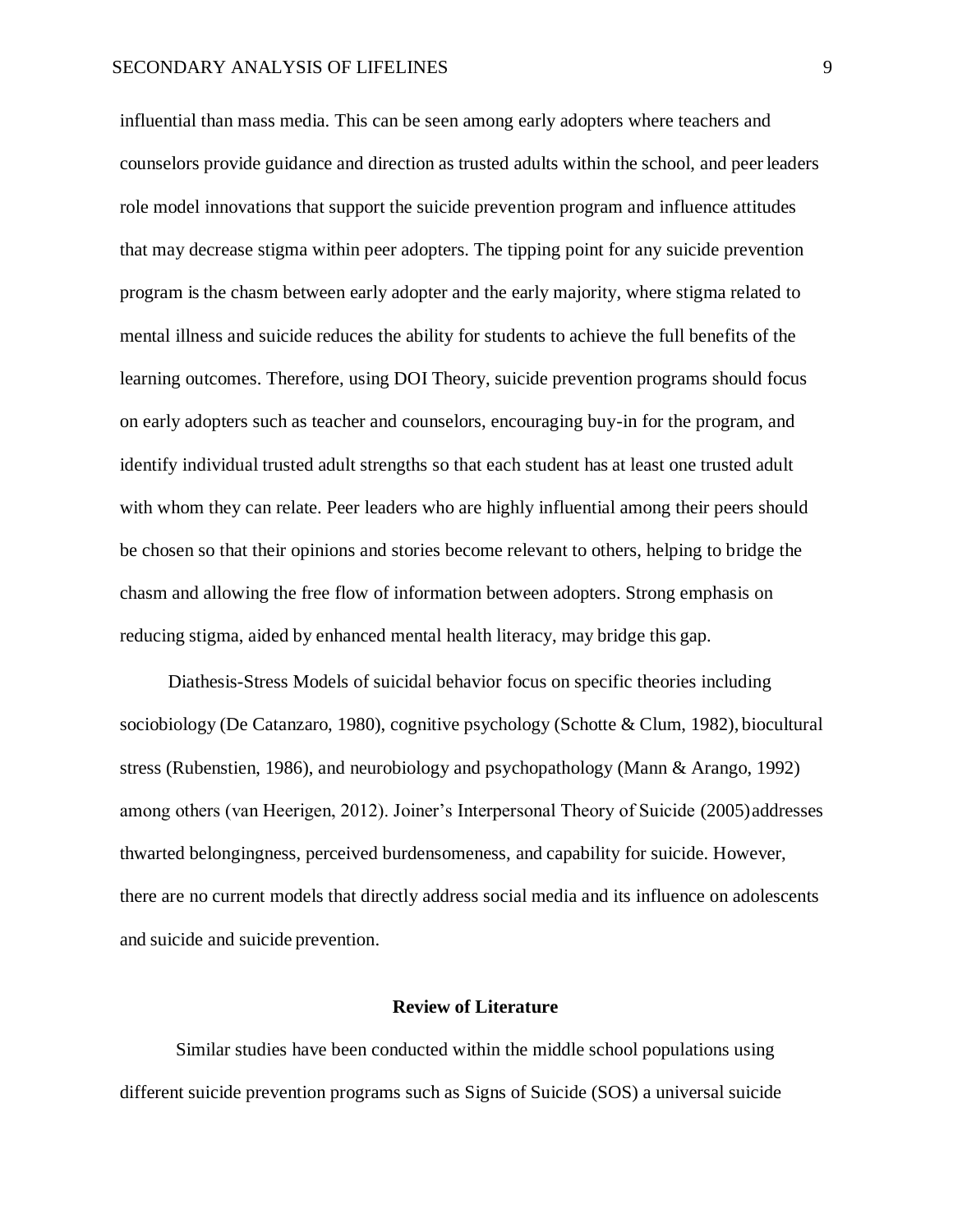prevention program similar to Lifelines where a DVD with short vignettes is shown followed by a group discussion and includes a parent presentation training kit. However, one difference between the two programs is that SOS includes a screening for suicidal thoughts and depression (Schilling, Lawless, Buchanan, & Aseltine, 2014). SOS participants reported fewer suicidal ideations, planning, and attempts, and an increase in knowledge of depression and suicide (Schilling et al., 2014). In a similar study, Crepeau-Hobson (2013) found that among schools that implemented SOS for students and Applied Suicide Intervention Skills Training (ASIST) for mental health staff, in combination with risk assessments, zero suicides were reported over three years.

The Yellow Ribbon Suicide Prevention Program (YRSPP) is a universal suicide prevention program similar to Lifelines (Schmidt, Iachini, George, Koller, & Weist, 2014). This program includes individualized trainings for peers and for Gatekeepers. A Yellow Ribbon Suicide Prevention Card provides information for students on how to access help for a suicidal peer. An example of the success of this program is noted in a study conducted in a rural Maryland school district by Schmidt et al. (2014) who found that students had a decrease in suicidal ideation over four years from 14.34% to 9.29%, an increase in knowledge of suicidal ideation, and an increase in help-seeking behavior using YRSPP.

Sources of Strength is a peer leadership training suicide prevention program designed to increase protective factors and decrease risk factors by creating positive peer supports within schools. Wyman et al. (2010), who studied the efficacy of Sources of Strength found that there was an increase in knowledge about suicide, attitudes about suicide, and increased help-seeking following use of this program among high school students. Moreover, peer leaders who were trained with the Sources of Strength curriculum were also four times more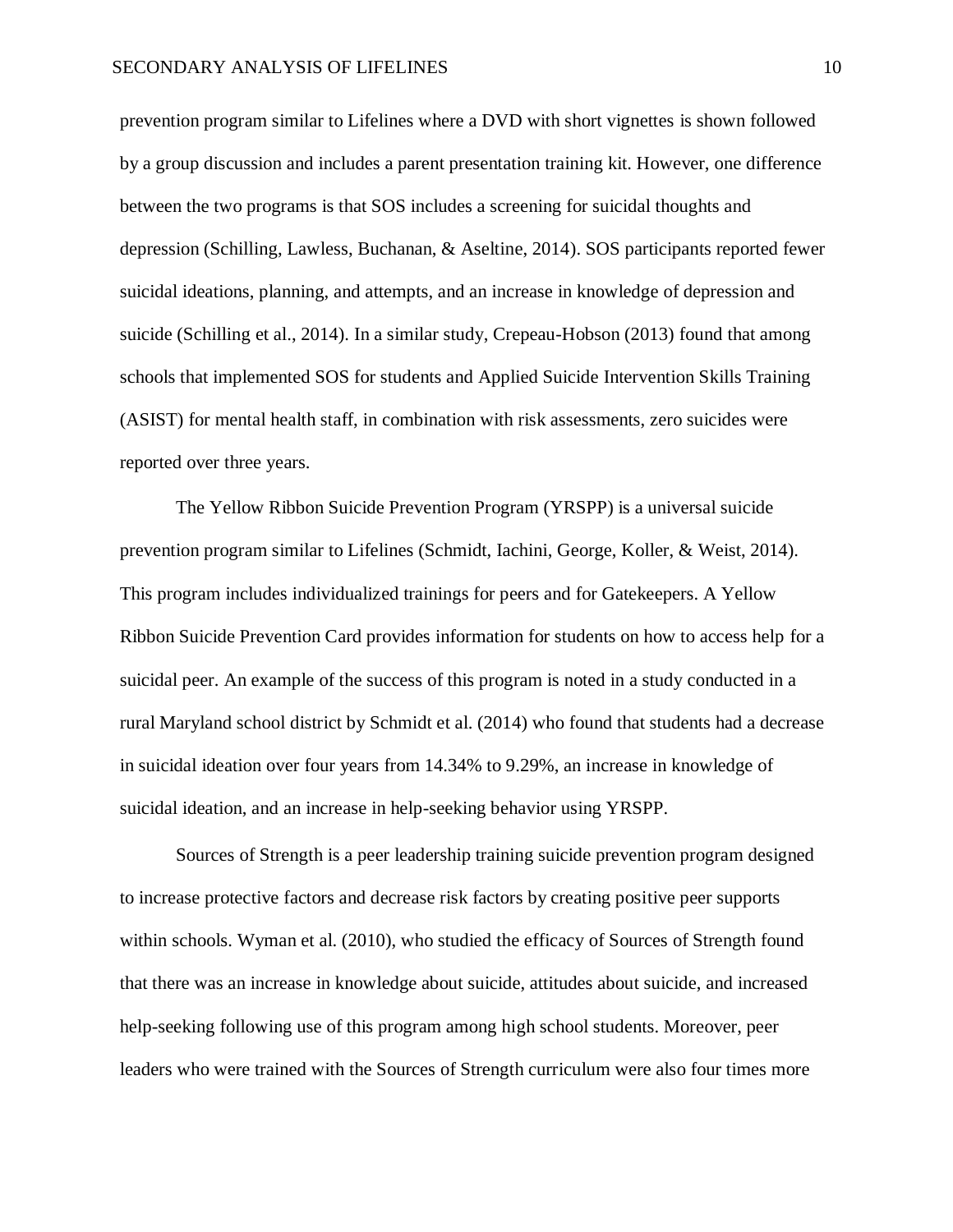likely to talk to an adult about a suicidal peer.

Question, Persuade, Refer (QPR) is a Gatekeeper suicide prevention program to help participants recognize signs and symptoms of suicide, training key members of faculty and staff with the curriculum, training school counselors on how to assess at-risk students, and providing referrals to outside mental health professionals for students who may need treatment (Katz et al., 2013). Johnson and Parsons (2012) conducted a study of 3,000 middle and high school students and 400 staff members in a Midwest school district who implemented QPR. Findings showed increases in knowledge related to adolescent suicide prevention by school personnel with no suicide attempts reported in the 3 months following QPR training. The greatest increases were in knowledge of how to ask someone about suicide, knowledge of suicide facts, and appropriateness of when to ask someone about suicide. Singer and Slovak (2011) found that the benefits of QPR decreased as the level of prior training and experience with suicidal youth increased. Katz et al. (2013) found that QPR was effective in changing attitudes and behaviors toward suicide, however, the program was not effective in improving Gatekeeper behavior.

Finally, Good Behavior Game (GBG) is a classroom-based behavior management program initially designed to help students with aggression and disruptive behavior. However, a longitudinal study of first graders studied for 15 years found that students had a 50% reduction in suicidal ideation with delayed onset of suicide attempts in females and an estimated relative risk reduction of suicide by 30% (Katz et al., 2013; Musci et al., 2016).

A literature review of qualitative studies examining suicide prevention programs using the terms suicide prevention programs, attitudes, middle school, students, opinion and perceptions was conducted. The databases that were searched included EBSCOhost, ERIC and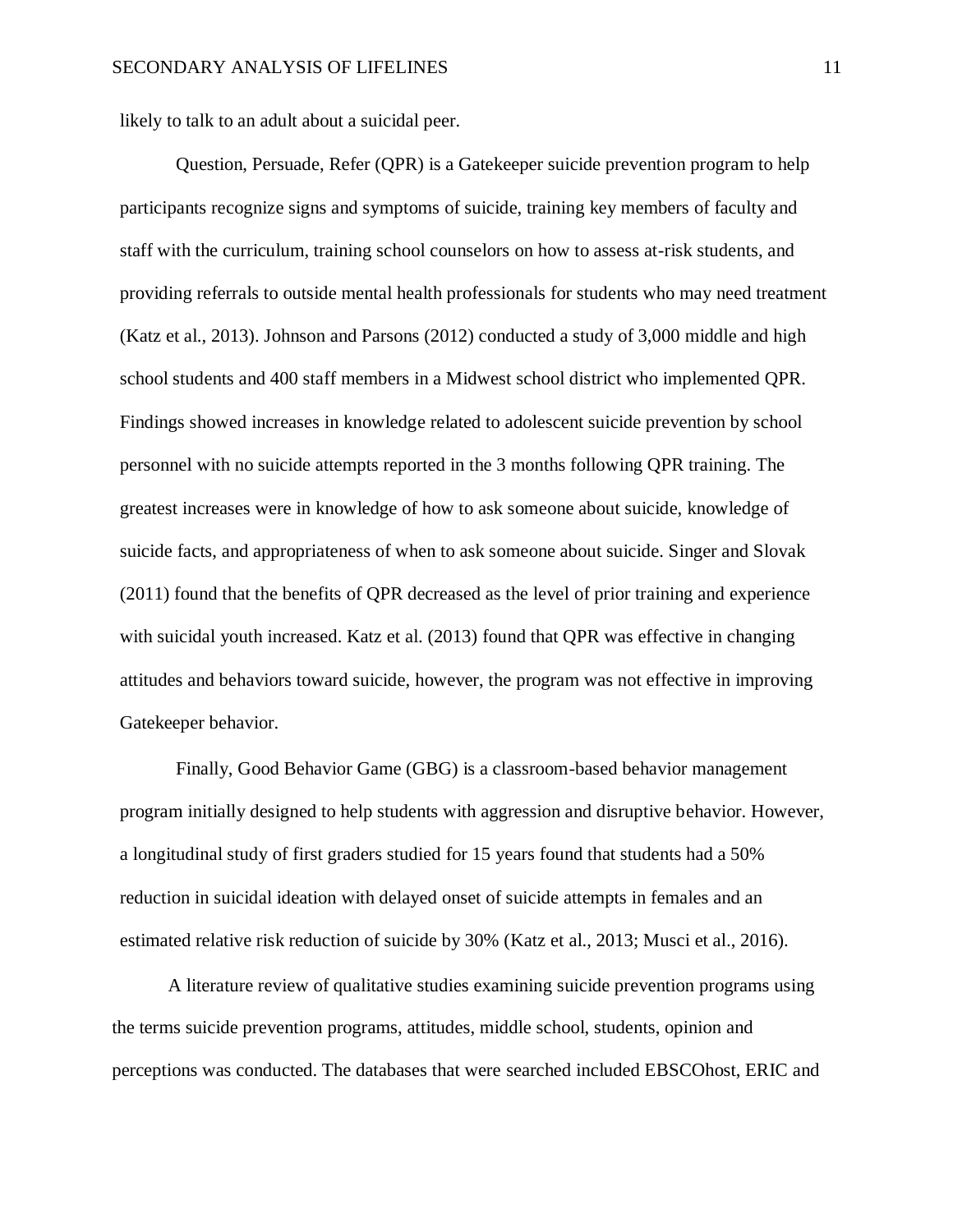PubMed, and a total of 135 articles were located. Inclusion criteria were articles with qualitative student perceptions of suicide prevention programs. Exclusion criteria were duplicate articles, articles that were not available in full text and articles whose participants fell outside the age limits set between 10-18. Reference lists of relevant articles were examined and abstracts of key articles were reviewed. A total of two articles from health promotion and public health journals were included in the literature review.

Thia et al. (2016) examined student responses of 24 ninth grade participants rating Stories of Personal Resilience in Managing Emotions (StoryPRIME) and 36 student peer leader testimonial writers in grades 10-12 in two New York high schools. StoryPRIME is a Web-based interface developed using an interdisciplinary approach to suicide prevention with focus groups of high school peer leaders, adult sample feasibility testing, and human computer interaction (HCI) researchers (Thia et al., 2016). Peer leaders trained with the Sources of Strength suicide prevention program then created text message testimonials and were then rated by the ninth graders on how 1) relevant/useful, 2) likeable, 3) intriguing and 4) relatable the messages were (Thia et al., 2016). In the double blind controlled study, ninth grade students in the intervention group found StoryPRIME testimonials more relevant, likeable, and relatable and students responded favorably in both conditions. Intrigue was not highly significant most likely due to the limitation of 300 characters in the text box, preventing testimonial writers from detailing their stories (Thia et al., 2016).

Responses indicated that StoryPRIME helped testimonial writers remember relevant issues in high school:

*I'm happy that I was able to share my story, in order to provide advice for students who are entering high school and preparing for challenges, as well.*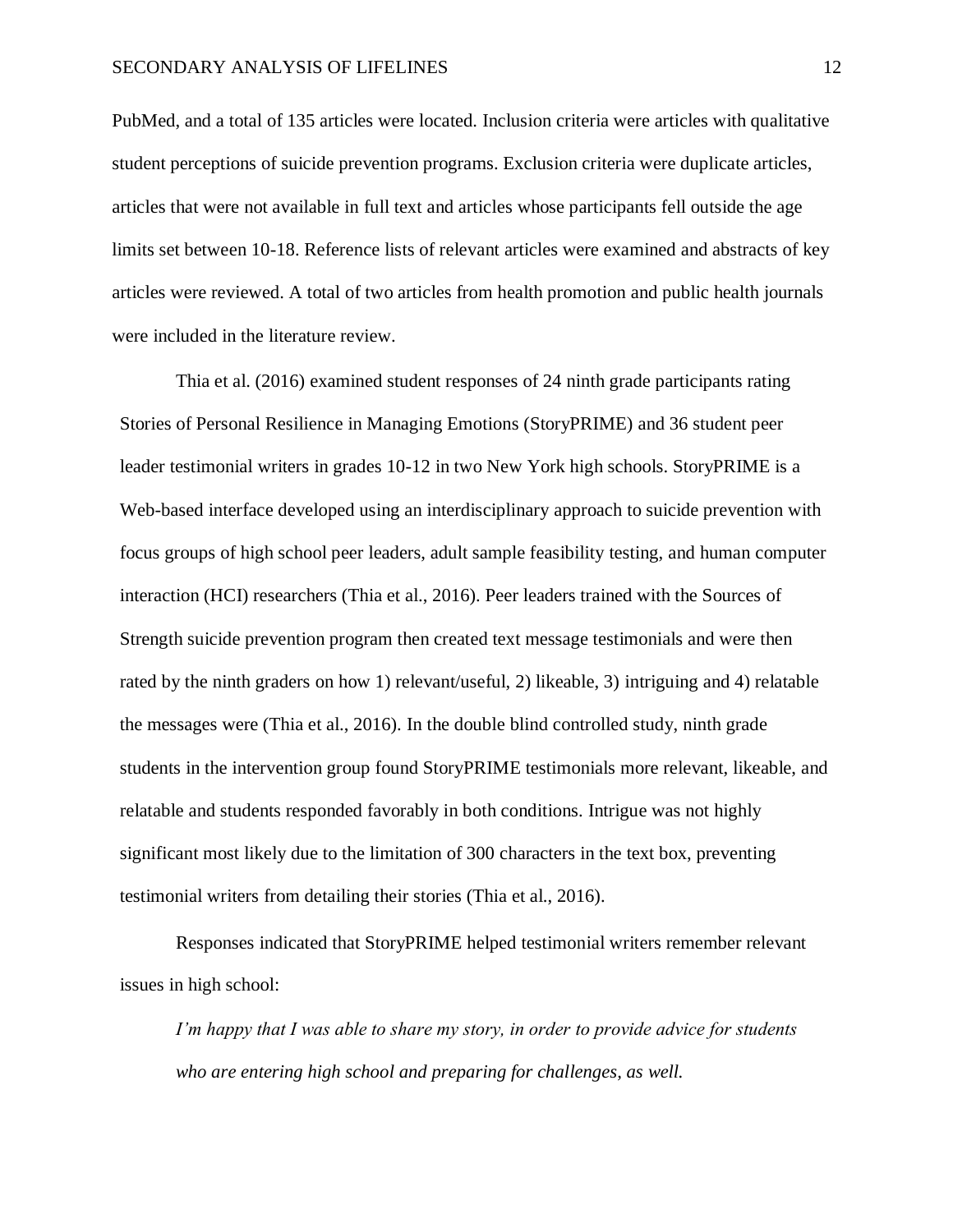*It's a bit hard to recall what happened over a years ago and decide which one to write about*

Writers of StoryPRIME discussed the likability of the system, with many expressing concern over the 300-character limit for telling their story and providing positive as well as feedback for improvement:

*(Allow) More characters to type your summary with*

*This website is awesome as it is :)*

*You can improve this website by having us go into more depth of how we handled the situation*

*more room to write about something or more prompting questions for personalization*

Students were able to relate to the StoryPRIME testimonials:

*it was easy and felt nice to describe an incident that helped me become a good student I learned that i actually learned from my mistakes as a freshman to be more successful.*

Limitations to this study include its small sample size, smaller effect size difference between the intervention and the control group, and some testimonials that could not be shared due to their irrelevance or lack of substantial content (Thia et al., 2016).

Langdon et al. (2016) examined perceptions of American Indian youth following the Lumbee Rite of Passage (LROP) suicide prevention model pilot program that included 16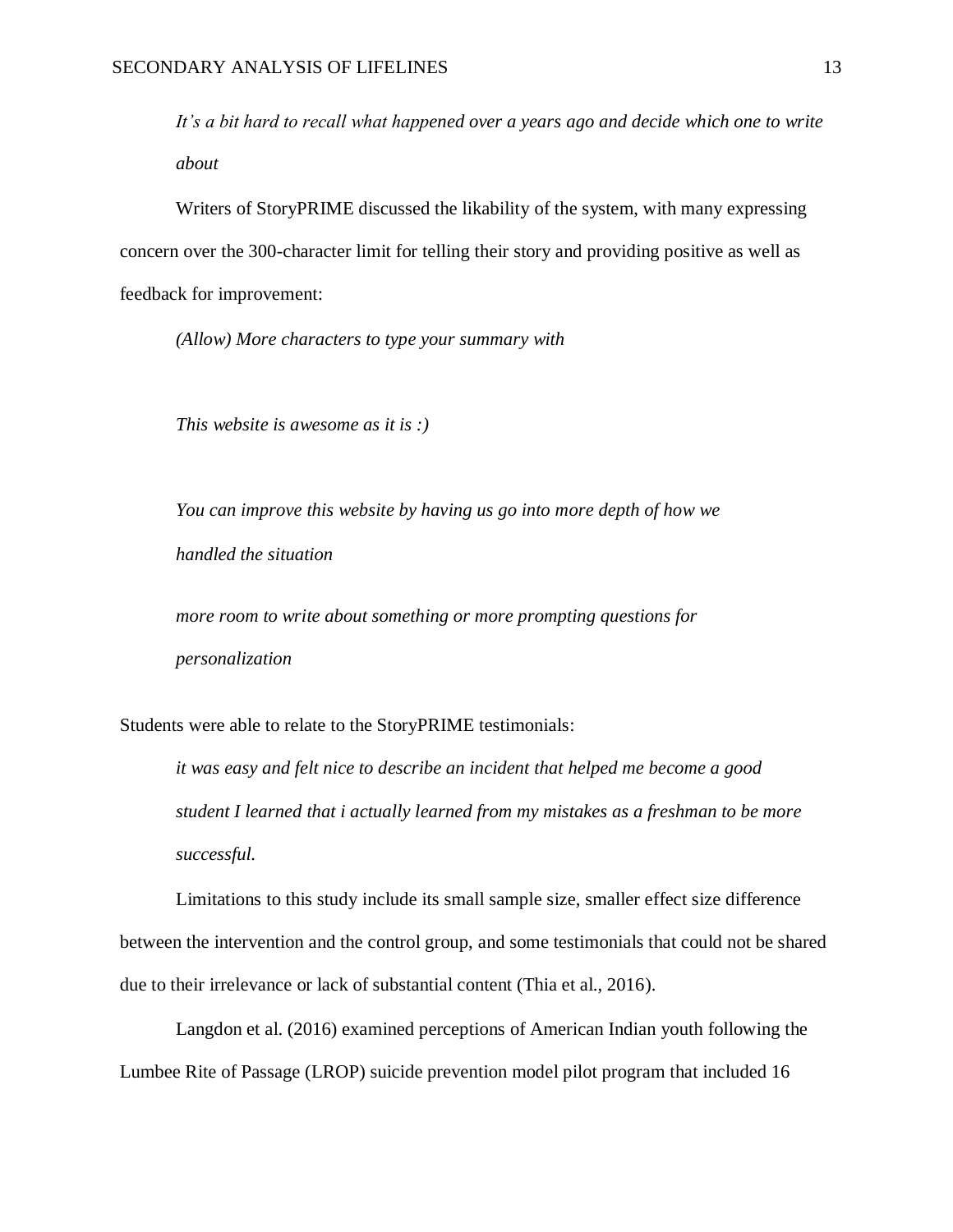youths, ages 11-18, and gatekeepers of the Lumbee tribe of North Carolina. A communitybased participatory research (CBPR) model was used to engage tribe members, researchers, health care workers, and community members. The first step of LROP was to assess perceptions of suicide, identify Lumbee youth mental health needs and determine services available for those needs, determine current beliefs about existing mental health services, and phase two was to evaluate the LROP for cultural and tribal significance on suicidality at the end of six months (Langdon et al., 2016).

During phase one, youth were taught cultural activities such as tribal history, beadwork, drumming and dancing, and regalia-making (Langdon et al., 2016). The program focused on the protective factors enculturation, social support and building self-esteem to prevent suicide. Trends emerged from evaluation of phase one data of Lumbee youth responses including 1) nonsuicidalself-harm (i.e., cutting), 2) bullying, 3) stigma related to mental illness, 4) violence and addiction at home, and 5) economic stress. The LROP was well-received byLumbee youth who also reported feeling connected to the program. Lumbee youth also qualitatively reported feeling supported by their teachers, elders, and peers of their participation in the program. A decrease in suicidal ideation and increase in protective factors was noted in participants who attended at least two thirds of the classes, although not statistically significant (Langdonet al., 2016).

Themes that emerged from both Lumbee youth and StoryPRIME rater and writers included likeability and being relevant (Langdon et al., 2016; Thia et al., 2016). Lumbee youth liked the LROP and many wished to continue their cultural education (Langdon et al., 2016). The likability of the StoryPRIME program related to its use of 300 characters and testimonials. Relatability had a significant impact on students' perceptions of peer leader testimonials while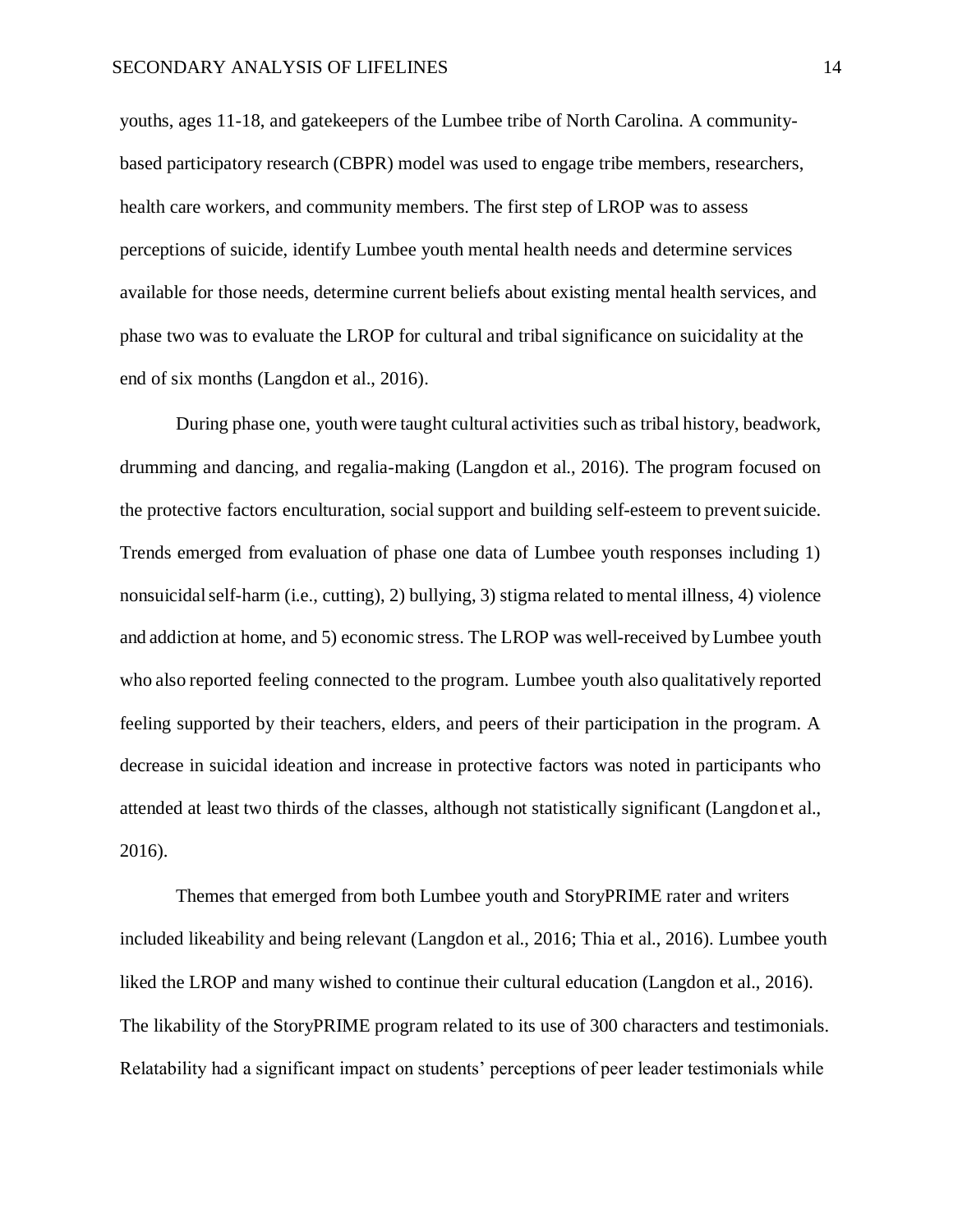feeling supported was perceived by Lumbee youth as significant.

#### **Purpose**

<span id="page-22-0"></span>The purpose of this mixed methods study was to examine student feedback of the 2015 Lifelines Suicide Prevention Program at Jessie Clark Middle School by evaluating students' knowledge of suicide, attitudes toward suicide, knowledge of when and from whom to seek help if feeling suicidal or told by a friend that they are suicidal, and evaluation of the Lifelines Suicide Prevention Program presentation. In addition, middle school students' perceptions of the Lifelines Suicide Prevention Program at Jessie Clark Middle School were examined.

#### **Methods**

<span id="page-22-1"></span>**Quantitative.** For this secondary data analysis, anonymous student survey responses regarding the Lifelines Suicide Prevention Program were analyzed. The survey responses were divided by student grade and teams, but no respondent identifiers were included.

**Qualitative.** Qualitative descriptive methods were used to analyze narrative data obtained from participants who received the suicide prevention training. Narrative data were obtained from participant comments provided at the conclusion of the survey. Qualitative descriptive methods are the appropriate strategy for analyzing narrative data to allow the researcher to "stay close to the data" and obtain a straight, factual description of a phenomenon (Sandelowsi, 2000, p. 334).

#### <span id="page-22-2"></span>**Measures**

**Quantitative Measures.** The measures included for this study were based on true/false responses to questions from the 2015 Student Feedback for JCMS Suicide Prevention Program [see Appendix A]. These non-validated measures were developed by the program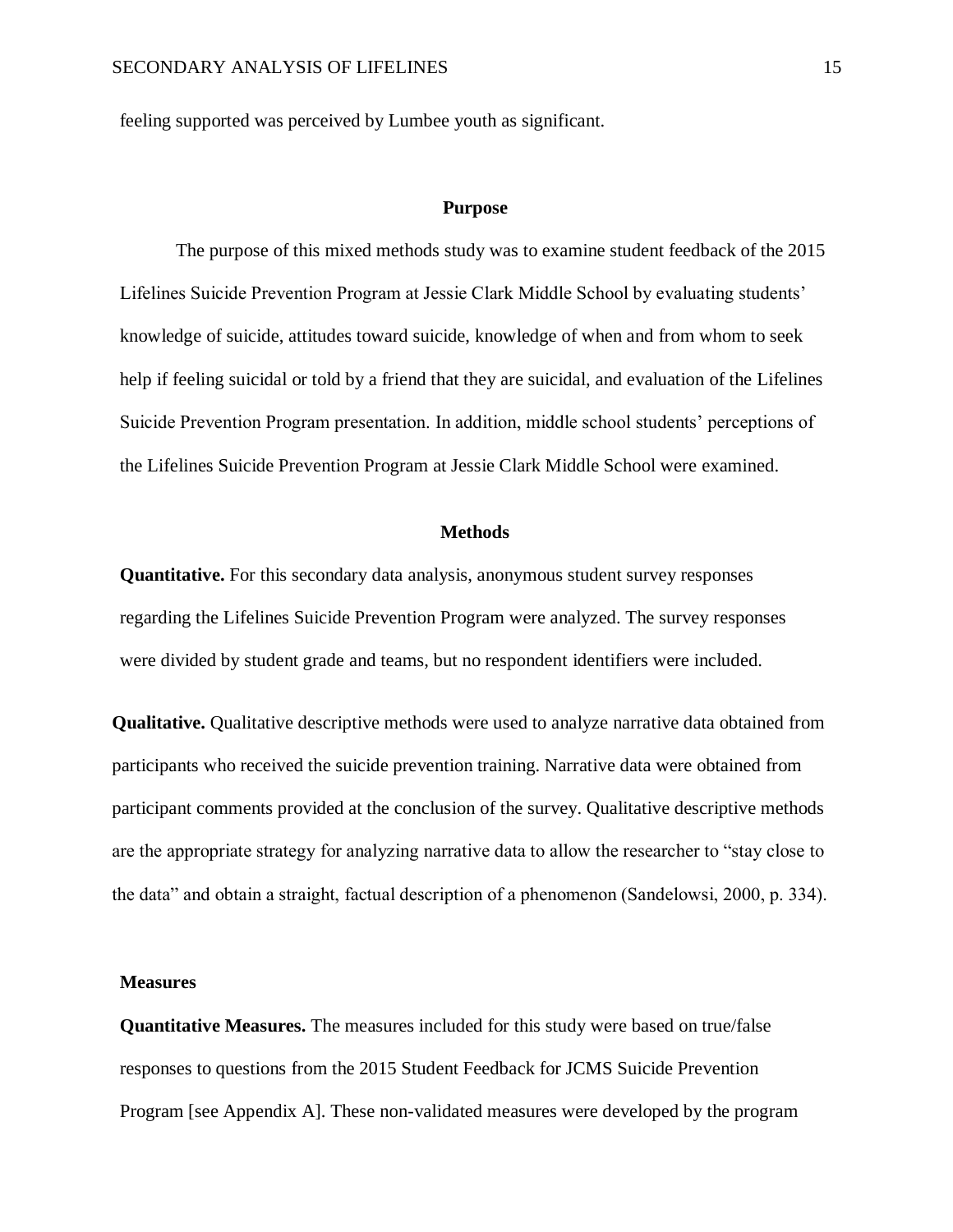coordinator based on content presented during the program. This evaluation form was developed by the program presenters with simplicity in mind and to meet the literacy level of participants.

Although these measures were not psychometrically tested, they provided preliminary program evaluation data for future studies:

- 1. Knowledge of suicide: Knowledge of suicide was assessed using four items from the feedback survey that assess risk factors, asking a friend about suicide, relationship between depression and suicide and STOP sign use onwebsite.
- 2. Attitude about suicide: Attitudes about suicide were assessed using three items from the feedback survey that assess seriousness of suicide, importance ofsuicide prevention, and preparedness to help a friend.
- 3. Intent to seek help: Intent to seek help was assessed using three items from the feedback survey that assess suicidal secret keeping, telling an adult, and havinga trusted adult.
- 4. Student satisfaction: Student satisfaction was assessed using three items from the feedback survey that assess mix of information, difficulty of video to watch, and presenter performance to do a good job.

**Qualitative.** Qualitative measures consisted of invitation for open-ended comments and responses to the intervention.

## <span id="page-23-0"></span>**Setting**

Fayette County Public Schools (FCPS) in Lexington, Kentucky, enrolls nearly 40,000 students in grades pre-K through  $12<sup>th</sup>$  grade. Jessie Clark Middle School (JCMS) is one of 12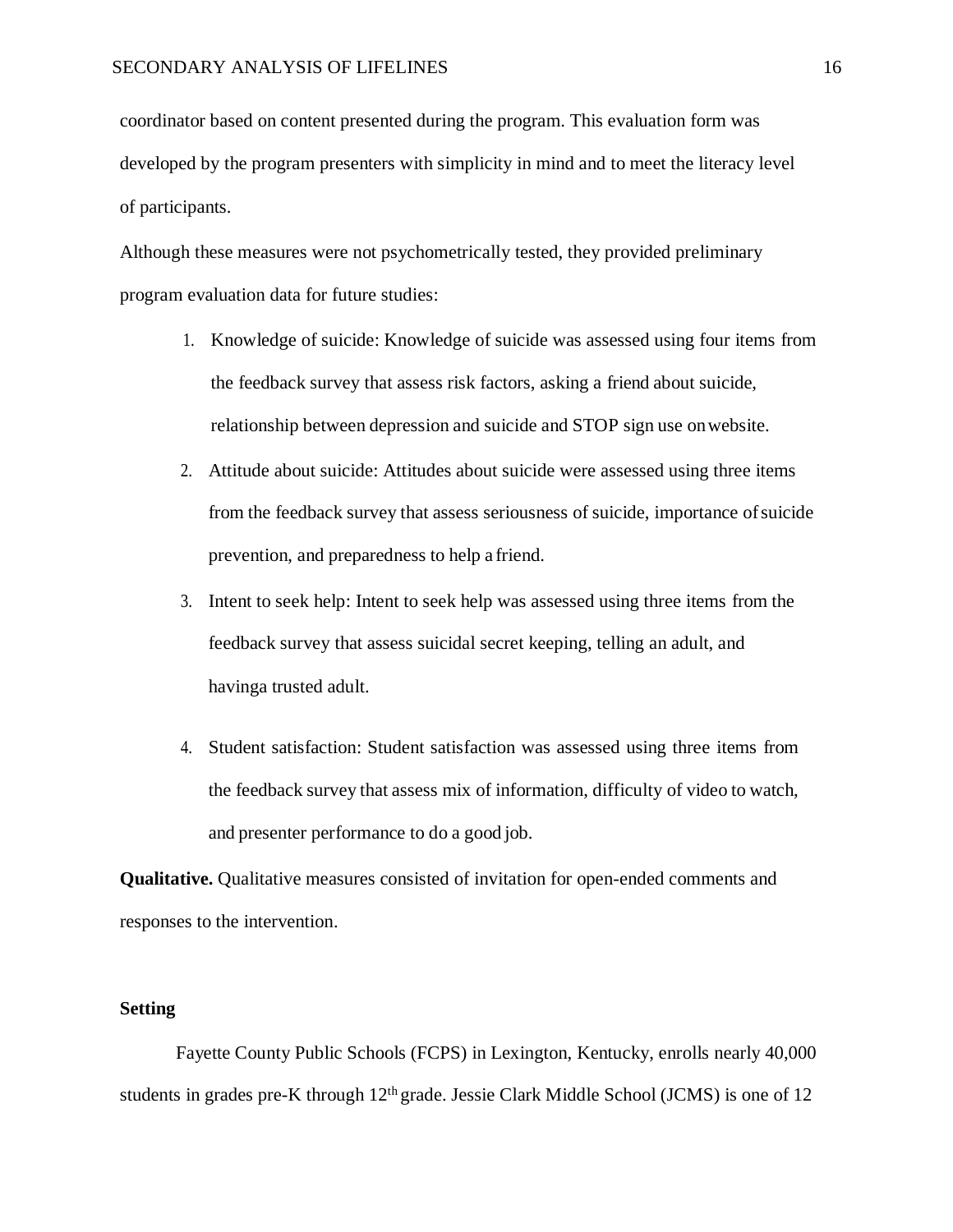FCPS middle schools. There were 956 students enrolled for the 2015-2016 school year with 31.5% in 6<sup>th</sup> grade (n=301), 35.7% in 7<sup>th</sup> grade (n=341), and 32.8% in 8<sup>th</sup> grade (n=314). Racial representation included 75.7% White (Not Hispanic), 7.7% African-American, 6.4% Asian, 6.1% Hispanic, 3.8% Two or More Races, 0.2% Native Hawaiian or Other Pacific Islander, and 0.1% American Indian or Alaska Native. English Language Learners (ELL) comprised 3.7% of the population, 23.4% of students were identified as Gifted and Talented, 7.8% of students had special education needs, and 39.3% qualified for free-and-reduced meals (Kentucky Department of Education, 2016). School starts at 9:05am and ends at 3:55pm ("Jessie Clark Middle School Information," 2017).

## <span id="page-24-0"></span>**Features**

There are three grades within JCMS:  $6<sup>th</sup>$ ,  $7<sup>th</sup>$ , and  $8<sup>th</sup>$ . Within each grade are three teams, each with unique names, (for example, Titans  $[6<sup>th</sup> \text{ grade}]$ , Apollo  $[7<sup>th</sup> \text{ grade}]$ , and Legends  $[8<sup>th</sup> grade]$ ). The goal of individual student team placement is to make the teams even for all demographics and ability. Special education, ELL, 504 plans, advanced math, and gifted and talented are all considered upon placement. (G. Brown, personal communication, January 23, 2017).

## <span id="page-24-1"></span>**Sample**

**Quantitative.** This sample consisted of 269 male and female students ranging in age from 9- 15 who participated in the mandatory Lifelines Suicide Prevention program presentation in August and September of the 2015-2016 school year. No one was excluded in relation to sex, gender, race, and ethnicity.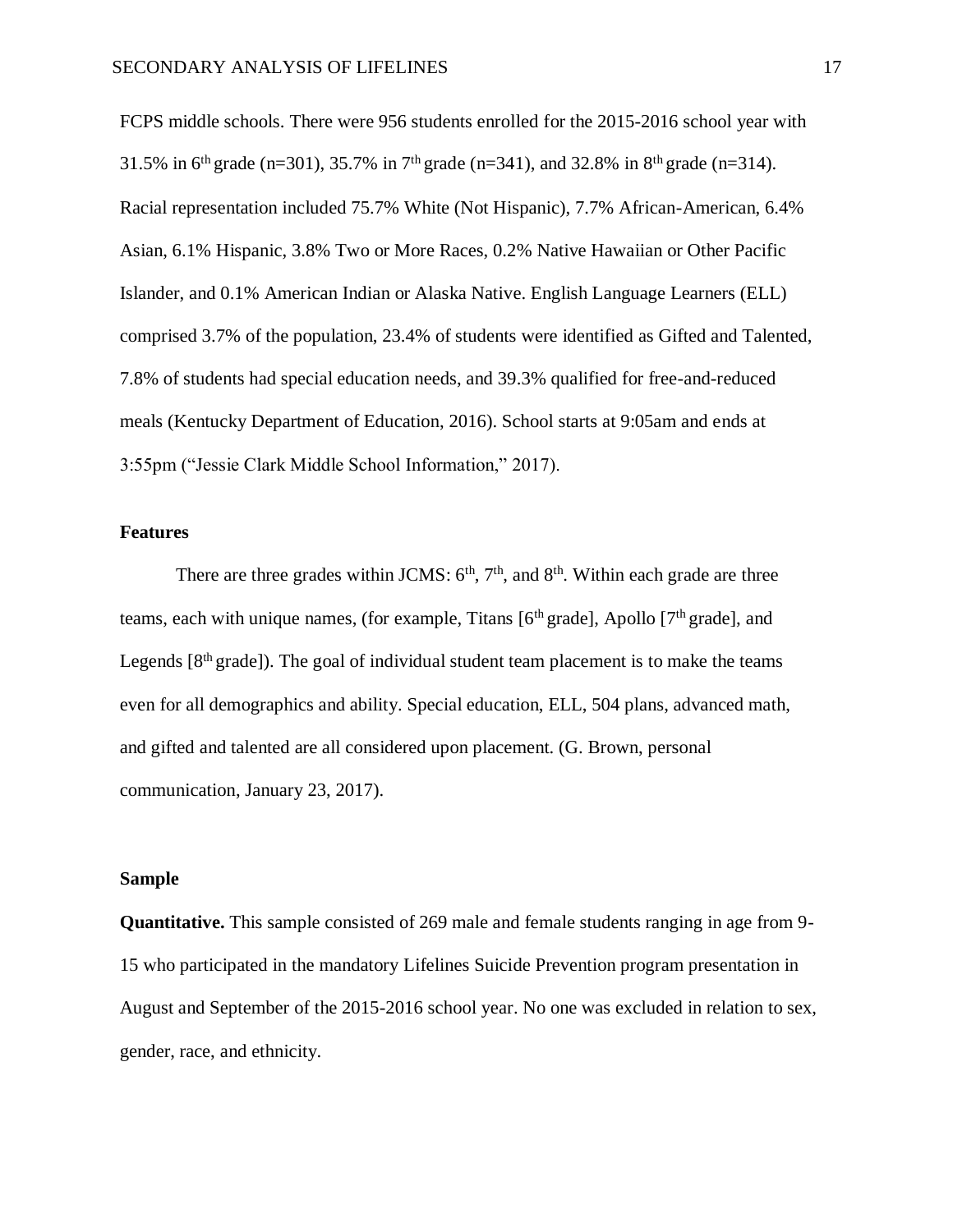**Qualitative.** This sample consisted of 60 student comments from the Student Feedback for JCMS Suicide Prevention 2015 survey. Sixteen comments were removed from consideration for having no content (i.e., No comment, None, N/A) leaving a total of 44 student comments for analysis.

## <span id="page-25-0"></span>**Data Collection**

For each sub-population, the team teachers were asked to choose two out of their four classes who received the presentations to complete the surveys. Each teacher had control over which classes were selected. Only one  $6<sup>th</sup>$  grade team was represented in the survey due to lack of teacher response. Students were asked to fill out the survey following the Lifelines Suicide Prevention program and space was provided at the end of the survey for student feedback (G. Brown, personal communication, February 16, 2017).

#### <span id="page-25-1"></span>**Data Analysis**

**Quantitative.** The outcomes for this study were assessed using a post-test only design with all the study measures being examined by summary scores. School grade and teams were determined using frequencies. Summary scores of each of the domains of the evaluation questions were computed and described using means with standard deviations and medians. Chi- square analyses were performed to determine differences in the individual item evaluation questions by school grade and team membership. Kruskal-Wallis test was used to determine differences in the summary scores of the evaluation questions by school grade and team membership. All analyses were performed using IBM SPSS Statistics version 23. An alpha of 0.05 was used to determined significance in all analyses.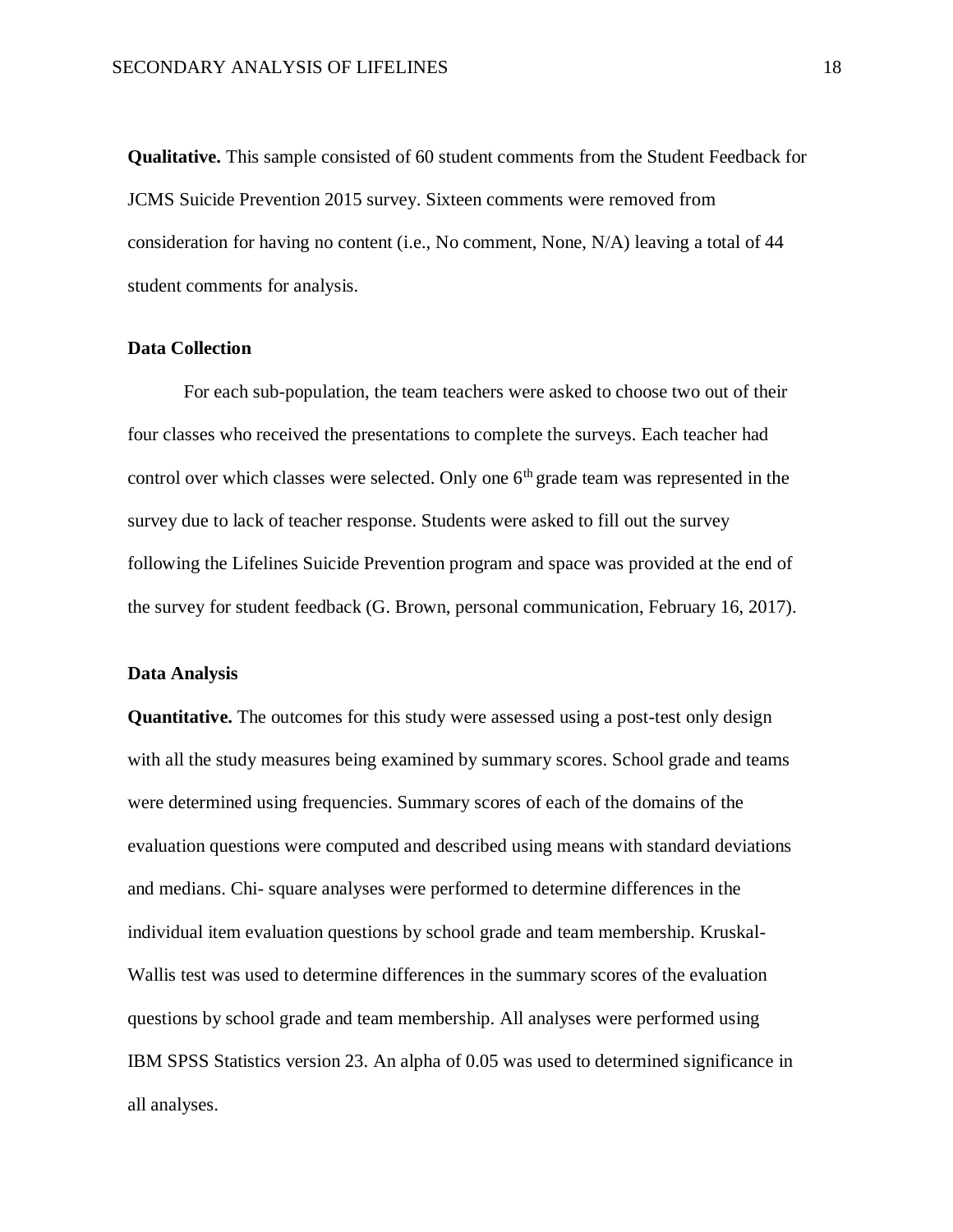**Qualitative.** Transcripts of student comments were read and reviewed several times by the author, then narrative data were coded to identify themes related to participant perceptions about the program. Themes were organized into three broad categories: 1) quality, 2) relevance, and 3) awareness. Quality was evaluated on 1) presentation, 2) video, and 3) presenter. Relevance measures were based on 1) self, 2) peers, and 3) general. Finally, awareness was evaluated on 1) seriousness of suicide, 2) help-seeking, and 3) lack of awareness.

#### **Results**

## <span id="page-26-1"></span><span id="page-26-0"></span>**Sample Characteristics**

Of the 269 student responses, 19.3% were in the  $6<sup>th</sup>$  grade, 33.1% were in the  $7<sup>th</sup>$ grade, and 47.6% were in the  $8<sup>th</sup>$  grade. All those on Team 1 were in the  $6<sup>th</sup>$  grade (n=52), those on Team 2 and Team 3 were in the  $7<sup>th</sup>$  grade (n=41 and n=48, respectively), and those on Team 4 and Team 5 were in the  $8<sup>th</sup>$  grade (n=23 and n=105, respectively). No other demographic data was available.

## **Quantitative findings:**

#### **Knowledge of Suicide**

When examining knowledge of suicide, findings indicate that students across all grades scored high in recognizing what risk factors to pay attention to following the Lifelines Suicide Prevention program (see Table 2). On the question 'Asking a friend directly if they are thinking about suicide can actually help lower anxiety regarding their situation' students had lower overall scores, which may indicate that students do not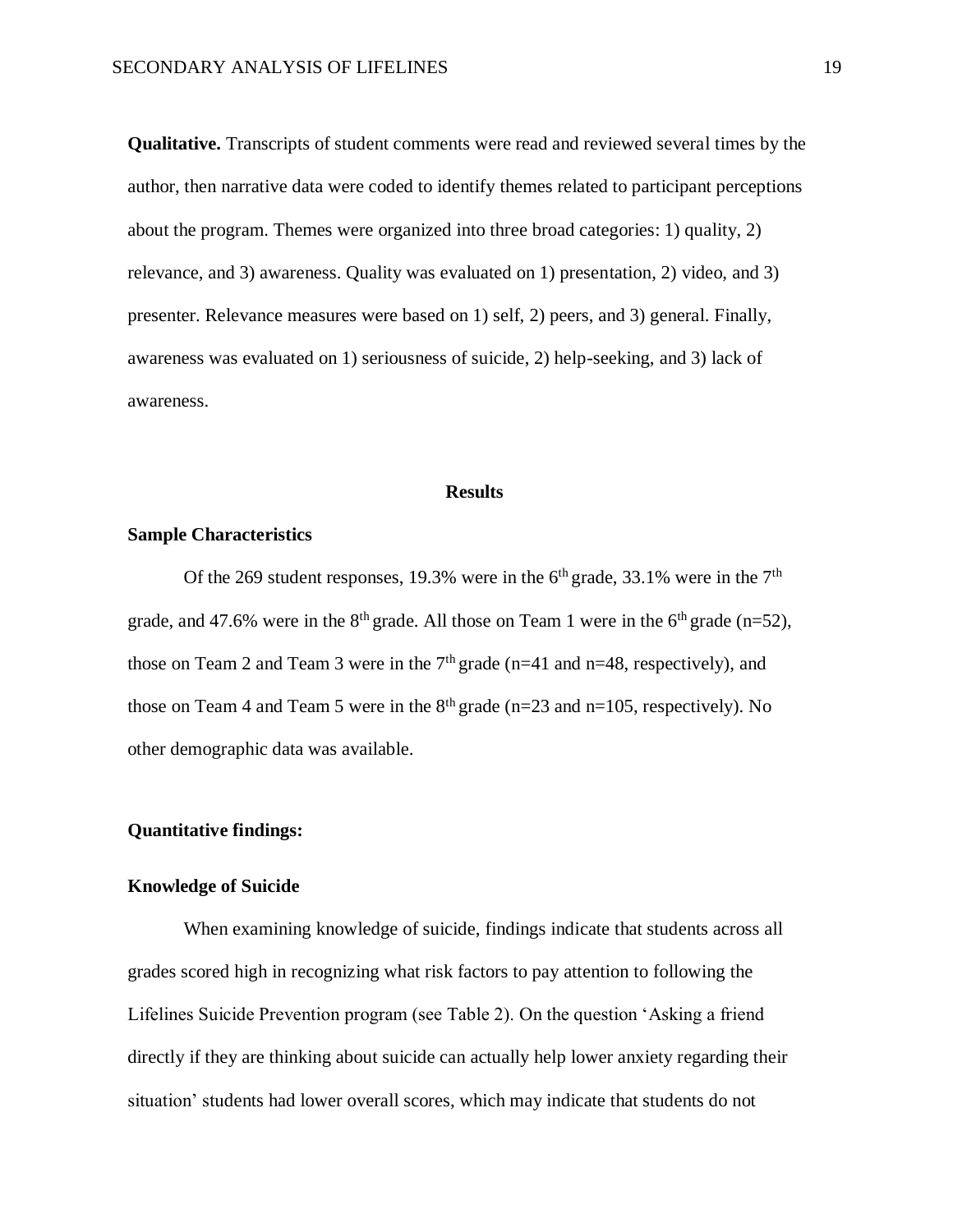understand the impact that their interaction can make on a suicidal peer. Dazzi, Gribble, Wessely, and Fear (2014) found that students who acknowledge their peers who have suicidal thoughts and talk with them directly, may reduce their suicidal ideations and significantly decrease their distress.

Therefore, more emphasis should be placed on role playing during teacher-led discussions, to help students become more comfortable interacting with a suicidal peer.

With regard to the correlation of depression and suicide,  $8<sup>th</sup>$  graders were significantly more likely to correctly answer False to the question: All people who suffer from depression are suicidal ( $p=0.010$ ). Stigma associated with mental illness may have affected how  $6<sup>th</sup>$  and  $7<sup>th</sup>$  graders responded. Mental health literacy may have also contributed to lower scores for younger students in that their previous exposure to suicide prevention may not have required them to challenge suicide causation. Seventh graders were significantly more likely to correctly answer False to the question "The "STOP" sign logo on the JCMS website is only to report bullying" (p=0.001). This survey question is unique to the Kentucky School System and independent of the Lifelines program. The STOP sign logo is used to report unsafe or potentially dangerous behavior including bullying, harassment, depression, self-harm and drug use. Reasons to use the STOP sign logo are reviewed with every student at the beginning of year during the suicide prevention program. One reason that  $7<sup>th</sup>$  graders scored higher than  $6<sup>th</sup>$  and  $8<sup>th</sup>$  graders might be attributed to the individual differences in  $7<sup>th</sup>$  grade team teaching styles during the discussion of the STOP sign use. Overall low scores on the use of the STOP sign logo suggest more emphasis should be placed on it use during thepresentation.

Seventh and 8<sup>th</sup> graders scored higher overall on knowledge of suicide than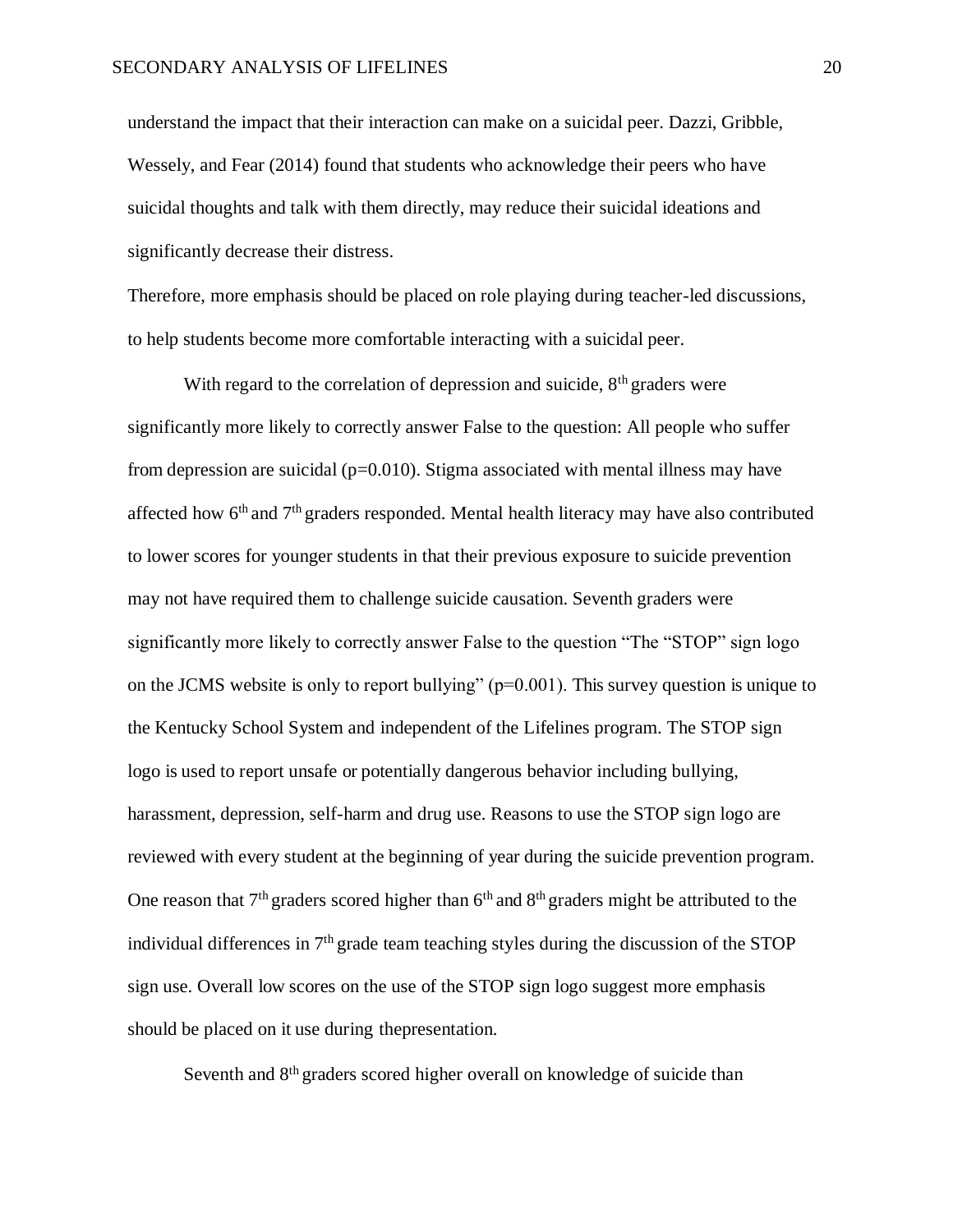the  $6<sup>th</sup>$  graders (p=0.017). This may be due to students having had the Lifelines Suicide Prevention Program for successive years leading to reiteration of knowledge. Another reason for this may include the transition from early adolescence to middle adolescence where  $7<sup>th</sup>$  and  $8<sup>th</sup>$  graders have more abstract thinking and begin to use systematic thinking to influence their relationships with others (American Academy of Children and Adolescent Psychiatry (AACAP), 2008). Decreased mental health literacy may also be attributed to this finding.

## **Attitudes Toward Suicide**

Across all grades, students' attitudes following the Lifelines Suicide Prevention program indicated that suicide was a serious problem for teens and young adults (see Table 3). Eighth graders were significantly more likely to correctly answer the question that "It is important for students to have suicide prevention every year" (p=0.007). This could be due to repeated exposure to suicide prevention programs in previous years. A confounding factor may exist due to this class having suffered the loss of one of its classmates to suicide two years previously, which may have resulted in a stronger importance placed on the need for suicide prevention programs.

## **Intent to Seek Help**

Sixth graders scored slightly lower when asked "If I think they are ok, I can keep a secret of suicide and not tell anyone" (see Table 4). This may be due to their social-emotional development in that they are struggling with independence and privacy versus the increased desire to fit into their peer group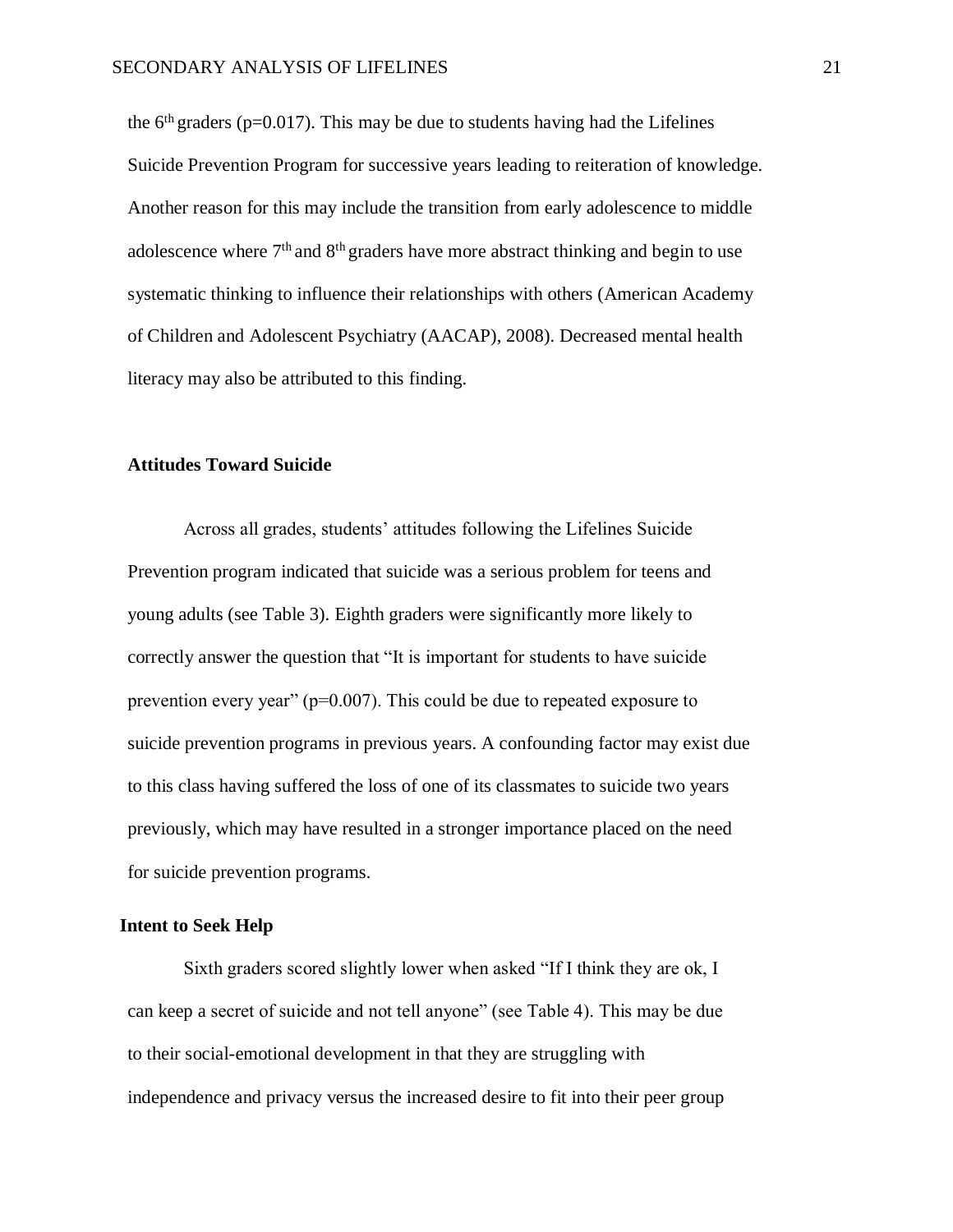## (AACAP, 2008).

Overall, 97% of students indicated their intent not to keep a friend's suicidal thoughts a secret following the Lifelines Suicide Prevention program. Seventh graders scored slightly lower on the question "If a friend talks to me about suicide I should tell an adult as soon as possible". Again, this may be related to socialemotional development where the need for popularity and self-involvement may delay relaying the information to an adult. It may also be a characteristic of this population.

However, greater emphasis on trusted adults and gatekeepers within the school may be needed to ensure that all students understand who to contact in the event of a student crisis.

Stigma remains a significant barrier to adolescent suicidal secret keeping and this may explain why responses by the  $7<sup>th</sup>$  graders trended toward significance. The  $7<sup>th</sup>$  graders were more likely (94.4%) to answer True to the question "I have an adult at Jessie Clark I trust, and can talk to if I need something" ( $p=0.053$ ) while  $6<sup>th</sup>$ and 8th graders reported lower responses (86.3% and 83.5%, respectively). When examining the previous question, it seems that 7<sup>th</sup> graders have a trusted adult at Jessie Clark, but perhaps not outside the school. Every effort should be made to include resources such as Crisis Text Line, Virtual Hope Box, and National Suicide Prevention Hotline among others, within the discussion portion of the program. Having a trusted adult can reduce suicidal ideation as well as improve school dropout rates, and reduce the risk for depression and student substance abuse (Wyman et al., 2010; DuBois & Silverthorn, 2005a; DuBois & Silverthorn,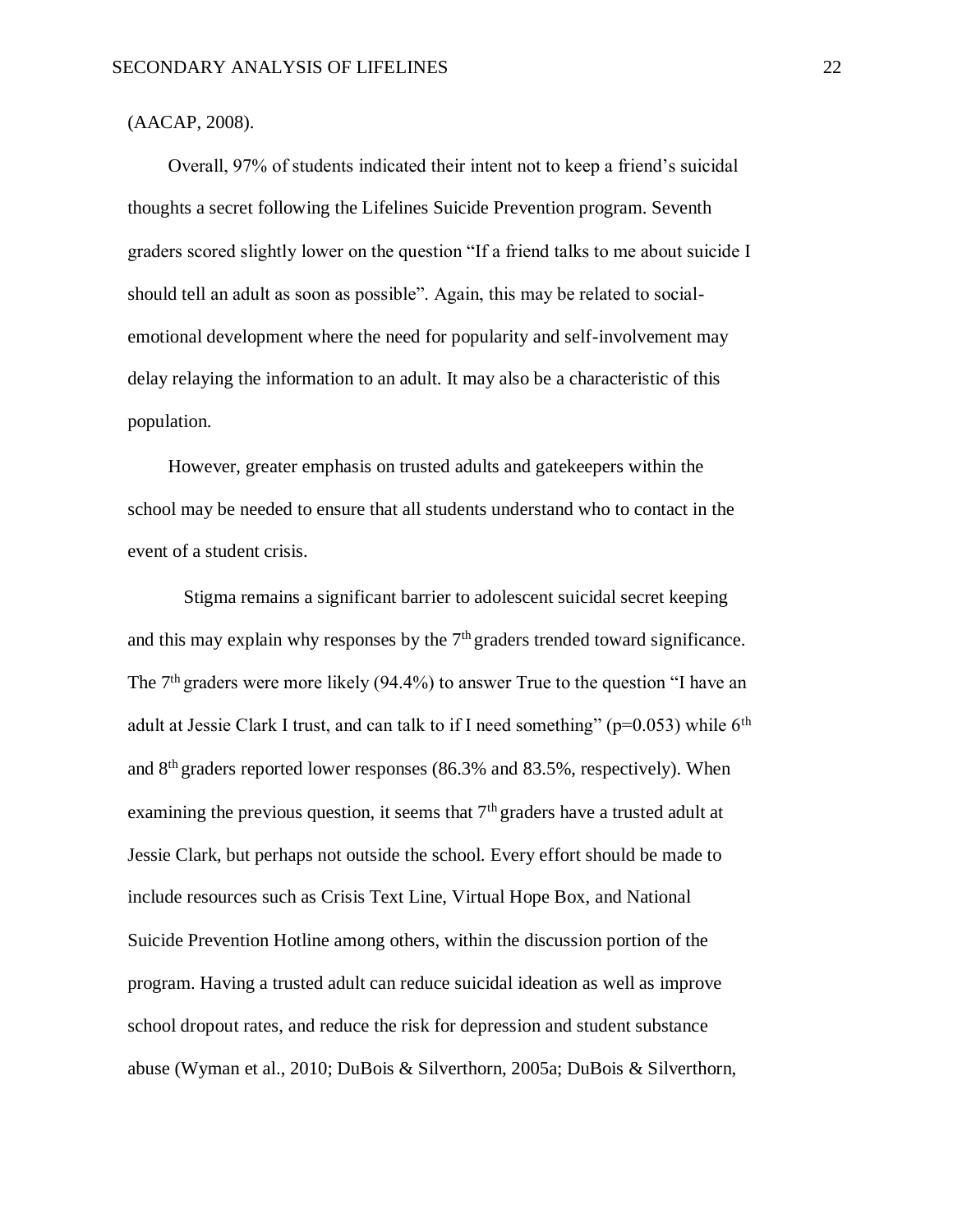2005b; Resnick et al., 1997; Resnick, Harris, & Blum, 1993; Rhodes, Contreras, & Mangelsdorf, 1994).

## **Program Satisfaction**

There were no statistically significant differences between the individual grades or teams on student satisfaction (see Table 5). However, 6th graders found the content of the Lifelines video more difficult to watch as compared to  $7<sup>th</sup>$  and  $8<sup>th</sup>$ graders. This may be attributed to cognitive development in that they are not as focused on the future and therefore may not see suicide as a finality. Another reason for the difficulty may be that this presentation may be their first introduction to a more in-depth discussion about suicide and its affects.

## **Previous Findings**

Kalafat and Gagliano (1996) evaluated  $8<sup>th</sup>$  grade students' responses to two vignettes from the Lifelines Suicide Prevention curriculum following small group discussions led by a mental health professional. There was a significant improvement in students' intent to "tell an adult" in the intervention group than in the control.

Kalafat and Gagliano (1996) built off Kalafat, Elias and Gara (1993) who examined students in grades 9-11. These high school students completed a questionnaire with four vignettes after a discussion with peer counselors. Kalafat et al. (1993) found that both male and female students would approach a suicidal peer but were more comfortable telling an adult in unambiguous situations and males were more likely to do nothing overall than females. Kalafat and Elias (1994) evaluated the Lifelines Suicide Prevention Program among  $10<sup>th</sup>$  grade students and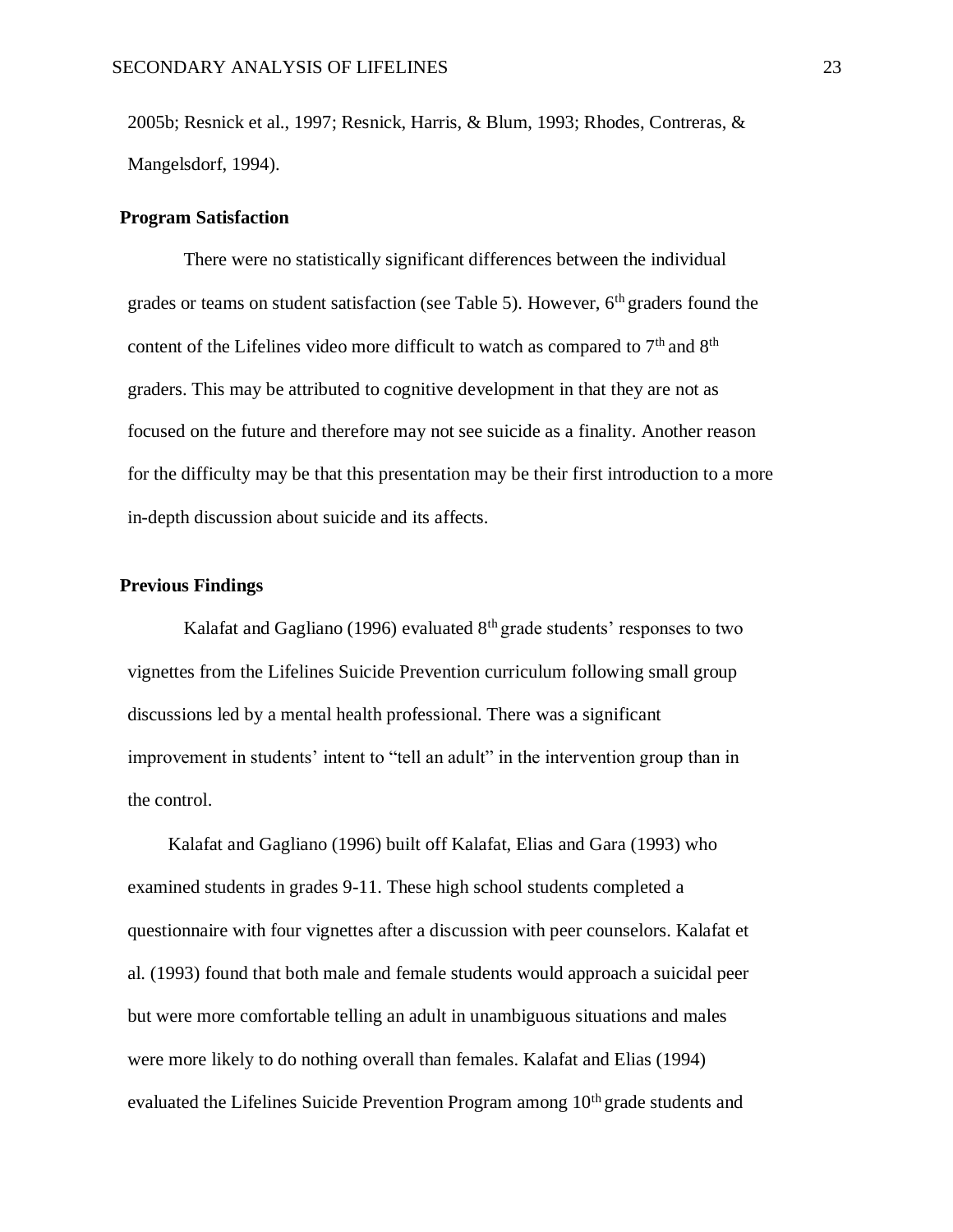found a significant increase in overall knowledge of suicide, attitudes toward suicide, and responses toward suicidal peers.

Students were significantly more likely to tell another friend about what they noticed in a suicidal friend, were less likely to agree that talking about suicide in class may stop some kids from trying to kill themselves, and students were more likely to tell a suicidal peer to call a hotline, talk to a counselor or get advice from another friend. There were no gender differences. Among high school students, Kalafat et al. (2007) found a significantly greater increase in knowledge about suicide, greater improvement in attitudes about suicide and suicide intervention, significantly improved attitudes toward seeking adult help, and significantly improved attitudes about keeping a friend's suicidal thought a secret in the intervention group ( $p < 0.001$ ) following the Lifelines curriculum.

## **Qualitative findings:**

## **Quality**

Of the 44 middle school student responses, 50% (n=22) of the comments mentioned the quality of the Lifelines Suicide Prevention program. Of those 22 comments, 54.5% of students evaluated the presentation  $(n=12)$ , 45.5% of students evaluated the video  $(n=10)$ , and 9.1% of students evaluated the presenter  $(n=2)$ . Students who evaluated the presentation indicated favorable responses 75% of the time (n=9), while 25% of students indicated a neutral or negative response (n=3). Thirty percent of students reported positive responses to the video ( $n=3$ ) while 70% reported negative or neutral responses ( $n=7$ ). With regard to the presenter, 100% of students provided positive feedback (n=2).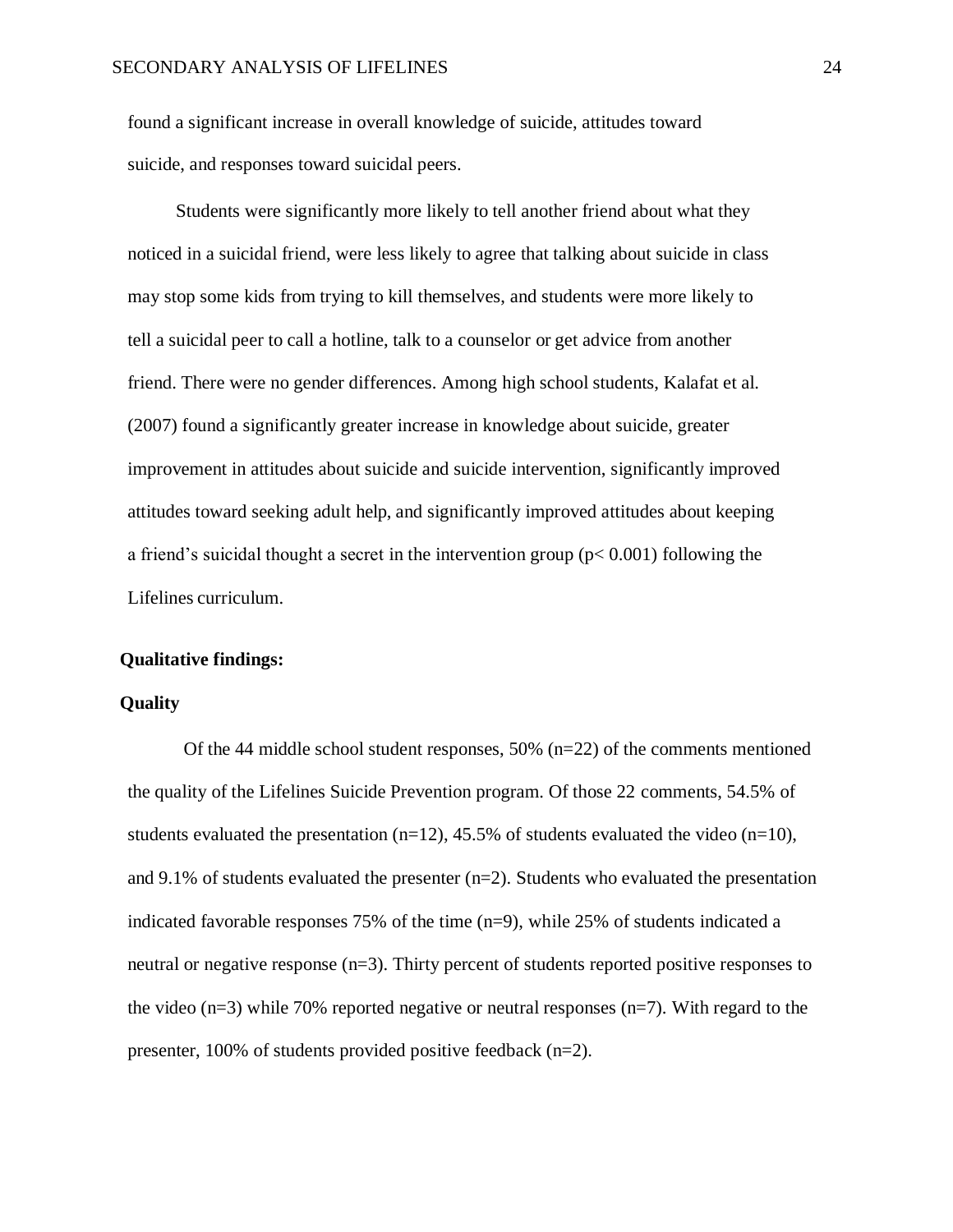## **Relevance**

Of the 44 middle student responses, 43.2% (n=19) of students indicated that the program was relevant to themselves, peers, or others in general following the Lifelines Suicide Prevention program. Of those 19 responses, 63.2% of students discussed how the presentation was relevant to themselves (n=12), 21.1% of student comments revealed finding relevance for a friend  $(n=4)$ , and 21.1% of student comments revealed a general relevance of suicide prevention to everyone (n=4).

## **Awareness**

Of the 44 middle student responses,  $34.1\%$  (n=15) of students indicated an awareness of the seriousness of suicide, help-seeking behaviors, and the importance of suicide prevention following the Lifelines Suicide Prevention program. Of those 15 responses,  $66.7\%$  of students reported an awareness of the seriousness of suicide (n=10), 33.3% indicated an awareness of help-seeking behaviors (n=5), and 13.3% of student comments indicated a negative awareness of suicide, help-seeking, and the importance of suicide prevention (n=2).

## **Discussion**

#### <span id="page-32-0"></span>**Quality**

Middle school student perceptions of the quality of the Lifelines Suicide Prevention program presentation suggested that the program was well-received and liked by most students:

*…the subject was well covered I loved the presentation*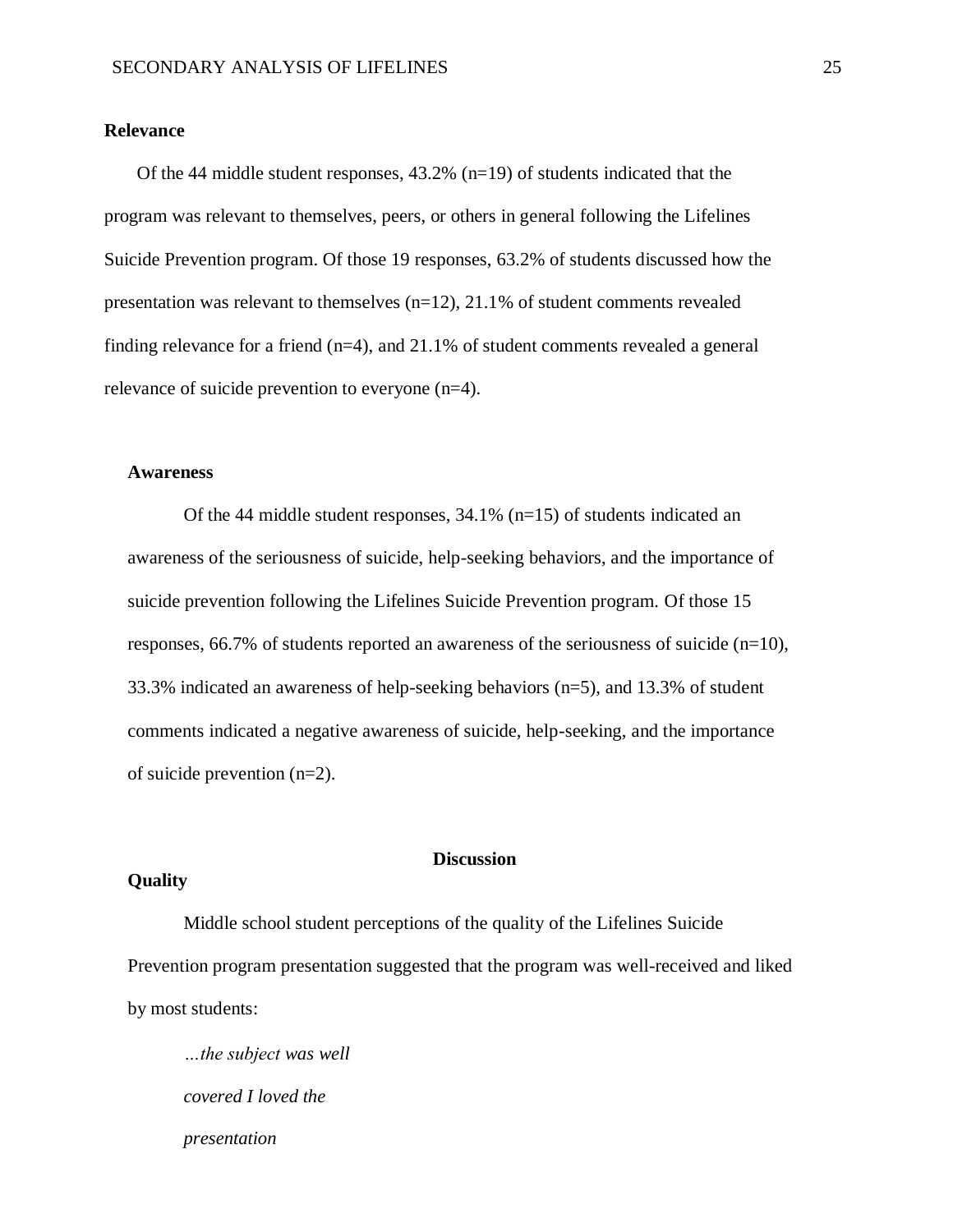*The presentation was organized and easy to understand I felt like this was a great* 

*presentation! Thank you!*

Middle school student perceptions of the quality of the Lifelines Suicide Prevention program video were mixed. The video evoked emotion in some students:

*The video is definitely very intense. I tear up a little & it stayed with me throughout the rest of the day.*

*The video was a little much*

While other students found that a more updated version of the video would be more relevant: *I didn't really like the video I think it should be one more up to date and more reasons to why people are suicidal other than bullying The video could be updated some or have a better one. It felt old. I think they should keep doing the presentation but different every year. Not the same thing because it gets boring.*

Students also noted that they had difficulty watching the video and taking notes. Story maps may be beneficial for students to have a visual-spatial way to organize thoughts rather than traditional note taking (Derefinko et al., 2014). Story mapping would allow the students to record important elements of the video such as the problem, goal, actions, outcome, and conclusion and has been successful with students with attention deficit hyperactivity disorder (ADHD) [\(DuPaul et al., 2006;](https://www.ncbi.nlm.nih.gov/pmc/articles/PMC4244711/#R12) [Jitendra et al., 2007;](https://www.ncbi.nlm.nih.gov/pmc/articles/PMC4244711/#R25) Derefinko et al., 2014).

Students felt that the material was well delivered:

*I think the presenter did a great job at telling us about suicide.*

Overall, students' perceptions of the Lifelines presentation were positive with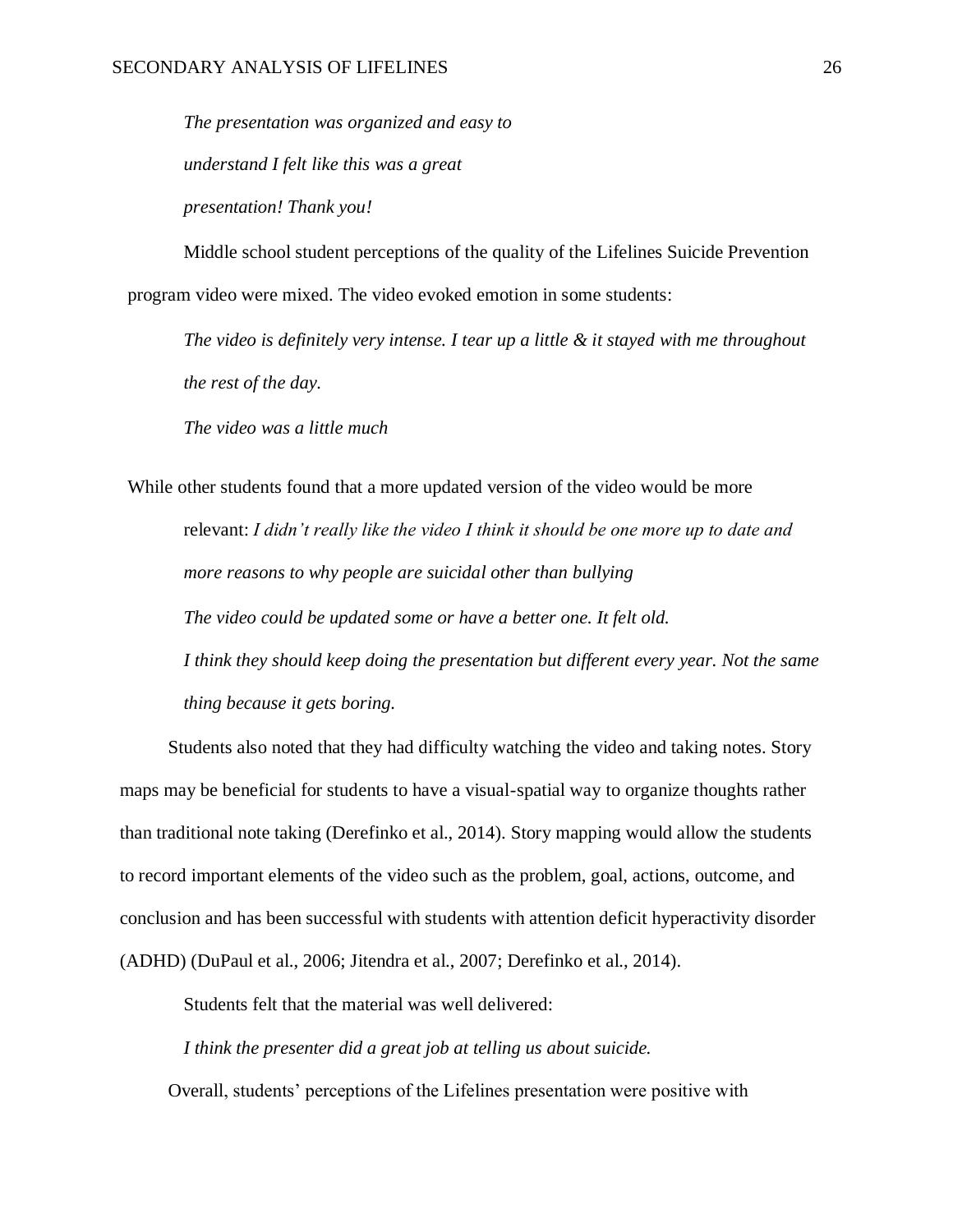recommendations for an updated version of the video, which might be more relatable to middle school students. While some students commented that the video may be hard to watch, it is important to remember that this may be the students' first exposure to a formal suicide prevention program. Alternately, students may find the videos difficult to watch due to its personal relevance discussed below.

## <span id="page-34-0"></span>**Relevance**

Middle school student comments indicated that the Lifelines Suicide Prevention program was relevant to themselves, their peers, and to others in general.

*The presentation was very helpful and informational for my situation. Thank you for informing me!*

Students seemed to relate personal experiences to the knowledge being taught in the program: *It was hard to watch cause about a year ago that's what happened to my uncle I have a friend that is talking, she was talking about shes done with life and she posted on Instagram*

*I'm glad I watched the video because now I'm prepared*

As adolescents begin to develop their sense of identity, self-concept (personal beliefs) and self- esteem (personal worth) are attributes that affect how students relate to different concepts and emotions (Erikson, 1968). Based on student responses, middle school students related to concepts of personal loss, having a trusted adult, help-seeking, and feeling prepared. Students also felt a sense of connectedness following the program:

*I know a lot of people who have been suicidal, including myself, that have overcome it, or are in the process of overcoming it.*

*Suicide is a subject that young adult like us need to know as much as possible to*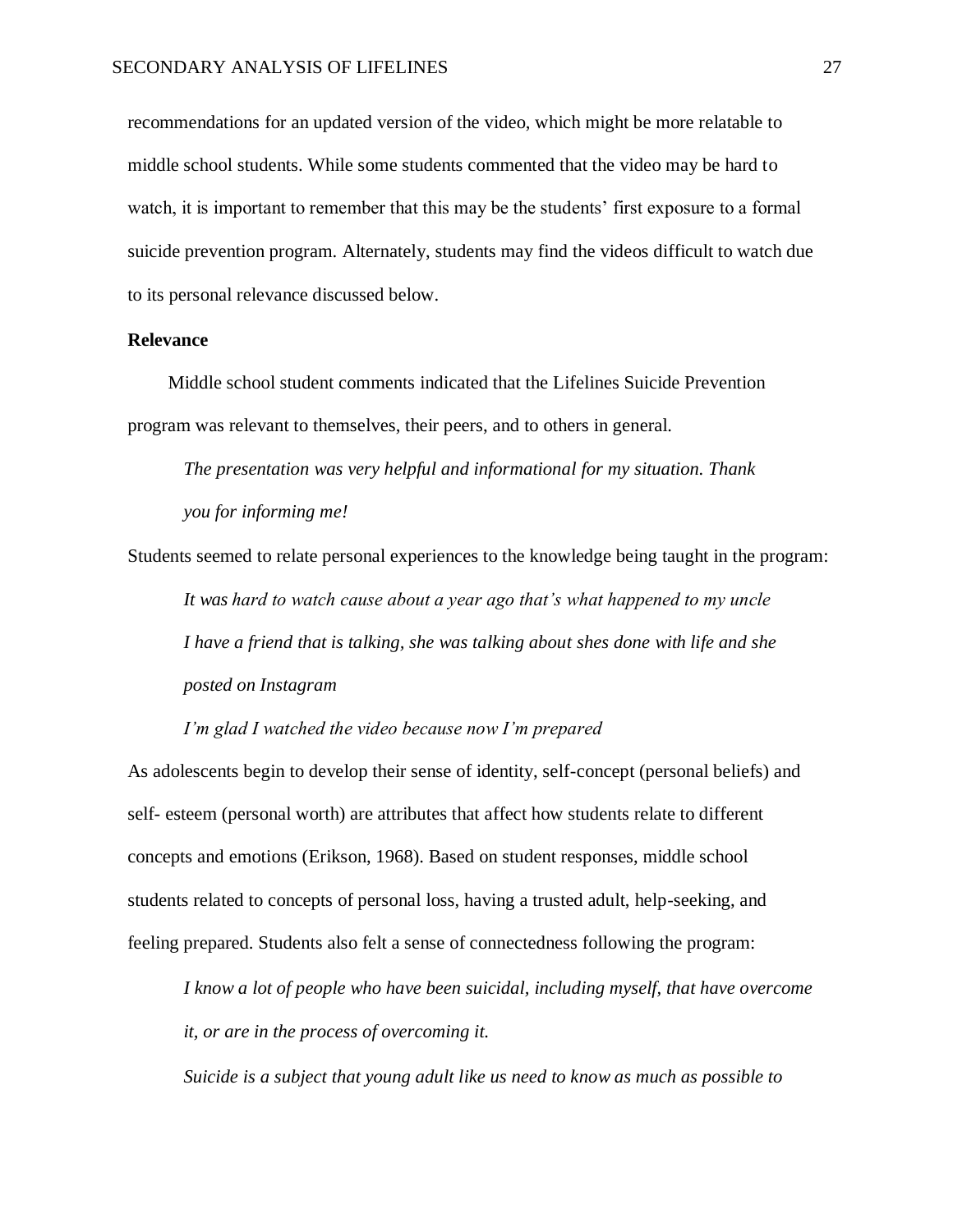*either prevent it from happening to someone we care about…*

There were also some students who did not find meaning in the presentation:

*I already know how to help a friend.*

*I already knew most of the information.*

These responses may be the result of repetitive exposure to suicide prevention curriculum from previous years. Middle school students generally found a positive connectedness and relatability to the content of the Lifelines Suicide Prevention program with many students voicing their understanding of the importance of suicide prevention, seeking help for themselves or peers, connecting with others in similar situations, and using social media to communicate.

## <span id="page-35-0"></span>**Awareness**

Following the Lifelines Suicide prevention program, middle school students seemed to understand the seriousness of suicide indicating greater perceptions of knowledge and understanding of the concept of suicide and risk factors:

*I learned that suicide is preventable and suicide is not a thing to joke about. I also learned that life is not about this year and suicide can stop everything we want to do. Because suicide can happen and people still want to live I understand that suicide is a serious issue and I will not take it lightly This presentation help me to understand that suicide is a big deal.*

Middle school students also gained an awareness of the importance of seeking help for themselves and peers following the presentation:

*I learned that you HAVE to tell and adult about someones suicide [thoughts], even if*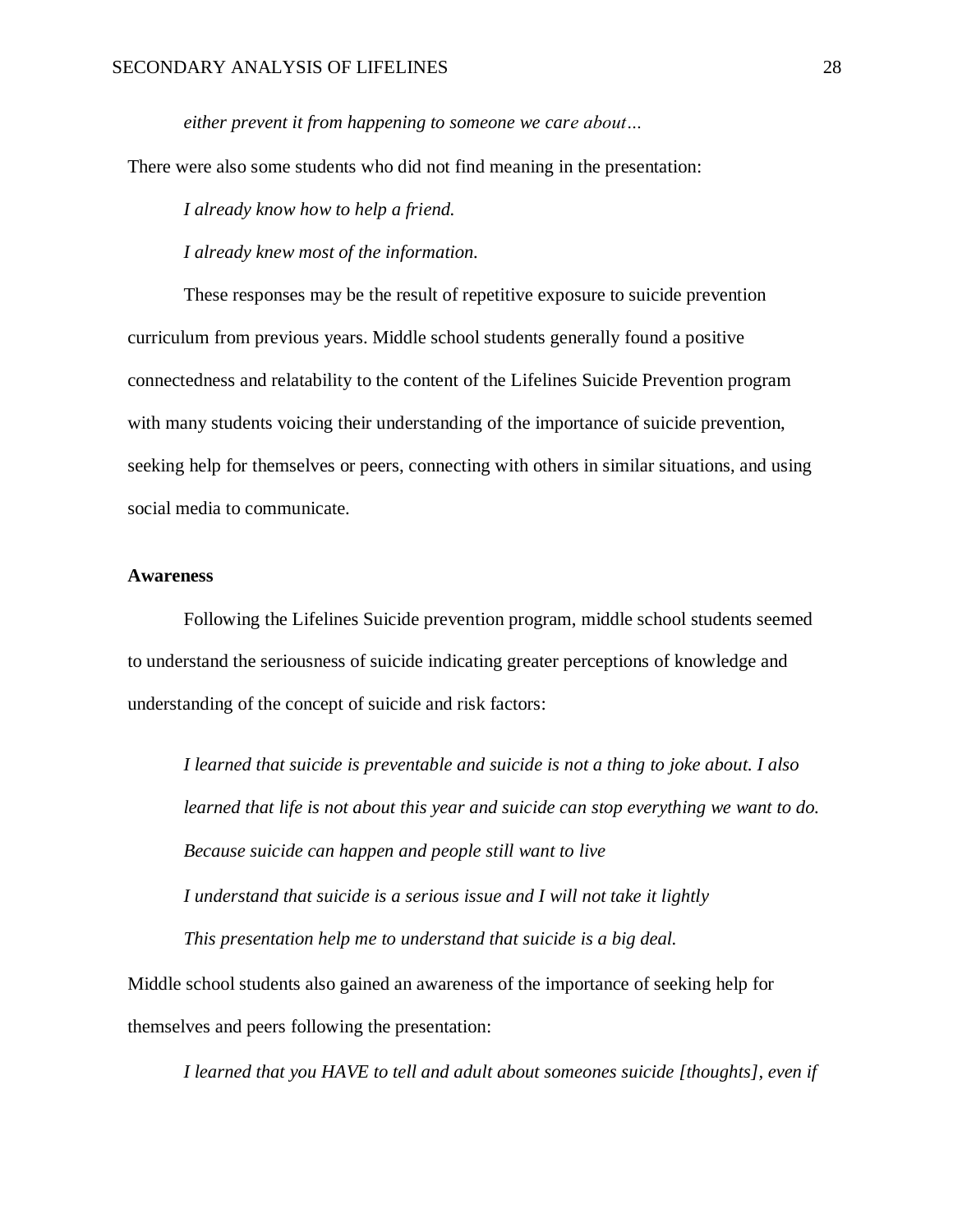*they don't want you to*

*Now I know what I can do if a friend or I are suicidal. I know what to do now if someone is thinking about suicide. …it seemed like talking to an adult could help.*

However, negative help-seeking was noted among this middle school sample along with issues of mental health literacy, stigma, and a general lack of awareness of suicide knowledge:

*If my friend was suicidal I would be scared to tell an adult or their parents. Some kids get sent to a mental hospital or get lectured for being suicidal.*

*…that's not the only reason people are suicidal, mostly now its because they hate themselves, not other people hating them*

Students voicing these concerns may be considered Laggards according to the DOI Theory. Home visits prior to the beginning of the school year may help to identify psychosocial issues that may be contributing to the negative self-worth being projected in these comments. Sweet and Applebaum (2004) found higher cognitive and socioemotional outcomes for children including the possibility for lowering the potential for abuse, and an increase in maternal employment and education following home visits. This could be a significant area of impact between the school and families to establish a trusted adult, identify placement of the student in the DOI model (i.e., early adopter, Laggard) for suicide prevention program dissemination of information and to help reduce stigma through the upstream community approach by challenging parental misconceptions. Important to the current study is that middle school students voiced an improved awareness of suicide following the Lifelines Suicide Prevention program.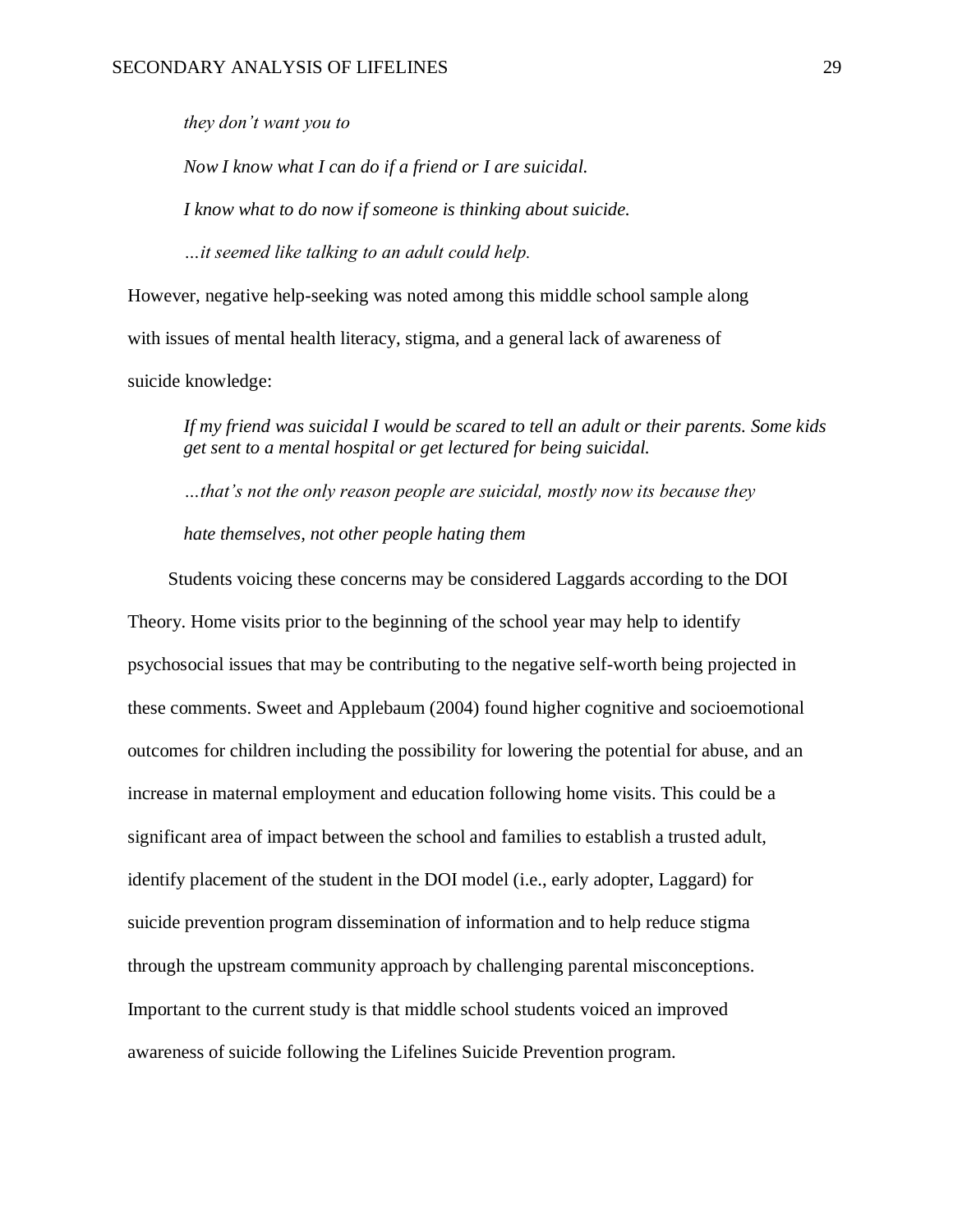## <span id="page-37-0"></span>**Limitations**

There were several limitations to this study. Because this is a post-test only design, changes in knowledge of suicide, attitudes about suicide, intent to seek help, and satisfaction with the program were unable to be assessed. To measure change, it is recommended that future research incorporate a pre-test/post-test method or evaluate data longitudinally.

Teachers were asked to choose which teams to take the survey and not all teams were represented in the study population. This could have led to selection bias of students, and the results may not be generalizable to all middle school students. Information provided to students during the discussion portion of the Lifelines program may not have been consistent across all grades resulting in differences in students' responses to some survey items. Currently teachers receive a district-wide mandatory two-hour training through the Jason Foundation, however, teachers may need additional training in the Lifelines curriculum to ensure consistency of the program.

Another recommendation might be to bring in mental health professionals to facilitate the group-led discussions. No other demographic information was collected at the time the survey was administered, therefore differences in gender and race could not be taken into account. Future surveys could be modified to include questions regarding gender, age and race. It is also recommended to include a suicidality screening component such as "Have you ever felt like you wanted to die?" and "Have you ever tried to kill yourself?" to get a baseline of students' suicidal patterning. The study measures have not been psychometrically tested, therefore, the measurement instrument should be tested for its psychometric properties to determine validity and reliability. Data results were self-reported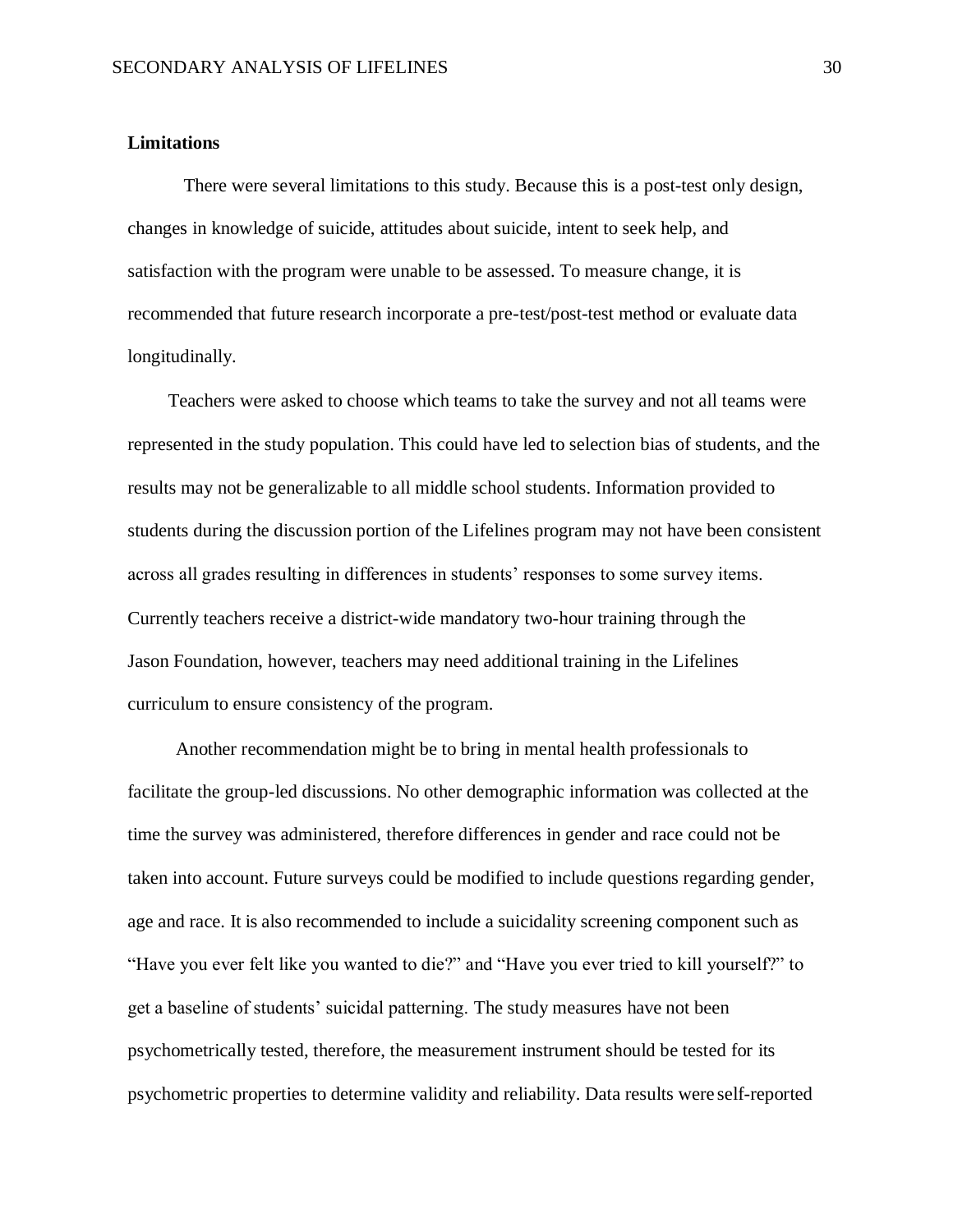which could have led to measurement error based on students' interpretation of the survey question. Future surveys could be tested for reliability and validity to avoid misinterpretation and students should be allowed to clarify any survey items they do not understand. Finally, parts of the Lifelines Suicide Prevention Program were adapted from its original format to fit the needs of this school. Future evaluations could examine the program in its entirety for overall effectiveness of its core measures. In addition, it might be important to examine the content of the Lifelines program for developmental appropriateness, length, and ease of administration to see if modifications are needed to better suit implementation in middle schools.

## <span id="page-38-0"></span>**Implications for Practice, Research, and Policy**

This study is unique because it is the first to examine the Lifelines Suicide Prevention program in the middle school setting. Further research needs to be done to evaluate this program against a control group to assess the effectiveness of the Lifelines program's ability to increase knowledge of suicide, improve attitudes regarding suicide, reduce suicidal secret keeping and improve intent to seek help. Results of the current study indicate that mental health literacy is significantly lower in  $6<sup>th</sup>$  grade students. Therefore, targeted discussions on symptoms of mental illnesses and stigma that surrounds these illnesses may be needed with this age group. Skre, Friborg, Breivik, Inge Johnsen, Arnesen, & Arfwedson Wang (2013) evaluated the mental health literacy of 1,100 students ages 12-17 in three schools in Norway looking at improving naming of symptom profiles of mental disorders, reducing prejudiced beliefs about mental illness, and improving knowledge about where to seek help for mental problems. Anxiety and depression werethe least identified mental illnesses based on symptoms. They also found that youngerstudents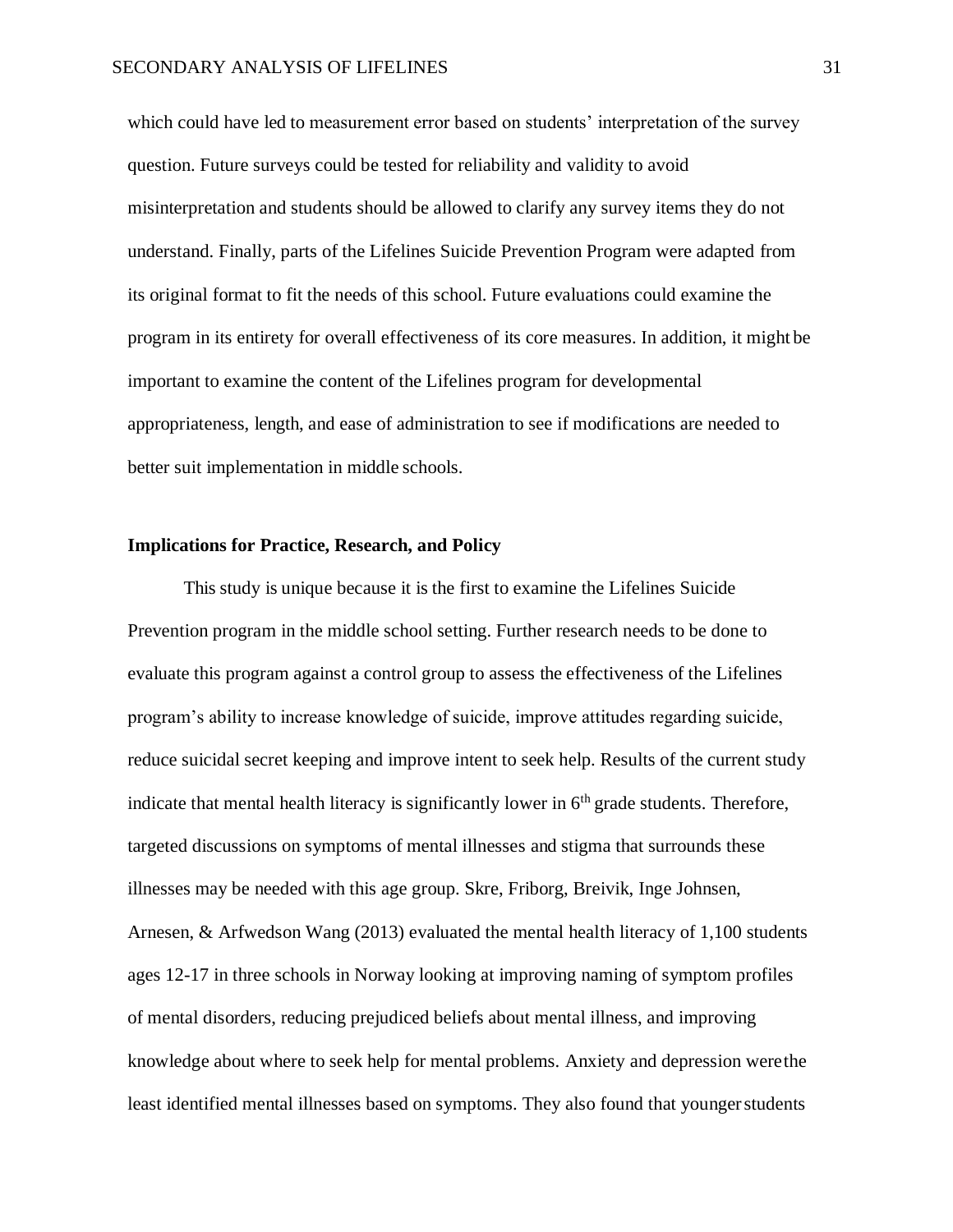had more prejudiced beliefs, which should be addressed prior to initiating any mental health program (Skre et al., 2013).

This study found overall low scores on the use of the STOP sign logo, therefore, it is recommended that schools using this online reporting tool take proper steps to ensure that students are aware of its location and purpose. A finding unique to this study is that 100% of 8th grade students believed that suicide prevention was important to have every year. This class experienced the death of a classmate to suicide when they were 6<sup>th</sup> graders. Although anecdotal, future research should look at the correlation between students who have lost a peer to suicide and the importance placed on suicide prevention programs.

Public health policy should be directed at ensuring funding for all schools to implement a NREPP program like Lifelines for suicide prevention. Ulrich (2012), found that only 26% of schools had formal suicide prevention programs. In Kentucky, state law requires middle and high schools to present suicide prevention information to students annually by Sept. 1 (Lane, 2015), however, suicide prevention information can be a flyer or a pencil with the National Suicide Prevention Hotline printed on it (G. Brown, personal communication, September 7, 2016). Greater steps should be taken to implement a NREPP suicide prevention program in all schools.

Mandatory suicide prevention training upon hiring and as a yearly requirement of employment for all school employees and personnel should be an expectation and should be enforced by the state Department of Education. Currently 19 states have annual mandated training under the *Jason Flatt Act* (AFSP, 2016). States should enact mandatory reporting of all suicide-related data to the National Violent Death Reporting System (NVDRS) maintained by the CDC and update this annually. Currently 40 states, the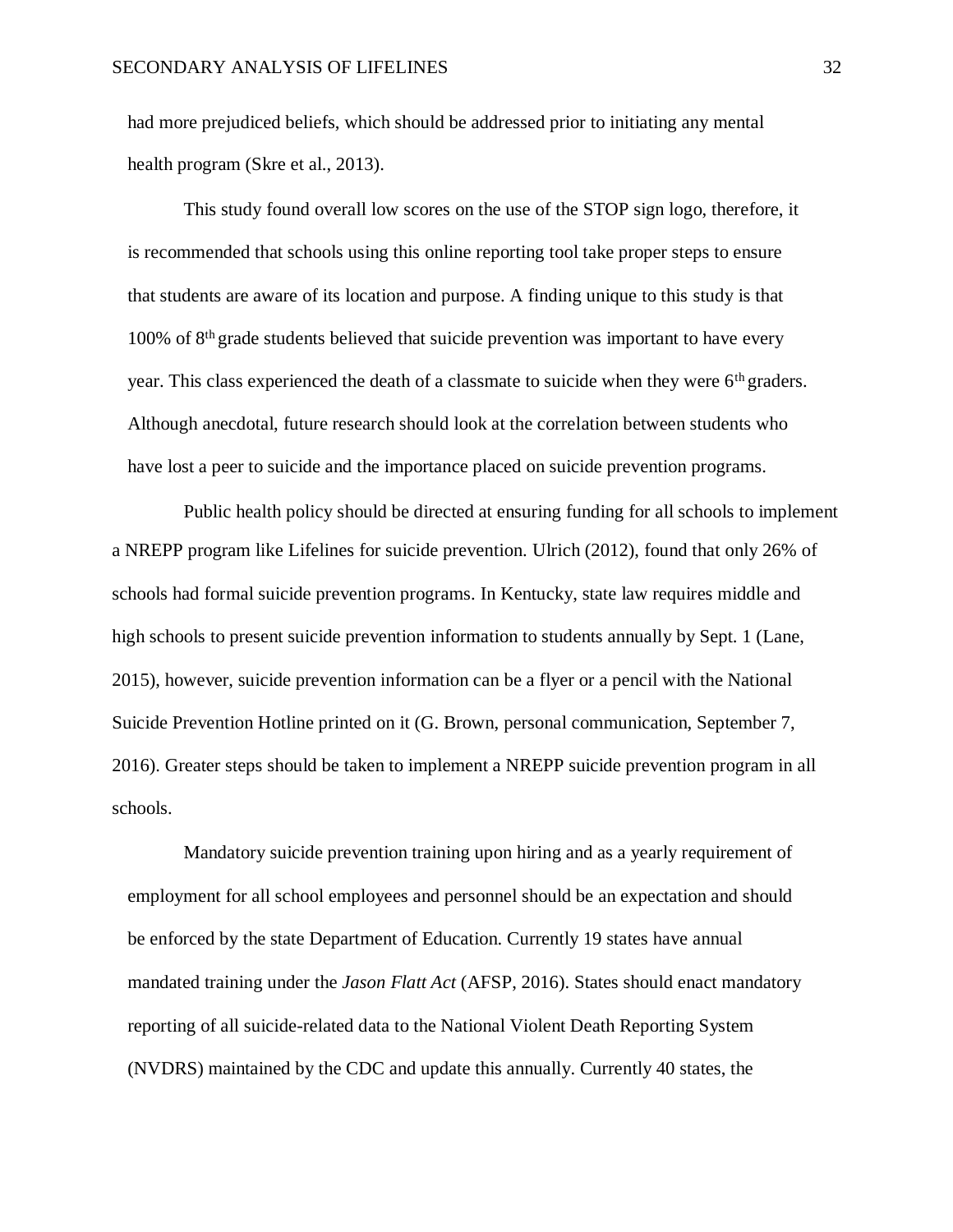District of Columbia, and Puerto Rico participate in the NVDRS (CDC, 2016).

Finally, anti-stigma interventions can improve outcomes and address stigma associated with mental illness that may prevent students from recognizing personal bias as well as from seeking help for themselves or others. The Lived Experience is a contact-based intervention where individuals who live with or have had experience with mental illness or suicidal ideation and attempt speak with students, tell their stories, describe their challenges, and empower their audience. The Lived Experience was twice as likely to improve attitudes (fewer prejudices) toward mental illness and improve behavior (less stigma) than education alone (Corrigan, Michaels, & Morris, 2014). Education, mental health literacy campaigns, peer support services, protest and advocacy, and legislative and policy changes are additional anti-stigma interventions to support change and awareness suicide prevention ("Approaches to Reducing Stigma", 2016).

#### **Conclusion**

<span id="page-40-0"></span>This study found that middle school students understood the importance of suicide and recognized the signs and symptoms of suicide following the Lifelines Suicide Prevention program. Most middle school students in this population found the Lifelines curriculum relevant to themselves, their peers and to others in general and the majority indicated knowledge of the seriousness of suicide following the Lifelines presentation. Consistent with previous studies, relevance provides relatability to personal situations and allows students to make connections to the concepts being presented (Thia et al., 2016; Langdon et al., 2016).

Seriousness of suicide is a unique measure of this study and findings of improved perceptions of seriousness of suicide are unique. Middle school students also indicated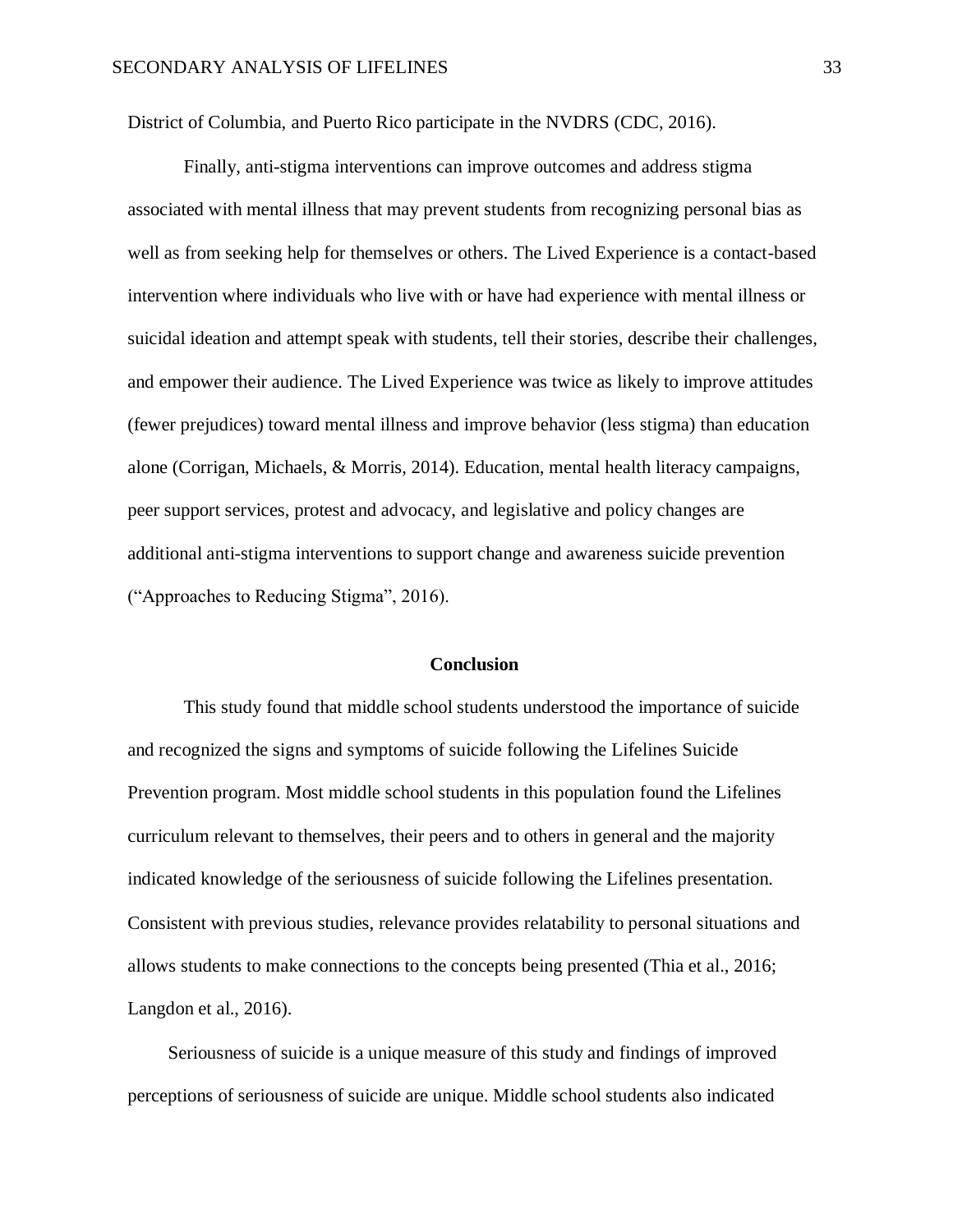improved help- seeking behaviors for themselves and for friends because of the Lifelines suicide prevention program. This is consistent with Kalafat et al. (2007) who found that high school students had improved attitudes toward seeking help following the Lifelines Suicide Prevention program.

Middle school students were satisfied, overall, with the presentation of the program and expressed likeability for the presentation and the presenter, but some students felt the video was hard to watch and needed updating. Consistent with the findings of Thia et al. (2016) and Langdon et al. (2016), likeability of a program is essential for student engagement. Younger students may need adaptations to the program based on their developmental stage based on this study found that mental health literacy increased with increasing age. Emotional and developmental needs should be adjusted for when developing, implementing, or modifying a suicide prevention program. It is also key to assess and adjust for the mental health literacy of this population. School counselors, teachers, and peer leaders should watch for students who exhibit signs of ineffectual learning, causing them to fall into the "Laggards" category of the DOI Theory model. Stigma can be reduced by improving mental health literacy. Middle school students who develop their own self-concept of suicide and mental illness with the appropriate knowledge, warning signs, risk factors, and positive coping strategies to help themselves and peers determine when and from whom to seek help, may serve as the tipping point in the DOI Theory model to bridge the chasm and potentiate learning.

In addition, study findings suggest that emphasis could be placed on trust-building between staff and students to facilitate open communication, which can empowerstudents and suicidal peers to come forward and seek assistance. Finally, it is important to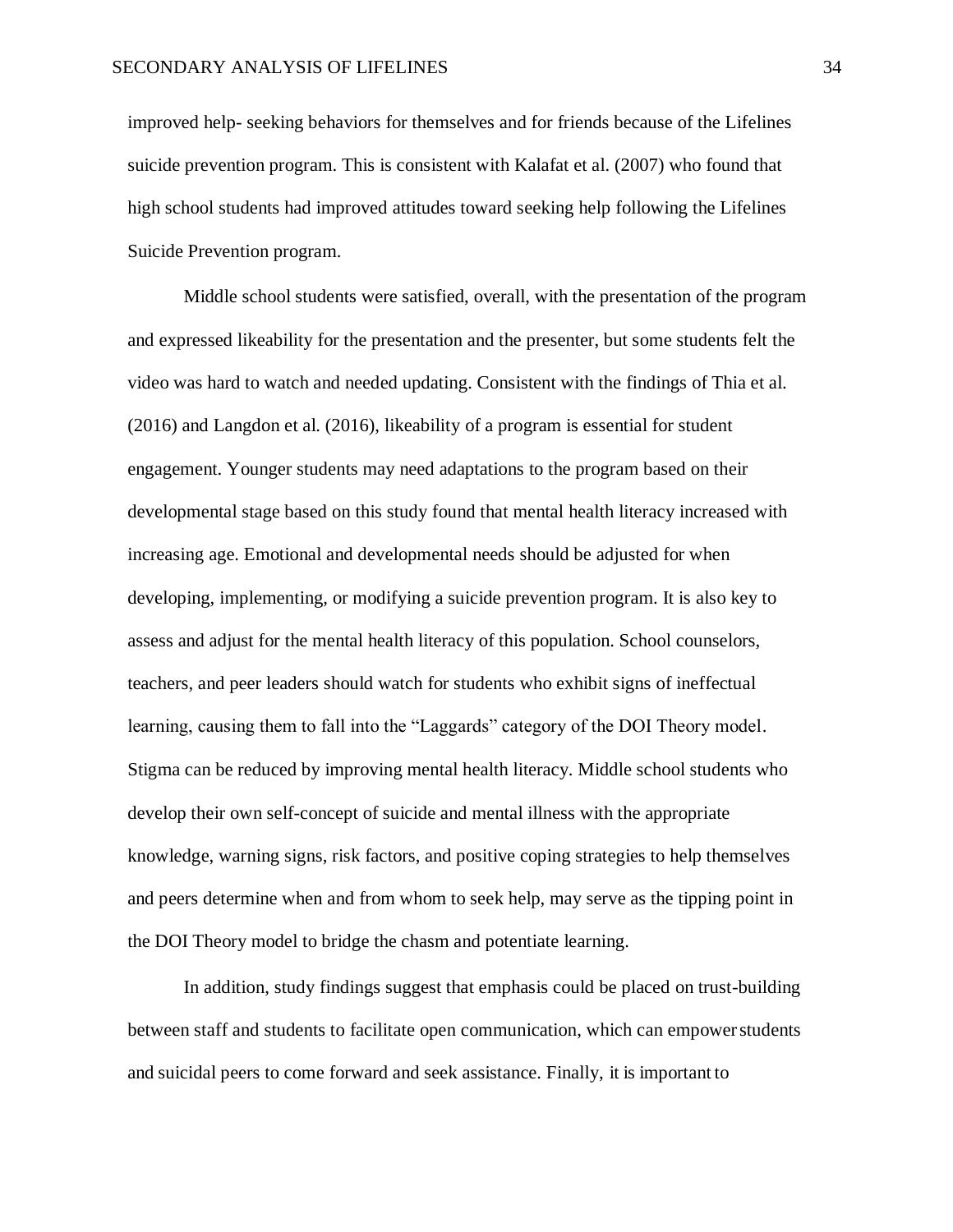incorporate anti- stigma interventions to reduce students' prejudices regarding mental illness and suicide, which may prevent them from seeking help for themselves or a peer. Suicide prevention is vital to the mental health of all students. Supportive school officials, faculty and staff with knowledge of suicide prevention programs combined with family and community participation can make a positive difference in the middle school population (WHO, 2014). A social strategy to make access to mental health care, funding for suicide research, and suicide prevention education must also be priority (WHO, 2014). In conclusion, this study contributes to the much-needed body of knowledge regarding suicide prevention program research in middle school populations and suggests the need for suicide prevention programs for all middle schools. Additionally, this is the first study of its kind to contribute to the qualitative body of research regarding middle school students' perceptions of suicide prevention programs.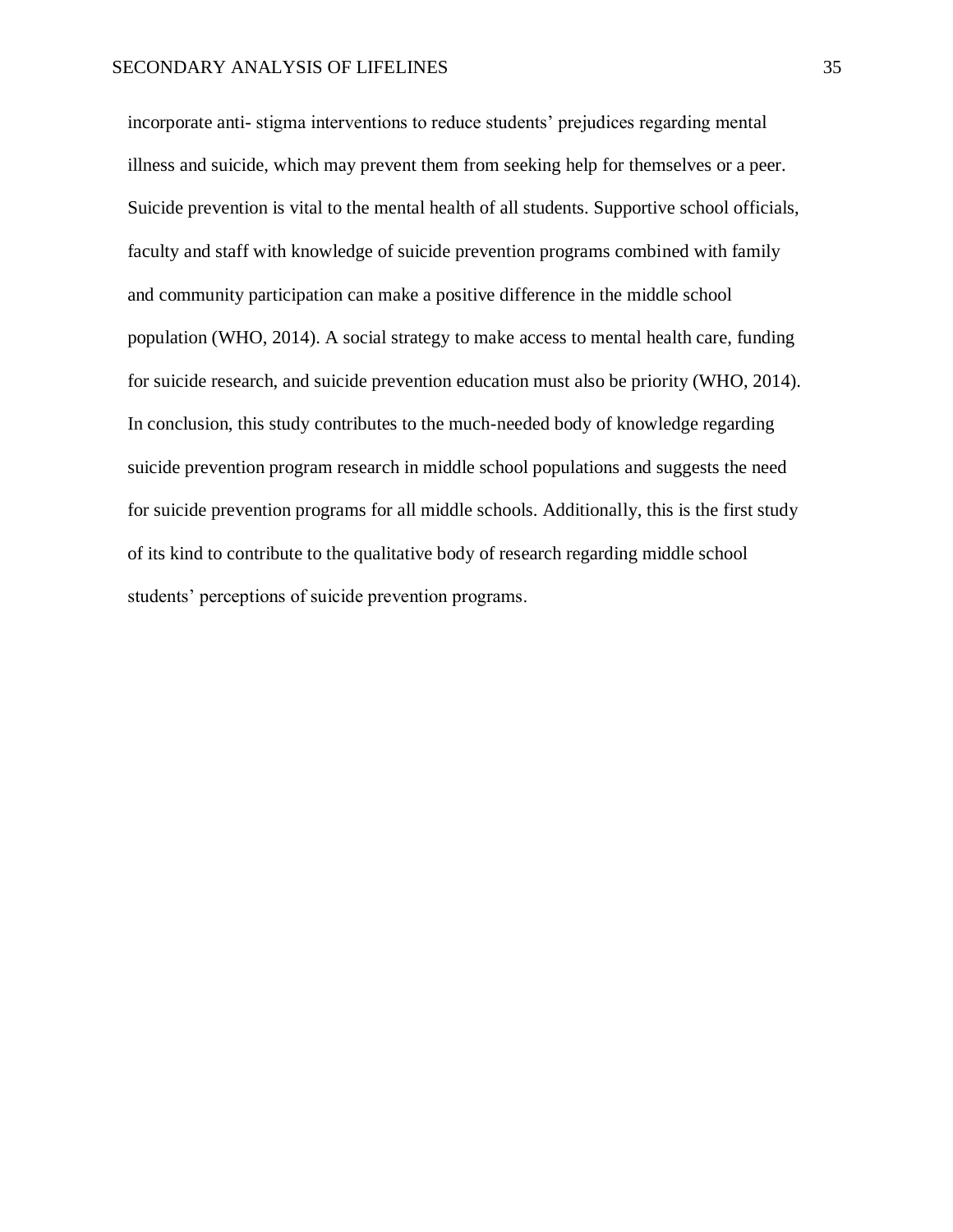## References

- American Academy of Child and Adolescent Psychiatry. (2008). Stages of adolescent development. Retrieved from [http://eclkc.ohs.acf.hhs.gov/hslc/ttasystem/ehsnrc/docs/\\_](http://eclkc.ohs.acf.hhs.gov/hslc/ttasystem/ehsnrc/docs/_) 34\_Stages\_of\_adolescence1.pdf
- American Foundation for Suicide Prevention. (2016, August 1). State laws: Suicide prevention in schools issue brief. Retrieved from<http://afsp.org/wpcontent/uploads/2016/04/> Suicide-Prevention-in-Schools-Issue-Brief.pdf
- American Foundation for Suicide Prevention. (2017). Risk factors and warning signs. Retrieved from https://afsp.org/about-suicide/risk-factors-and-warning-signs/
- "Approaches to Reducing Stigma." National Academies of Sciences, Engineering, and Medicine. (2016). *Ending Discrimination Against People with Mental and Substance Use Disorders: The Evidence for Stigma Change.* Washington, DC: The National Academies Press. doi: 10.17226/23442
- Brandon, J. (2017, March 9). Fox News. *Facebook is using AI to identify suicidal thoughts but it's not enough experts say*. Retrieved from<http://www.foxnews.com/tech/2017/> 03/09/facebook-is-using-ai-to-identify-suicidal-thoughts-but-its-not-enough-expertssay.html
- Carroll, J. A., & Kirkpatrick, R. L. (2011). *Impact of social media on adolescent behavioral health*. California Adolescent Health Collaborative. Retrieved fro[m](http://www.phi.org/) [http://www.phi.org/u](http://www.phi.org/)ploads/application/files/g9g6xbfghdxoe3yytmc1rfvvm8lt1ly9sr3 j369pstkojdly15.pdf
- Centers for Disease Prevention and Control. (2015). Middle school YRSB-Kentucky 2015 results. Retrieved from https://nccd.cdc.gov/youthonline/App/Results.aspx?LID=KY

Centers for Disease Prevention and Control. (2016, October 13). National violent death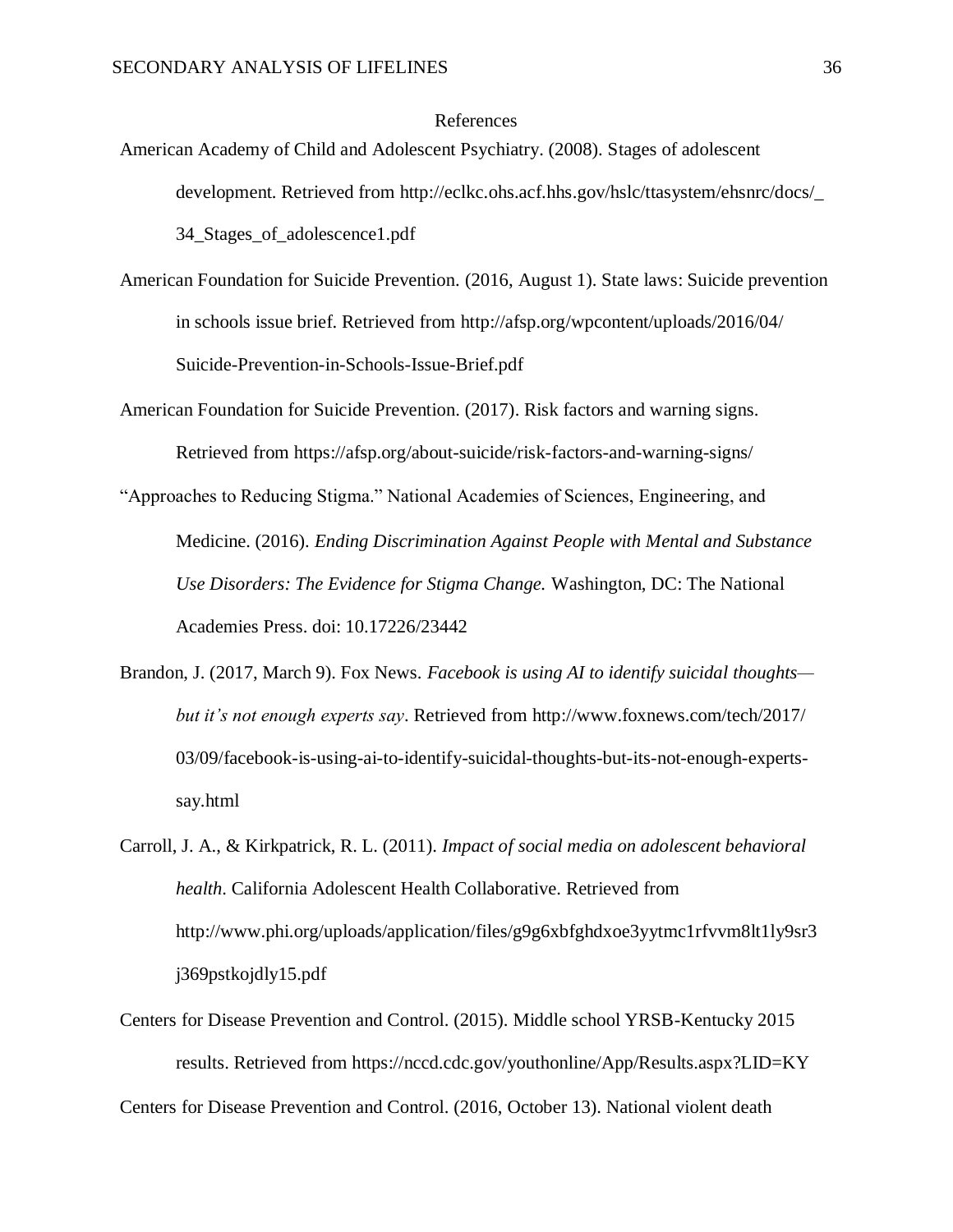reporting system. Retrieved from https:/[/www.cdc.gov/violenceprevention/nvdrs/](http://www.cdc.gov/violenceprevention/nvdrs/)

- Corrigan, P. W., Michaels, P. J., & Morris, S. (2015). Do the effects of antistigma program persist over time? Findings from a meta-analysis. *Psychiatric Services, 66*(5), 543-546. doi: 10.1176/appi.ps.201400291
- Crepeau-Hobson, F. (2013). An explanatory study of suicide risk assessment practices in the school setting. *Psychology in the Schools, 50*(8), 810-822. doi:10.1002/pits.21705
- Dazzi, T., Gribble, R., Wessely, S., & Fear, N. T. (2014). Does asking about suicide and related behaviours induce suicidal ideation? What is the evidence? *Psychological Medicine, 44*(16), 3361-3363. Retrieved from https://doi.org/10.1017/S0033291 714001299
- De Beurs, D., Kirtley, O., Kerkhof, A., Portzky, G., & O'Connor, R. C. (2015). The role of mobile phone technology in understanding and preventing suicidal behavior. *Crisis, 36*(2), 79-82. doi: 10.1027/0227-5910/a0003
- De Catanzaro D. (1980). Human suicide: A biological perspective. *Behavioral and Brain Sciences*, *3*(2), 265–272. doi: 10.1017/S0140525X0000474X
- Derefinko, K. J., Hayden, A., Sibley, M. H., Duvall, J., Milich, R., & Lorch, E. P. (2014). A story mapping intervention to Improve Narrative Comprehension Deficits in Adolescents with ADHD. *School Mental Health, 6*(4), 251-263. doi: 10.1007/s12310- 014-9127-7
- Drapeau, C. W., & McIntosh, J. L. (for the American Association of Suicidology). (2016). U.S.A. suicide 2015: Official final data. Washington, DC: American Association of Suicidology, dated December 23, 2016, downloaded from [http://www.suicidology.org](http://www.suicidology.org/)

DuBois, D. L., & Silverthorn, N. (2005a). Natural mentoring relationships and adolescent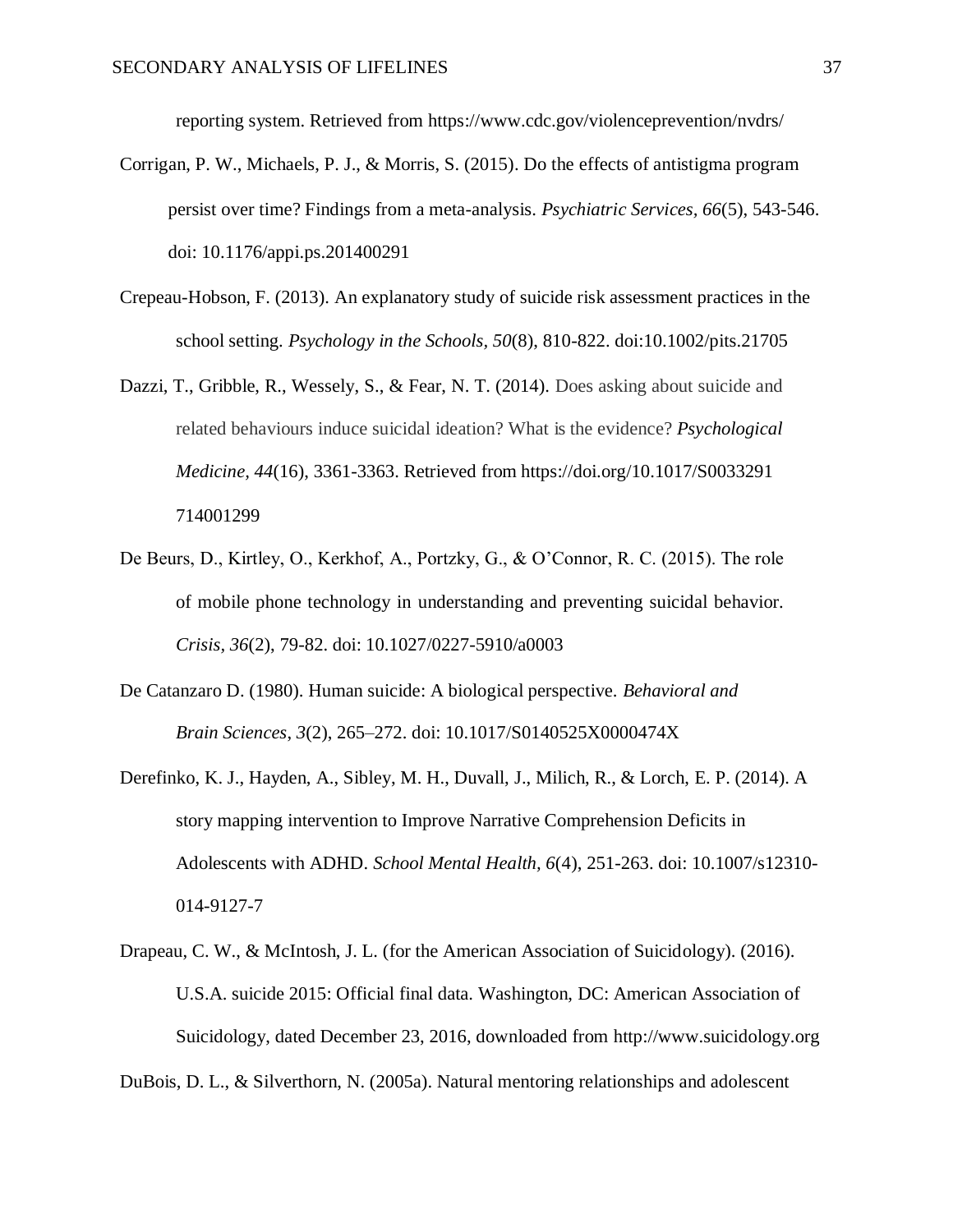health: Evidence from a national study. *American Journal of Public Health, 95*(3), 518- 524. doi:10.2105/AJPH.2003.031476

- DuBois, D. L., & Silverthorn, N. (2005b). Characteristics of natural mentoring relationships and adolescent adjustment: Evidence from a national study. *Journal of Primary Prevention, 26*(2), 69-92. doi:10.1007/s10935-005-1832-4
- DuPaul, G.J., Jitendra, A.K., Volpe, R.J., Tresco, K.E., Lutz, J.G., Vile Junod, R.E…Mannella, M. C. (2006). Consultation-based academic interventions for children with ADHD: Effects on reading and mathematics achievement. *Journal of Abnormal Child Psychology*, *34*(5), 635–648. doi: [10.1007/s10802-006-9046-7](https://doi.org/10.1007/s10802-006-9046-7)

Erikson, E. (1968). *Identity, youth, and crisis* (1<sup>st</sup> ed.). New York, NY: Norton.

- Fayette County Public Schools. (2017, February 1). *Jessie Clark middle school information*. Retrieved from<http://www.jessieclark.fcps.net/school-information>
- Gini, G., & Espelage, D. D. (2014) Peer victimization, cyberbullying, and suicide risk in children and adolescents. *JAMA Pediatrics, 312,* 545-546. Retrieved fro[m](http://jamanetwork/) [http://jamanetwork. c](http://jamanetwork/)om/journals/jama/article-abstract/1892227
- Hardy, A. (2016, January 27). *Diffusion and innovation reaching the millennials*. The Hardy Exchange. Retrieved from<http://anneshiahardy.strikingly.com/blog/> diffusion-and-innovation-reaching-the-millennials
- Honorof, M. (2013, July 6). Mashable. *Can Facebook predict suicide risk?* Retrieved from<http://mashable.com/2013/07/06/facebook-predict-suicide/#Rfeuq3> WHziqK
- Ichikawa, Y., Yakamura, M., Hata, K., & Nakagawa, T. (2008). *Diffusion of innovation.* Provision of services according to individual user preferences over a cross-section of sites implemented with "Personalized-service Platform." *NTT Technical Review, 6*(4),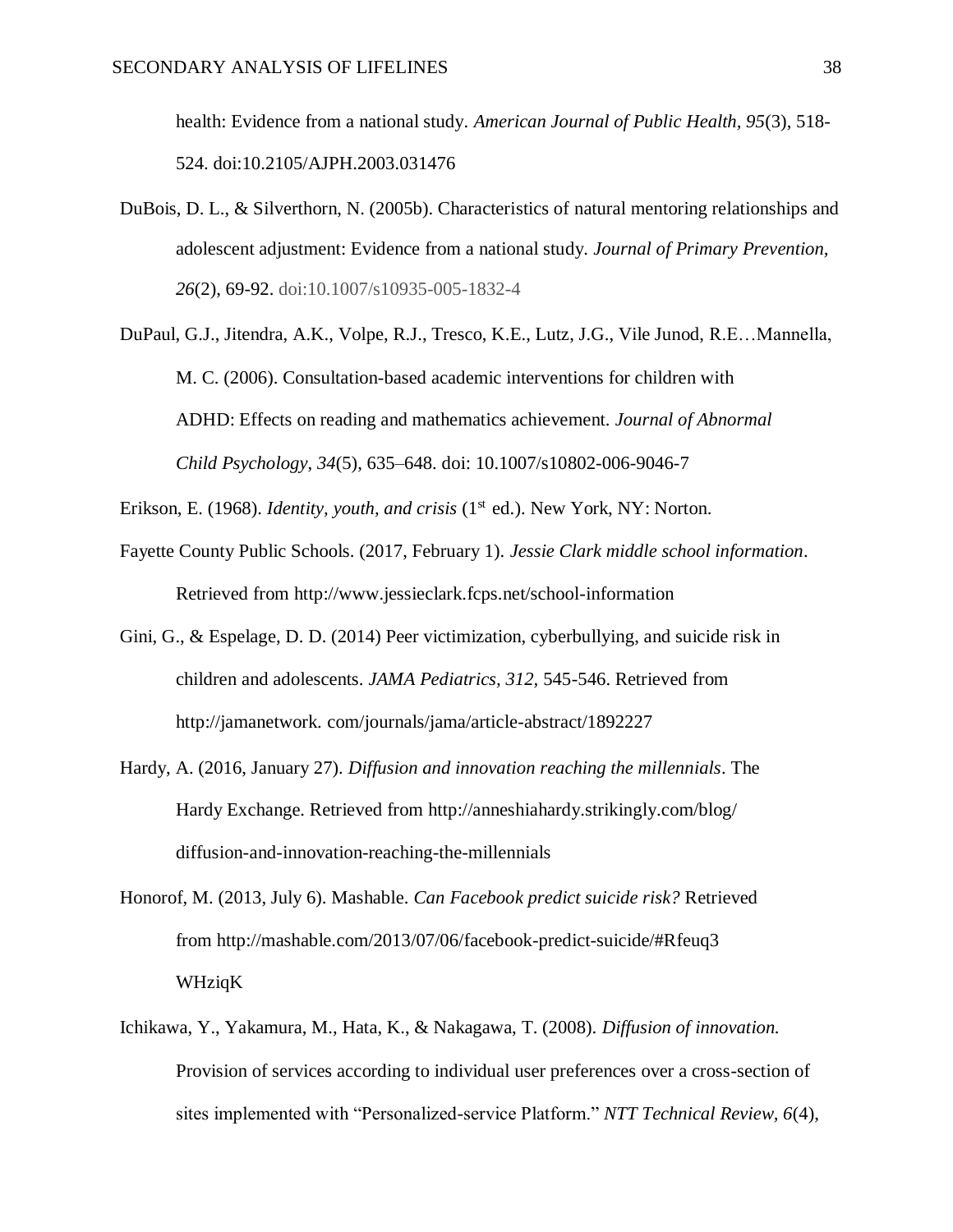1-6. Retrieved from https:/[/www.ntt-review.jp/archive/ntttechnical.php?contents=ntr](http://www.ntt-review.jp/archive/ntttechnical.php?contents=ntr) 200804le1.pdf&mode=show\_pdf

- Ito, M., Horst, H., Bittani, M., Boyd, D., Herr-Stephenson, B., Lange, P. G., . . .Tripp, L. (2008, November). *Living and learning with new media: Summary of findings from the digital youth project*. John D. and Catherine T. MacArthur Foundation. Retrieved from [http://digitalyouth.ischool.berkeley.edu/files/report/digitalyouth-](http://digitalyouth.ischool.berkeley.edu/files/report/digitalyouth-WhitePaper.pdf)[WhitePaper.pdf](http://digitalyouth.ischool.berkeley.edu/files/report/digitalyouth-WhitePaper.pdf)
- Jitendra, A.K., DuPaul, G.J., Volpe, R.J., Tresco, K.E., Vile Junod, R.E., Lutz, J.G…Mannella, M. C. (2007). Consultation-based academic intervention for children with Attention Deficit Hyperactivity Disorder: School functioning outcomes. *School Psychology Review*, *36*(2), 217-236.
- Johnson, L. A., & Parsons, M. E. (2012). Adolescent suicide prevention in a school setting: Use of a gatekeeper program. *NASN School Nurse, 27*(6), 312-317. doi: 10.1177/1942602 X12454459
- Joiner, T. E. (2005). *Why people die by suicide*. Cambridge, MA: Harvard University Press.
- Kalafat, J., & Elias, M. (1994). An evaluation of school-based suicide awareness intervention. *Suicide & Life-Threatening Behavior, 24*(3), 224-233. doi: 10.1111/j.1943278X. 1994.tb00747.x
- Kalafat, J., Elias, M., & Gara, M. A. (1993). The relationship of bystander intervention variables to adolescents' responses to suicidal peers. *The Journal of Primary Prevention, 13*(4), 231-244. doi:10.1007/BF01324560
- Kalafat, J., & Gagliano, C. (1996). The use of simulations to assess the impact of an adolescent suicide response curriculum. *Suicide & Life-Threatening Behavior, 26*(4),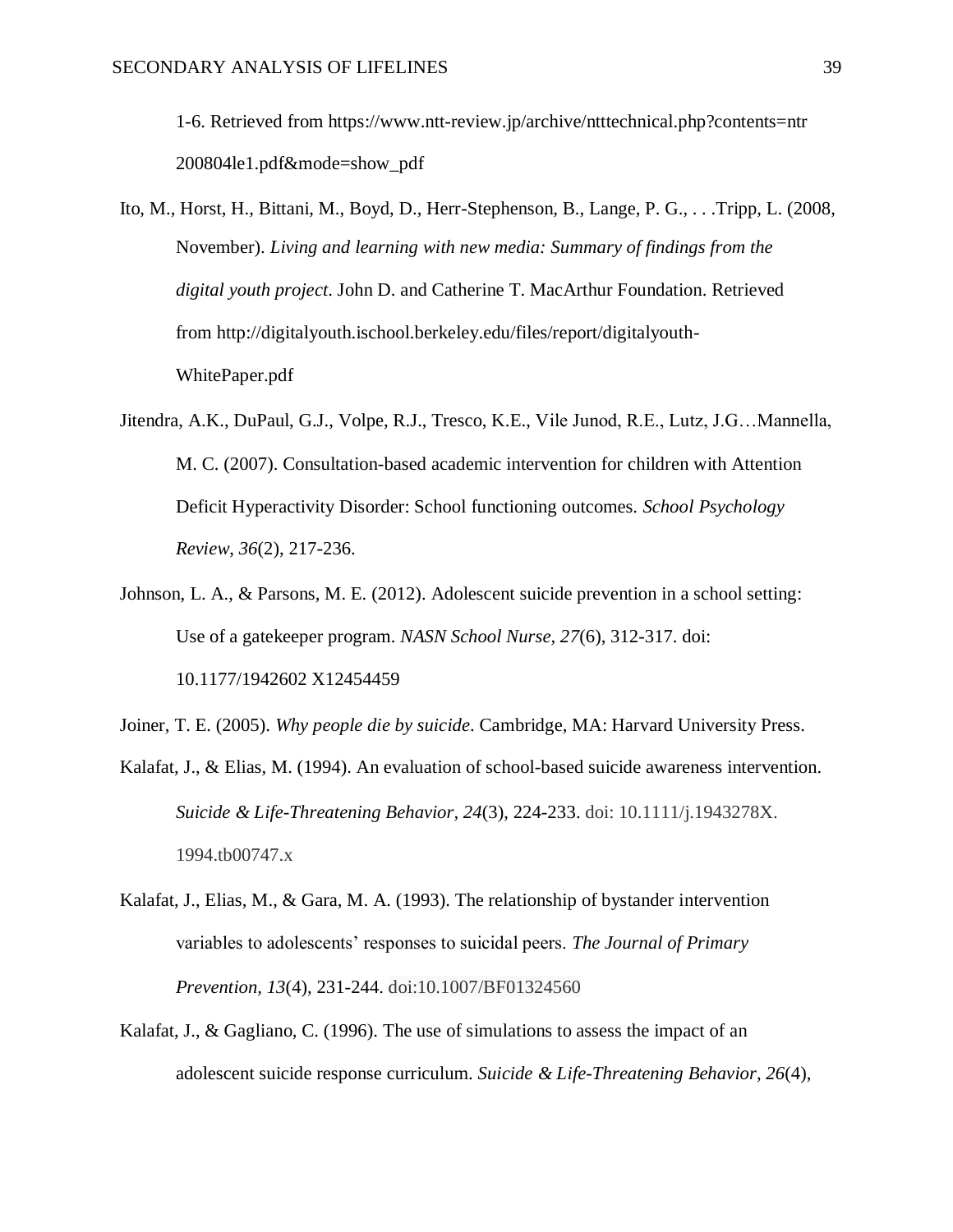359-364. doi: 10.1111/j.1943-278X.1996.tb00839.x

Kalafat, J., Madden, M., Haley, D., & O'Halloran, S. (2007). Evaluation of Lifelines classes: A component of the school-community based Maine Youth Suicide Prevention Project. Report for NREPP. Unpublished manuscript.

Katz, C., Bolton, S.-L., Katz, L. Y., Isaak, C., Tilston-Jones, T., Sareen, J., & Swampy Cree Suicide Prevention Team. (2013). A systematic review of school-based suicide prevention programs. *Depression and Anxiety, 30*(10), 1030-1045. doi:10.1002/da.22114

- Kentucky Department of Education. (2016, October 3). School report card: Jessie M Clark middle school. Retrieved from<http://applications.education.ky.gov/SRC/Learning> Environment.aspx
- Kiminski, J. (2011). Theory in nursing informatics column: Diffusion of innovation theory. *Canadian Journal of Nursing Informatics, 6*(2). Retrieved fro[m](http://cjni.net/journal/) [http://cjni.net/journal/? p](http://cjni.net/journal/)=1444
- Kowalski, R. M. (2013, September 30). *Cyberbullying: What it means and how to protect our kids.* Clemson University. Retrieved from<http://blogs.clemson.edu/discovery/> 2013/09/30/cyberbullying/
- LaMorte, W. W. (2016, April 28). *Behavioral change models.* Boston University School of Public Health. Retrieved from<http://sphweb.bumc.bu.edu/otlt/MPH-Modules/SB/> BehavioralChangeTheories/BehavioralChangeTheories4.html
- Lane, T. (2015, August 25). Fayette County Public Schools. *Jessie Clark spreads suicide prevention message to parents.* Retrieved from<http://www.fcps.net/news/features/> 2015-16/suicide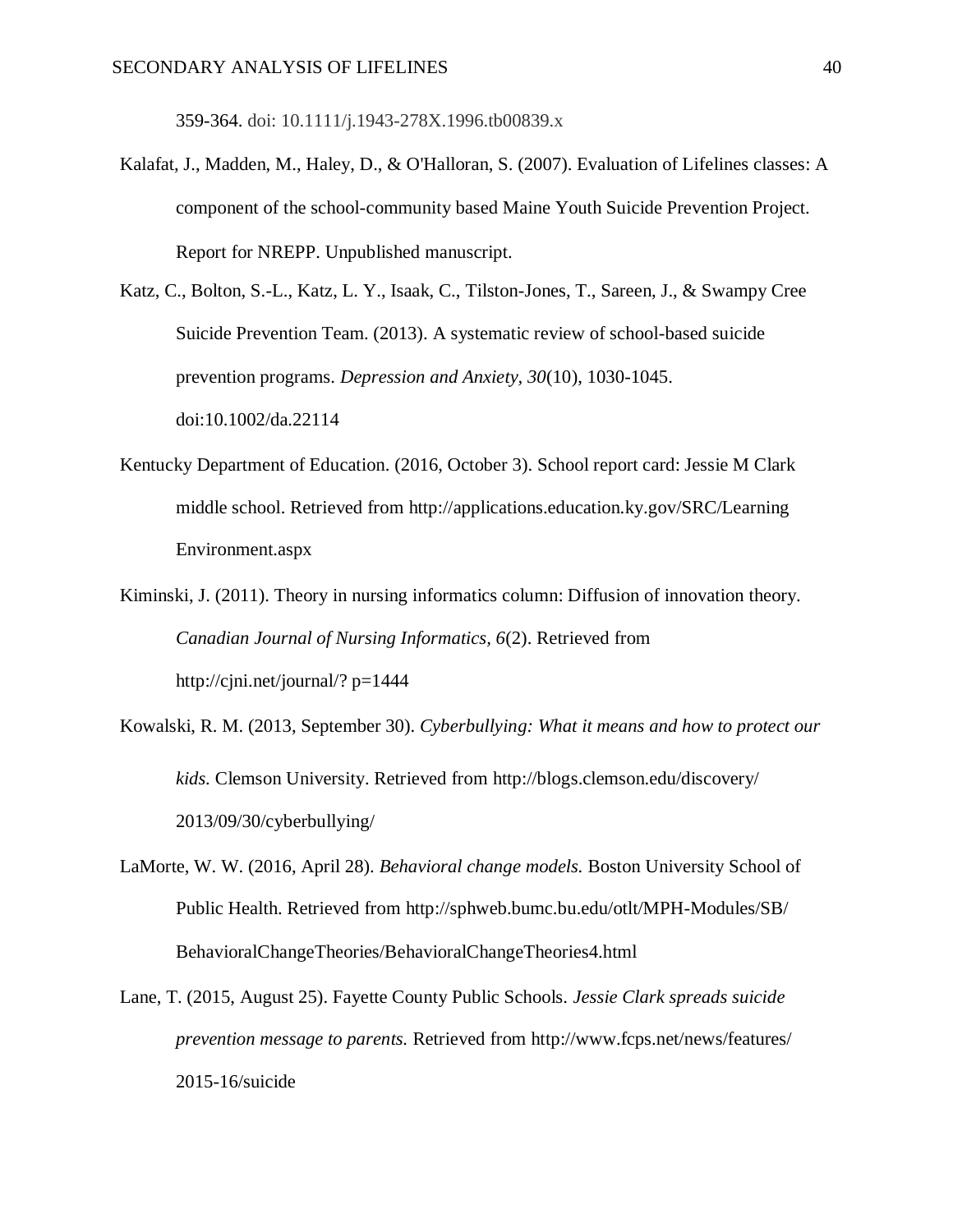- Langdon, S. E., Golden, S. L., Mayfield Arnold, E., Maynor, R. F., Bryant, A., Freeman, V. K., & Bell, R. A. (2016). Lessons learned from a community-based participatory research mental health promotion program for American Indian youth. *Health Promotion Practice, 17*(3), 457-463. doi: 10.1177/1524839916636568
- Lois, J. (2014, October 17). #4 bullying continued Jordyn Lois. Retrieved fro[m](http://jordynnlois.blogspot.com/search?q=%234) <http://jordynnlois.blogspot.com/search?q=%234>
- Long, C., & Gross, S. (2011, May 25). Alexis Pilkington Facebook horror: Cyber bullies harass teen even after suicide. Retrieved from [http://www.huffingtonpost.com/2010/03/24/alexis](http://www.huffingtonpost.com/2010/03/24/alexis-)pilkington-faceboo\_n\_512482.html
- Manganello, J. A. (2008). Health literacy and adolescents: A framework and agenda for future research. *Health Education Research, 23*(5), 840-847. Retrieved from https://academic. oup.com/her/article-lookup/doi/10.1093/her/cym069
- Musci, R. J., Hart, S. R., Ballard, E. D., Newcomer, A., Van Eck, K., Ialongo, N….Wilcox, H. (2016). Trajectories of suicidal ideation from sixth through tenth grades in predicting suicide attempts in young adulthood in an urban African American cohort. *Suicide and Life-Threatening Behavior, 46*(3), 255-265. doi: 10.1111/sltb. 12191
- NREPP. (n.d.). Lifelines curriculum. Retrieved from<http://legacy.nreppadmin.net/View> Intervention.aspx?id=37
- Resnick, M. D., Bearman, P. S., Blum, R. W., Bauman, K. E., Harris, K. M., Jones, J….Udry, J. R. (1997). Protecting adolescents from harm: Findings from the national longitudinal study on adolescent health. *Journal of the American Medical Association, 278*(10), 823- 832. doi:10.1001/jama.1997.03550100049038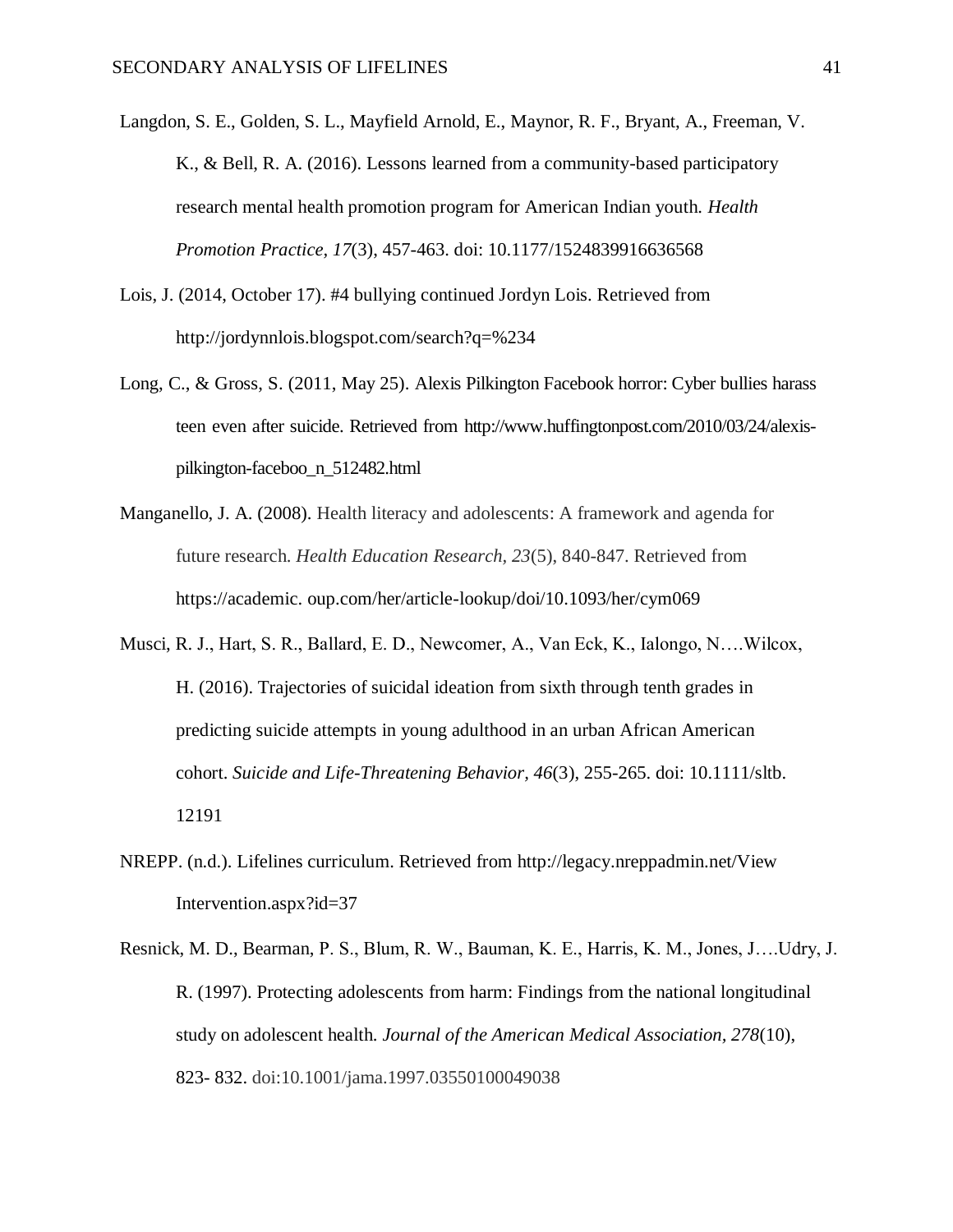- Resnick, M. D., Harris, L. J., & Blum, R. W. (1993). The impact of caring and connectedness on adolescent health and well-being. *Journal of Pediatric and Child Health, 29*(Suppl 1), S3-9. doi: 10.1111/j.1440-1754.1993.tb02257.x
- Rhodes, J. E., Contreras, J. M., & Mangelsdorf, S. C. (1994). Natural mentor relationships among Latina adolescent mothers: Psychological adjustment, moderating processes, and the role of early parental acceptance. *American Journal of Community Psychology, 22*(2), 211-227. doi: 10.1007/BF02506863
- Rogers, E. M. (1962). *Diffusion of innovations.* (1st ed.). New York, NY: Free Press.
- Rogers, E. M. (2003). *Diffusion of innovations*. (5<sup>th</sup> ed.). New York, NY: Free Press.
- Sandelowski, M. (2000). Whatever happened to qualitative description? *Nursing in Research and Health, 23*, 334-340.
- Schilling, E. A., Lawless, M., Buchanan, L., & Aseltine, R. H., Jr. (2014). "Signs of Suicide" shows promise as a middle school suicide prevention program. *Suicide and Life-Threatening Behavior, 44*(6), 653-667. doi:10.1111/sltb.12097
- Schmidt, R. C., Iachini, A. L., George, M., Koller, J., & Weist, M. (2015). Integrating a suicide prevention program into a school mental health system: A case example from a rural school district. *Children & Schools, 37*(1), 18-26. doi:10.1093/cs/cdu026
- Singer, J. B., & Slovak, K. (2011). School social workers' experiences with youth suicidal behavior: An exploratory study. *Children & Schools, 33*(4), 215-228. Retrieved from https://doi.org/10.1093/cs/33.4.215
- Skre, I., Friborg, O., Breivik, C., Inge Johnsen, L., Arnesen, Y., & Arfwedson Wang, C. A. (2013). A school intervention for mental health literacy in adolescents: effects of a nonrandomized cluster controlled trial. *BMC Public Health, 13*(873), 1-15.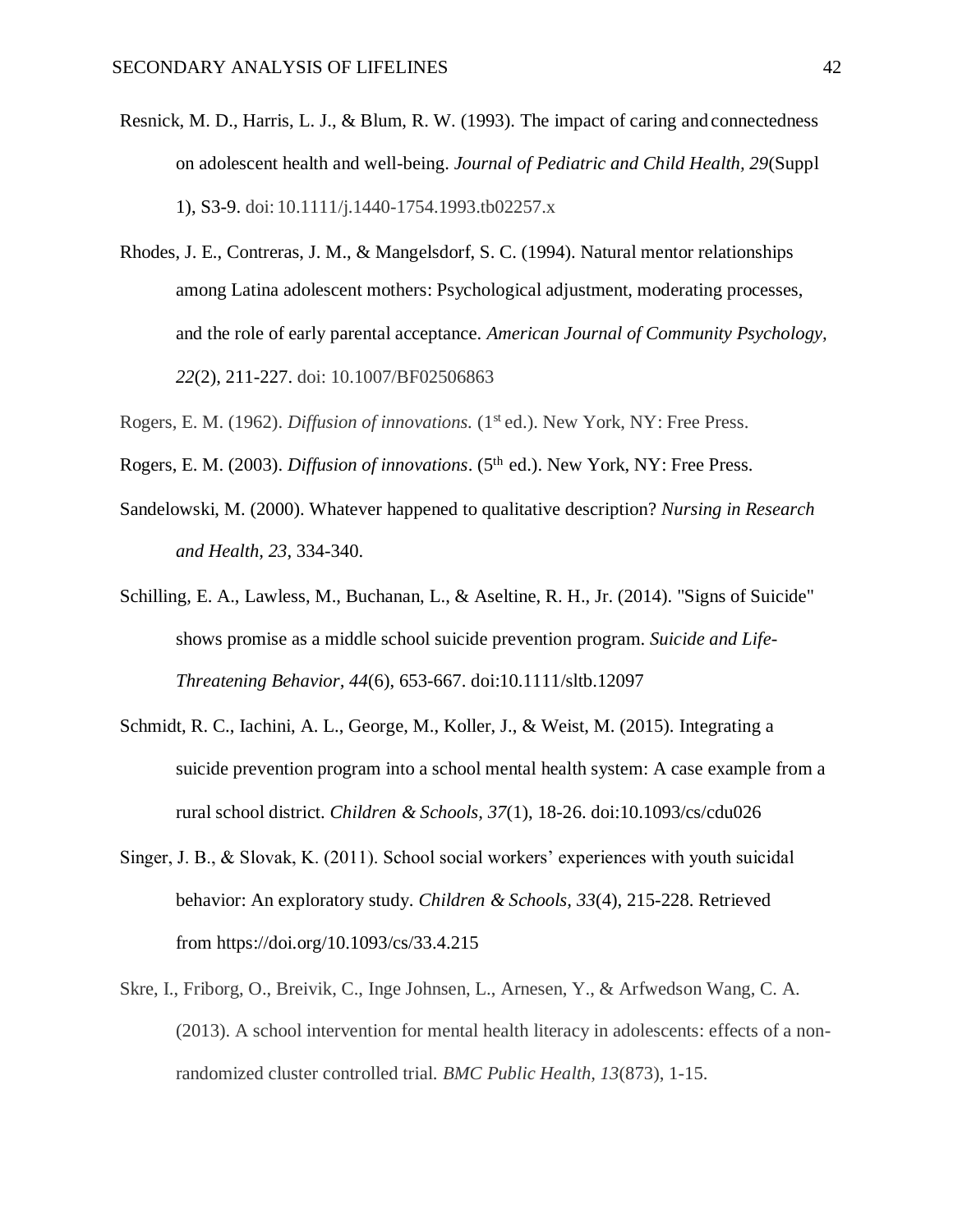doi:10.1186/1471-2458-13-873

- Substance Abuse and Mental Health Services Administration. (2015, September). Newly reviewed/legacy programs. Retrieved from [http://nrepp.samhsa.gov/AdvancedSearch.](http://nrepp.samhsa.gov/AdvancedSearch) aspx#aLegacyPrograms
- Substance Abuse and Mental Health Services Administration. (2016, March 29). About NREPP. Retrieved from [http://nrepp.samhsa.gov/02\\_about.aspx](http://nrepp.samhsa.gov/02_about.aspx)
- Suicide Prevention Resource Center. (n.d.). Overview of criteria and ratings: National Registry of Evidence-Based Programs and Practices (NREPP). Retrieved fro[m](http://www.sprc.org/sites/default/files/resourceprogram/NREPP%20Overview%20of) <http://www.sprc.org/sites/default/files/resourceprogram/NREPP%20Overview%20of> %20Criteria%20and%20Ratings.pdf
- Suicide Prevention Resource Center. (2016, May). *Suicide Prevention Policy and Legislation.* Waltham, MA: Education Development Center, Inc.
- Sweet, M. A., & Applebaum, M. I. (2004). Is home visiting an effective strategy? A meta-analytic review of home visiting programs for families with young children. *Child Development, 75*(5), 1435-1456. doi: 10.1111/j.14678624.2004. 00750.x
- Thia, P., Pisani, A. R., Gurditta, K., Cherry, E., Peterson, D. R., Kautz., H., & Wyman, P. A. (2016). Efficacy of web-based collection of strength-based testimonials for text message extension of youth suicide prevention program: Randomized controlled experiment. *Public Health Surveillance, 2*(2), e164. doi: 10.2196/publichealth.6207
- Ulrich, S. (2012). School-based adolescent suicide reduction. Unpublished clinical research paper, St. Catherine University, St. Paul, Minnesota. Retrieved fro[m](http://sophia.stkate/) [http://sophia.stkate. e](http://sophia.stkate/)du/cgi/viewcontent.cgi?article=1097&context=msw\_papers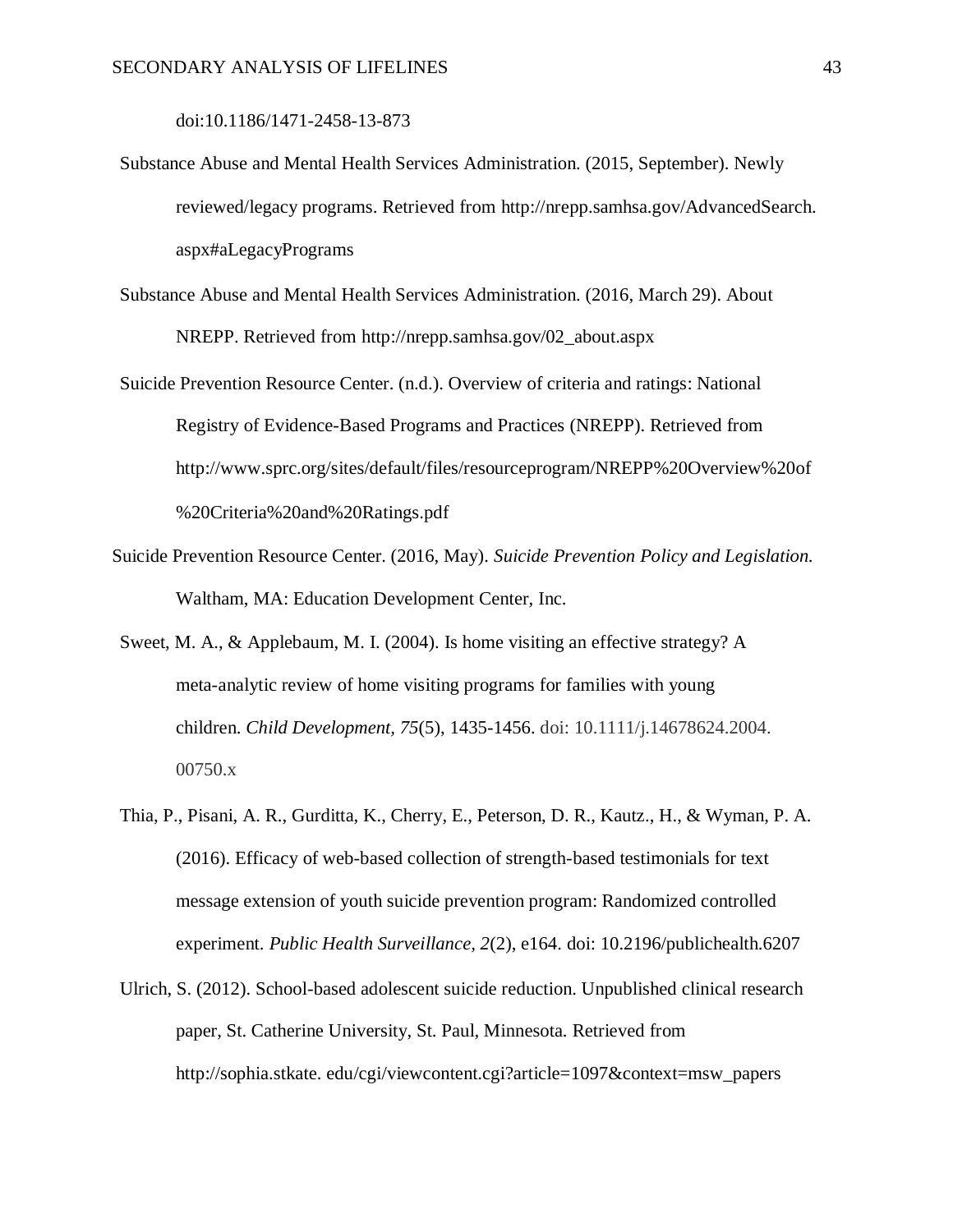- U.S. Department of Health & Human Services. Centers for Disease Prevention and Control. [National Center for Injury Prevention and Control, Division of](http://www.cdc.gov/injury/) [Violence Prevention \(](http://www.cdc.gov/ViolencePrevention/index.html)2016, October 13). National Violent Death Reporting System. Atlanta, GA. Retrieved from https:/[/www.cdc.gov/violence](http://www.cdc.gov/violence) prevention/nvdrs/
- van Heeringen, K. (2012). Stress-dianthesis model of suicidal behavior. In Y. Dwivedi (Ed.), *The Neurological Basis of Suicide.* Boca Raton, FL: CRC Press/Taylor & Francis. Retrieved from https:/[/www.ncbi.nlm.nih.gov/books/NBK107203/](http://www.ncbi.nlm.nih.gov/books/NBK107203/)
- Wilson, C. J., & Deane, F. P. (2001). Adolescent opinions about reducing help-seeking barriers and increasing appropriate help engagement. *Journal of Educational and Psychological Consultation, 12*(4), 345-364. Retrieved from<http://dx.doi.org/> 10.1207/S1532768XJEPC1204\_03
- Wolff, G., Pathare, S., Craig, T., & Leff, J. (1996). Community knowledge of mental illness and reaction to mentally ill people. *British Journal of Psychiatry, 168*(2), 191-198. doi: 10.1192/bjp.168.2.191
- World Health Organization. (2014). Preventing suicide: A global imperative. Retrieved from [http://apps.who.int/iris/bitstream/10665/131056/1/9789241564779\\_eng.](http://apps.who.int/iris/bitstream/10665/131056/1/9789241564779_eng) pdf?ua
- Wyman, P. A., Brown, C. H., LoMurray, M., Schmeelk-Cone, K., Petrova, M., Yu, Q.,…Wang, W. (2010). An outcome evaluation of the Sources of Strength suicide prevention program delivered by adolescent peer leaders in high schools. *American Journal of Public Health, 100*(9), 1653-1661. doi: 10.2105/AJPH.2009.190025
- Wyman, P. A. (2014). Developmental approach to prevent adolescent suicides: Research pathways to effective upstream preventive interventions. *American Journal of*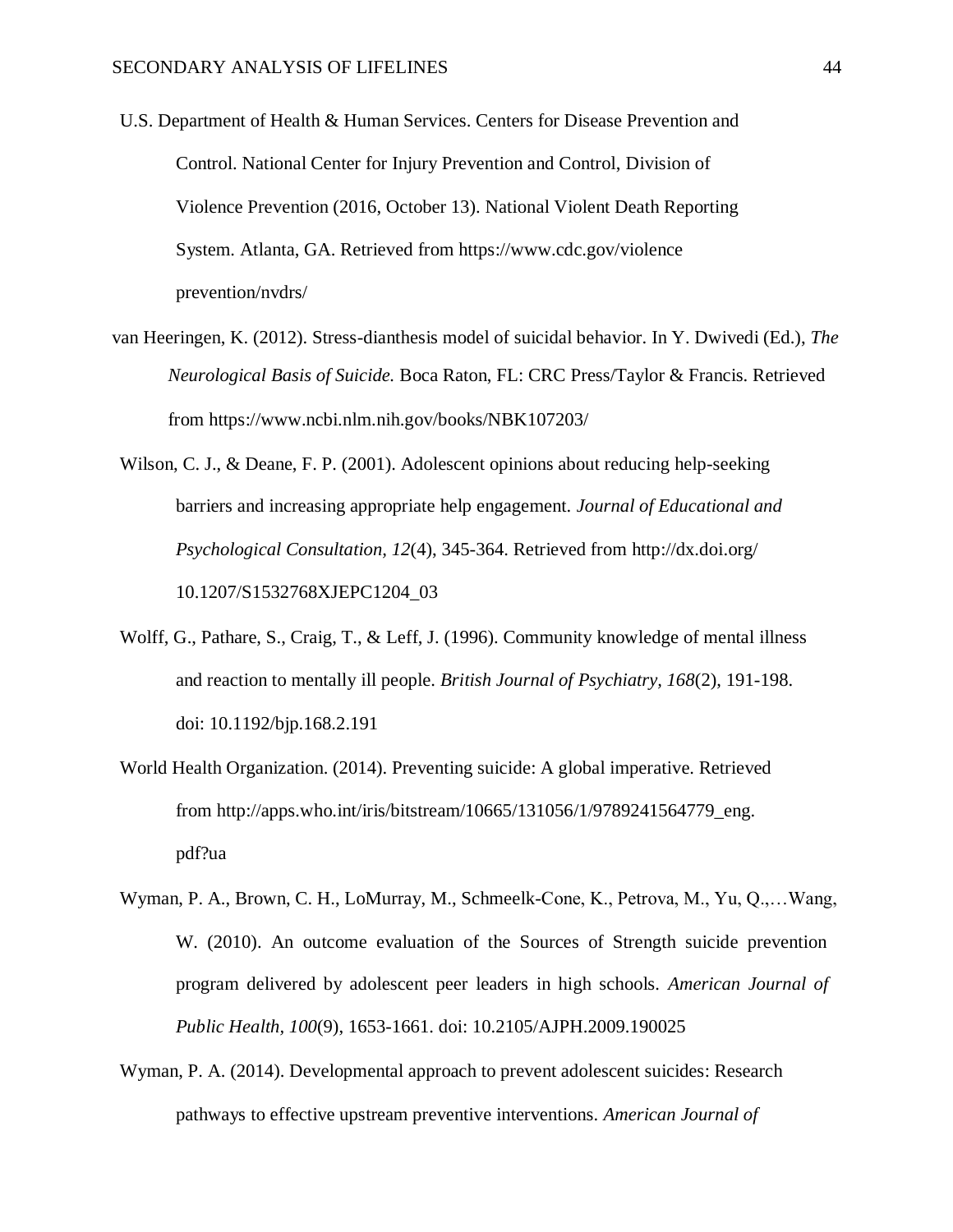*Preventive Medicine, 47*(3 Suppl 2), S251-256. doi:10.1016/j.amepre.2014.05.039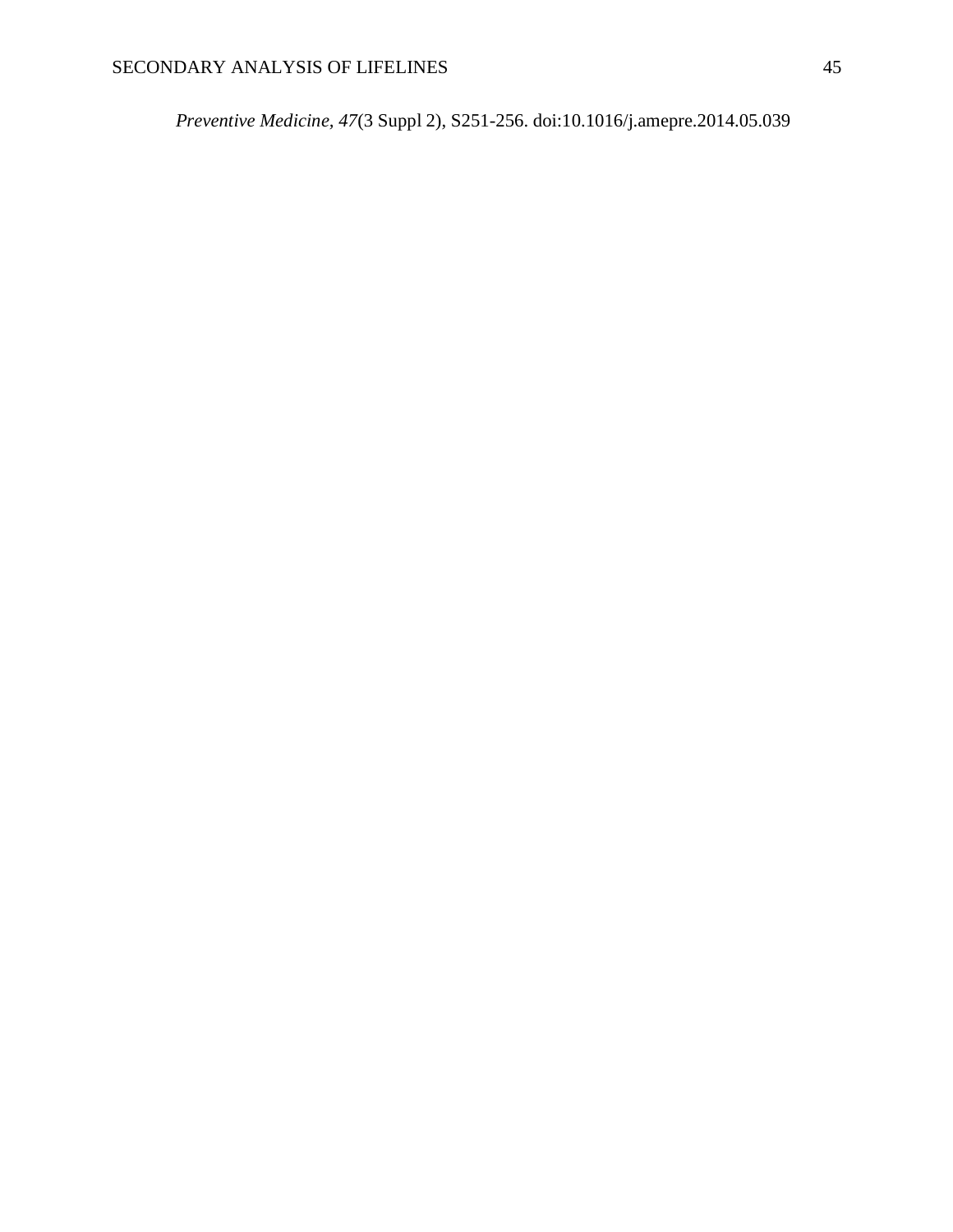|                       | $\%$  | Description                                                                                                                                                                                                                                                                                                                            | Role                                                                                                                     | Example                                                                                                                                                                                                                                                                                                |
|-----------------------|-------|----------------------------------------------------------------------------------------------------------------------------------------------------------------------------------------------------------------------------------------------------------------------------------------------------------------------------------------|--------------------------------------------------------------------------------------------------------------------------|--------------------------------------------------------------------------------------------------------------------------------------------------------------------------------------------------------------------------------------------------------------------------------------------------------|
| Innovators            | 2.5%  | The first people to develop<br>and try the innovation;<br>Intuitive with new ideas and<br>not afraid to take risks                                                                                                                                                                                                                     | Serve at gatekeepers for<br>the early adopters                                                                           | School Youth<br>Service Coordinator<br>who chooses and<br>implements the<br>school-wide suicide<br>prevention program                                                                                                                                                                                  |
| Early<br>Adopters     | 13.5% | Early adopters of new ideas;<br>No evidence is necessary to<br>elicit change;<br>Implementation buy-in can<br>be attained with how-to<br>manuals and information<br>sheets                                                                                                                                                             | Those with leadership<br>roles who recognize the<br>need for change and have<br>a great degree of opinion<br>leadership. | School counselors,<br>peer leaders, and<br>teachers training on<br>the implementation<br>of the suicide<br>prevention program                                                                                                                                                                          |
| Early<br>Majorit<br>y | 34%   | Adopters of new ideas before<br>the average person and<br>usually need evidence like<br>success stories before<br>adopting the innovation to see<br>how it fits within their social<br>system                                                                                                                                          | Rarely hold opinion<br>leadership positions                                                                              | Students who<br>participate in the<br>suicide prevention<br>program, meet all<br>the learning<br>outcomes, and have<br>more positive<br>coping strategies,<br>help seeking, and<br>access to mental<br>health care                                                                                     |
| Late Majority         | 34%   | Adopters of the innovation<br>only after the majority have<br>successfully tried it; Very<br>skeptical, reluctant, and<br>cautious of change due to<br>social pressure and emerging<br>norms                                                                                                                                           | Usually only influenced by<br>a single trusted peer or<br>advisor                                                        | Students who meet<br>some of the learning<br>outcomes of the<br>suicide prevention<br>program but who<br>are highly<br>influenced by peer<br>pressure, social<br>media, and the<br>stigma associated<br>with mental illness<br>and suicide                                                             |
| Laggards              | 16%   | Conservative traditionalists<br>who are very skeptical of<br>change, highly suspicious, and<br>need statistics to make a<br>change; Pressure from other<br>adopters and fear appeals<br>disrupt their ideologies that<br>are often based on previous<br>generations or past<br>experiences, i.e. "this is how<br>we've always done it" | Isolated from opinion<br>leadership                                                                                      | Students who do<br>not meet learning<br>outcomes of the<br>suicide prevention<br>program, who<br>exhibit symptoms<br>of substance abuse,<br>negative coping<br>skills, trauma,<br>previous suicide<br>attempts,<br>acculturation,<br>discrimination, or<br>may have known<br>access to lethal<br>means |

Table 1. Application of Diffusion of Innovation Theory and Suicide Prevention Programs

(LaMorte, 2016; Kaminski, 2011; Rogers, 2003)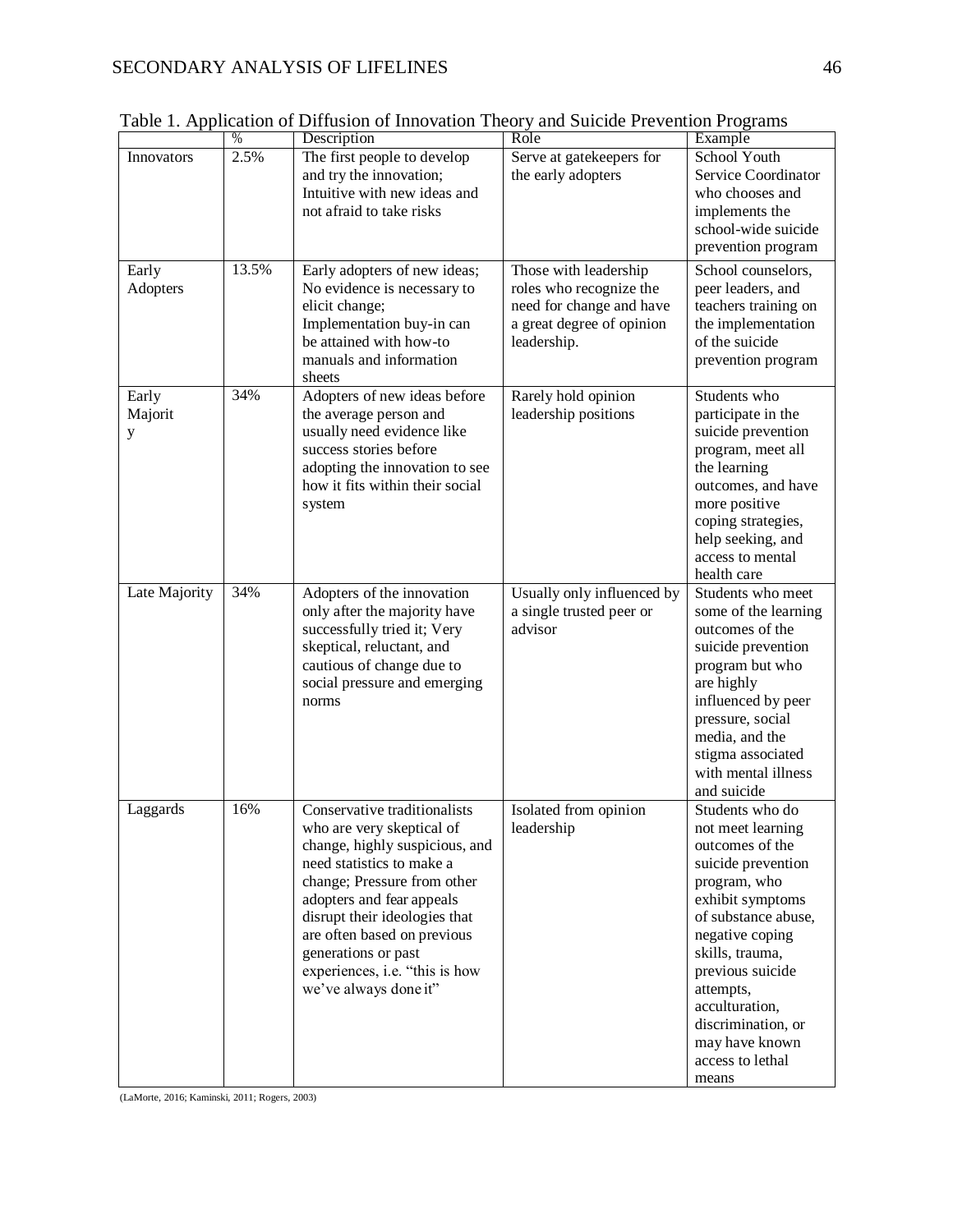| <b>Evaluation</b>                                    | <b>Total</b> |      | 6 <sup>th</sup> grade |      | 7 <sup>th</sup> grade |      | 8 <sup>th</sup> grade |      | <b>Difference</b> |         |
|------------------------------------------------------|--------------|------|-----------------------|------|-----------------------|------|-----------------------|------|-------------------|---------|
| <b>Questions</b>                                     |              |      |                       |      |                       |      |                       |      |                   |         |
|                                                      | $\mathbf N$  | $\%$ | $\mathbf n$           | $\%$ | $\mathbf n$           | $\%$ | $\mathbf n$           | $\%$ | Chi-              | $p-$    |
|                                                      |              |      |                       |      |                       |      |                       |      | square            | value   |
|                                                      |              |      |                       |      |                       |      |                       |      | (df)              |         |
| <b>Knowledge of</b>                                  |              |      |                       |      |                       |      |                       |      |                   |         |
| <b>Suicide</b>                                       |              |      |                       |      |                       |      |                       |      |                   |         |
| <b>Risk factors</b>                                  | 256          | 96.2 | 49                    | 96.1 | 84                    | 95.5 | 123                   | 96.9 | .29(2)            | .867    |
| Asking a friend<br>about suicide                     | 238          | 89.5 | 44                    | 86.3 | 80                    | 90.9 | 114                   | 89.8 | .76(2)            | .685    |
| Relationship<br>between<br>depression and<br>suicide | 253          | 95.1 | 45                    | 90.0 | 81                    | 92.0 | 127                   | 99.5 | 9.24(2)           | $.010*$ |
| STOP sign use                                        | 226          | 85.0 | 36                    | 70.6 | 83                    | 93.3 | 107                   | 84.9 | 13.04             | $.001*$ |
| on website                                           |              |      |                       |      |                       |      |                       |      | (2)               |         |
| Total score                                          | 3.66         | 0.60 | 3.43                  | 0.74 | 3.72                  | 0.59 | 3.70                  | 0.54 | 8.19(2)           | $.017*$ |
| (Means, SD)                                          |              |      |                       |      |                       |      |                       |      |                   |         |

Table 2. Differences in 'Student Feedback for JCMS Suicide Prevention 2015' Knowledge of Suicide Questions by Grade

\*Denotes statistical significance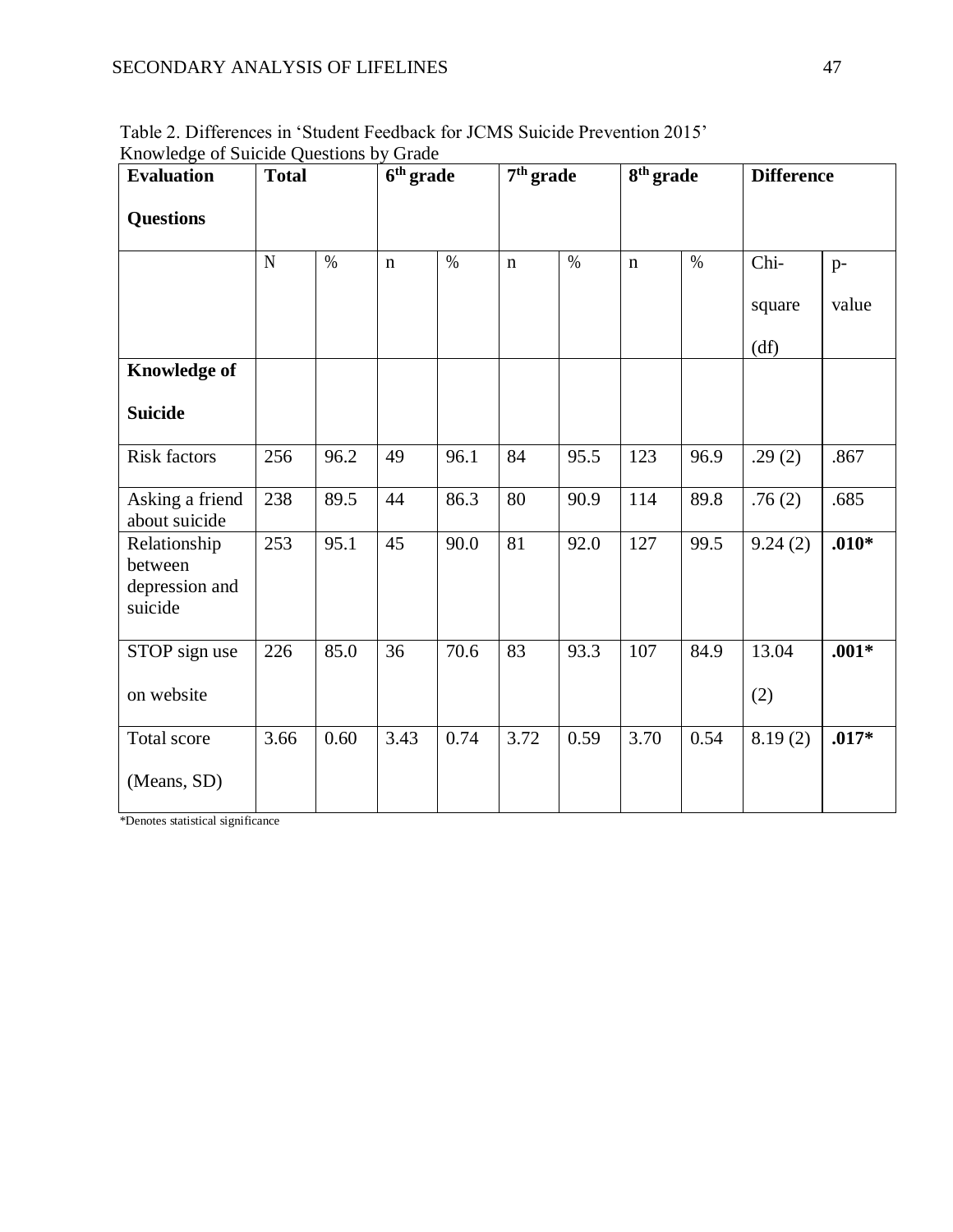| <b>Evaluation</b>                      | <b>Total</b> |      |             | $6th$ grade |             | $7th$ grade |             | 8 <sup>th</sup> grade | <b>Difference</b> |         |
|----------------------------------------|--------------|------|-------------|-------------|-------------|-------------|-------------|-----------------------|-------------------|---------|
| <b>Questions</b>                       |              |      |             |             |             |             |             |                       |                   |         |
|                                        | N            | $\%$ | $\mathbf n$ | $\%$        | $\mathbf n$ | $\%$        | $\mathbf n$ | $\%$                  | Chi-square (df)   | p-value |
| <b>Attitudes</b>                       |              |      |             |             |             |             |             |                       |                   |         |
| <b>Toward Suicide</b>                  |              |      |             |             |             |             |             |                       |                   |         |
| Seriousness of                         | 265          | 98.5 | 52          | 100.0       | 87          | 97.8        | 126         | 98.4                  | 1.14(2)           | .565    |
| suicide                                |              |      |             |             |             |             |             |                       |                   |         |
| Importance of<br>suicide<br>prevention | 259          | 96.3 | 49          | 94.2        | 82          | 92.1        | 128         | 100.0                 | 9.83(2)           | $.007*$ |
| Preparedness to<br>help a friend       | 250          | 94.3 | 46          | 93.9        | 84          | 94.4        | 120         | 94.5                  | .03(2)            | .988    |
| Total score                            | 2.89         | 0.39 | 2.88        | 0.33        | 2.84        | 0.54        | 2.93        | 0.26                  | 1.36(2)           | .506    |
| (Means, SD)                            |              |      |             |             |             |             |             |                       |                   |         |

Table 3. Differences in 'Student Feedback for JCMS Suicide Prevention 2015' Attitudes Toward Suicide Questions by Grade

\*Denotes statistical significance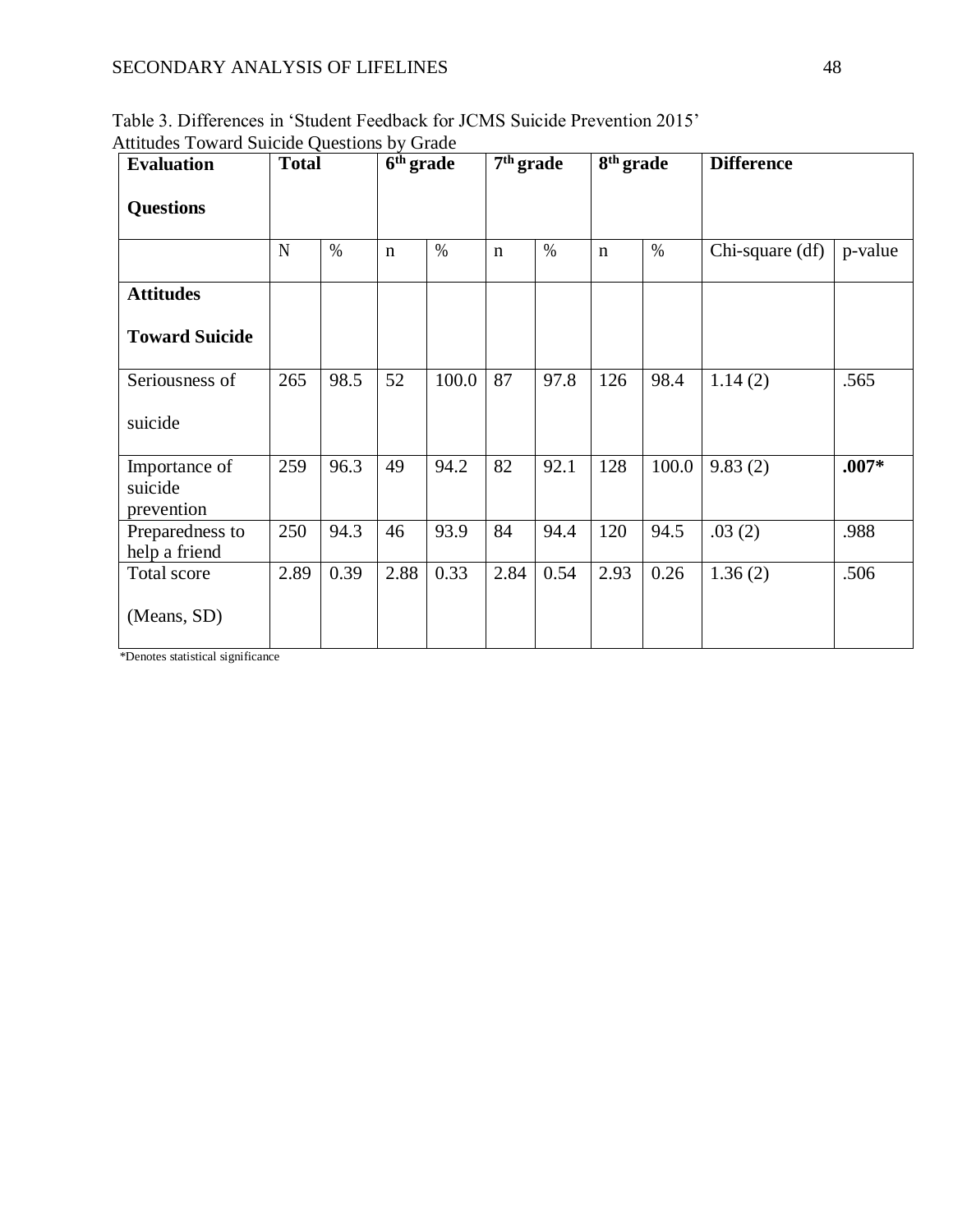| <b>Evaluation</b>     | <b>Total</b> |      | 6 <sup>th</sup> grade |      | 7 <sup>th</sup> grade |      | 8 <sup>th</sup> grade |      | <b>Difference</b> |         |
|-----------------------|--------------|------|-----------------------|------|-----------------------|------|-----------------------|------|-------------------|---------|
| <b>Questions</b>      |              |      |                       |      |                       |      |                       |      |                   |         |
|                       | $\mathbf N$  | $\%$ | $\mathbf n$           | $\%$ | $\mathbf n$           | $\%$ | $\mathbf n$           | $\%$ | Chi-square        | p-value |
|                       |              |      |                       |      |                       |      |                       |      | (df)              |         |
| <b>Intent to Seek</b> |              |      |                       |      |                       |      |                       |      |                   |         |
| Help                  |              |      |                       |      |                       |      |                       |      |                   |         |
| Suicidal secret       | 258          | 97.0 | 47                    | 94.0 | 87                    | 97.8 | 124                   | 97.6 | 1.89(2)           | .388    |
| keeping               |              |      |                       |      |                       |      |                       |      |                   |         |
| Telling an adult      | 255          | 95.5 | 49                    | 98.0 | 83                    | 93.3 | 123                   | 96.1 | 1.88(2)           | .392    |
| Having a trusted      | 234          | 87.6 | 44                    | 86.3 | 84                    | 94.4 | 106                   | 83.5 | 5.87(2)           | $.053+$ |
| adult                 |              |      |                       |      |                       |      |                       |      |                   |         |
| Total score           | 2.80         | 0.44 | 2.80                  | 0.50 | 2.85                  | 0.36 | 2.77                  | 0.48 | 1.50(2)           | .473    |
| (Means, SD)           |              |      |                       |      |                       |      |                       |      |                   |         |

Table 4. Differences in 'Student Feedback for JCMS Suicide Prevention 2015' Intent to Seek Help Questions by Grade

**+**Denotes trending toward significance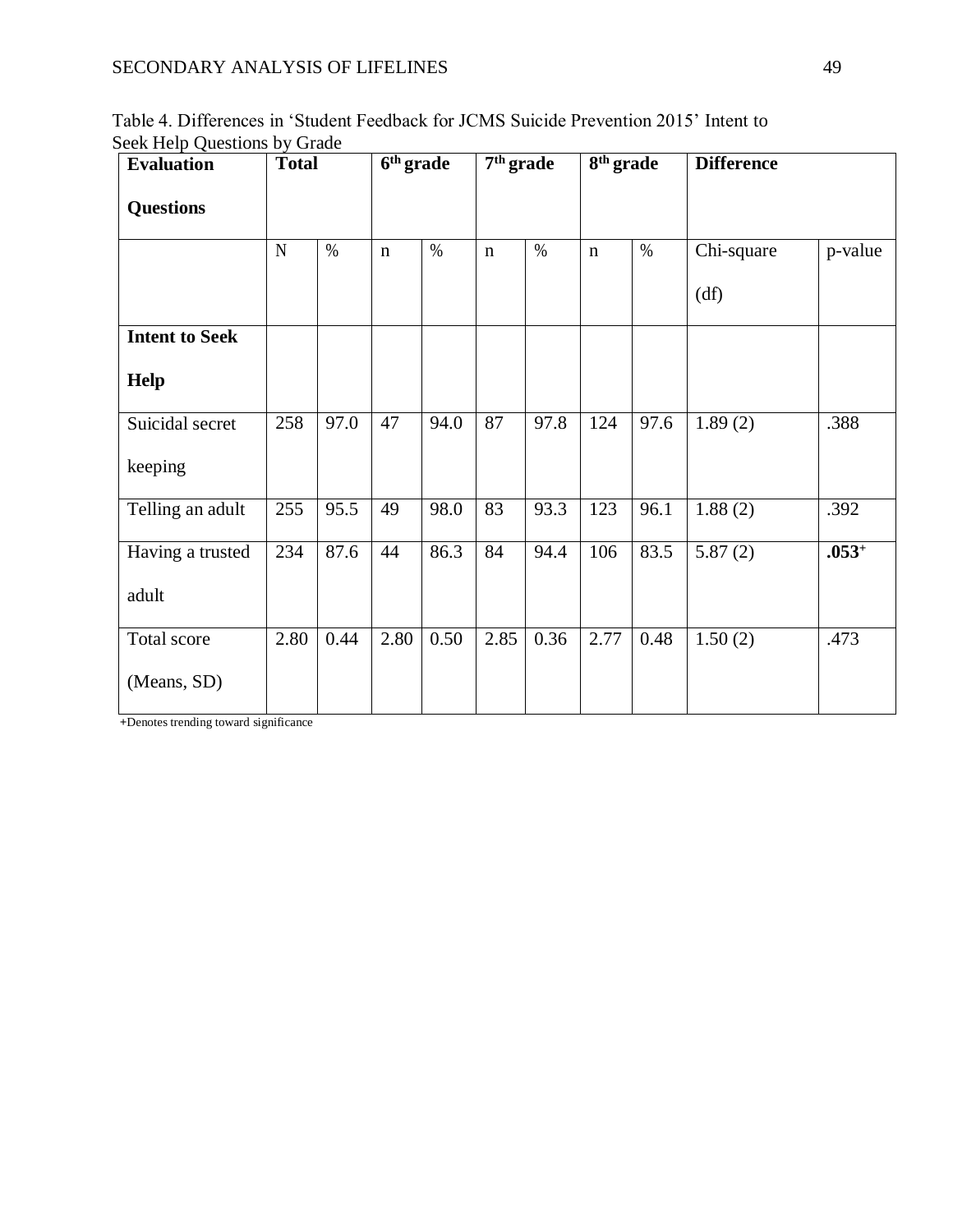| <b>Evaluation</b>                            | <b>Total</b> |      |             | 6 <sup>th</sup> grade |             | $7th$ grade |             | $8th$ grade | <b>Difference</b> |         |
|----------------------------------------------|--------------|------|-------------|-----------------------|-------------|-------------|-------------|-------------|-------------------|---------|
| <b>Questions</b>                             |              |      |             |                       |             |             |             |             |                   |         |
|                                              | $\mathbf N$  | $\%$ | $\mathbf n$ | $\%$                  | $\mathbf n$ | $\%$        | $\mathbf n$ | $\%$        | Chi-square        | p-value |
|                                              |              |      |             |                       |             |             |             |             | (df)              |         |
| Program                                      |              |      |             |                       |             |             |             |             |                   |         |
| <b>Satisfaction</b>                          |              |      |             |                       |             |             |             |             |                   |         |
| Good mix of                                  | 257          | 95.9 | 49          | 96.1                  | 85          | 95.5        | 123         | 96.1        | .05(2)            | .975    |
| information                                  |              |      |             |                       |             |             |             |             |                   |         |
| Difficulty of<br>video to watch              | 238          | 90.2 | 47          | 94.0                  | 78          | 89.7        | 113         | 89.0        | 1.06(2)           | .590    |
| Presenter<br>performance to<br>do a good job | 257          | 98.1 | 48          | 98.0                  | 86          | 97.7        | 123         | 98.4        | .13(2)            | .937    |
|                                              |              |      |             |                       |             |             |             |             |                   |         |
| Total score                                  | 2.85         | 0.43 | 2.90        | 0.31                  | 2.83        | 0.49        | 2.85        | 0.42        | .41(2)            | .814    |
| (Means, SD)                                  |              |      |             |                       |             |             |             |             |                   |         |

Table 5. Differences in 'Student Feedback for JCMS Suicide Prevention 2015' Program Satisfaction Questions by Grade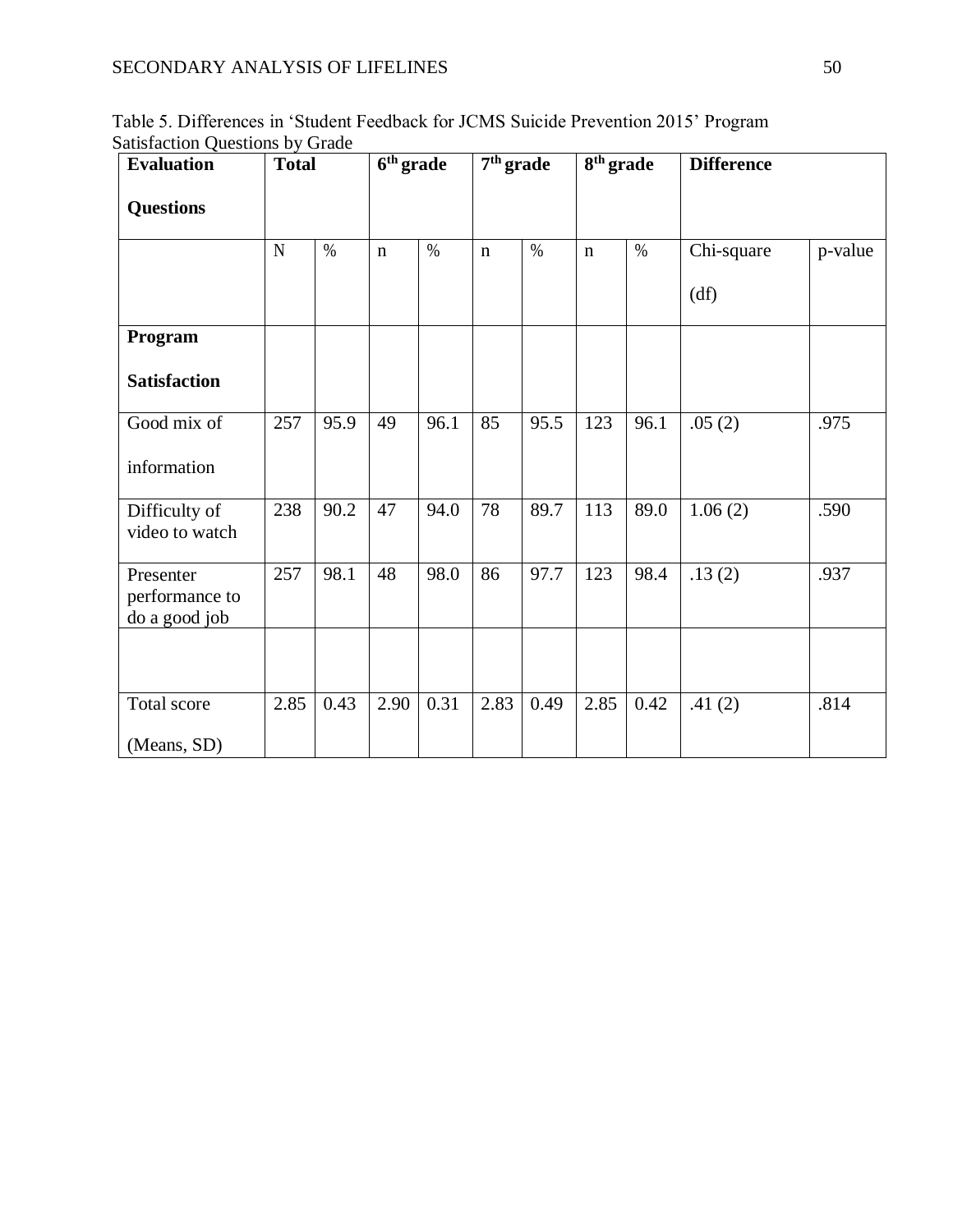

Figure 1. The Chasm of Diffusion of Innovation